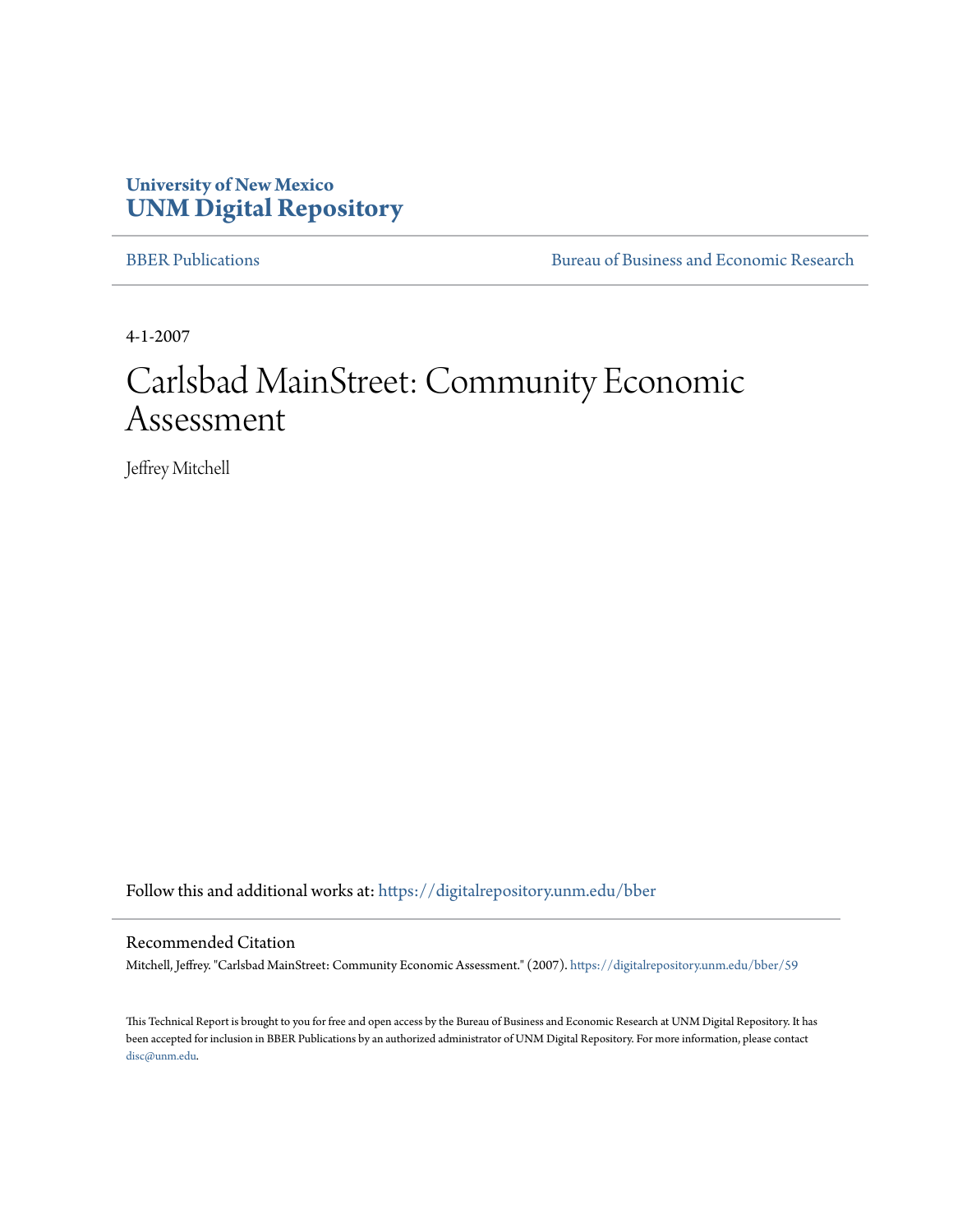

# CARLSBAD MAINSTREET: COMMUNITY ECONOMIC ASSESSMENT

Dr. Jeffrey Mitchell April 2007

Funding provided by: New Mexico MainStreet New Mexico Economic Development Department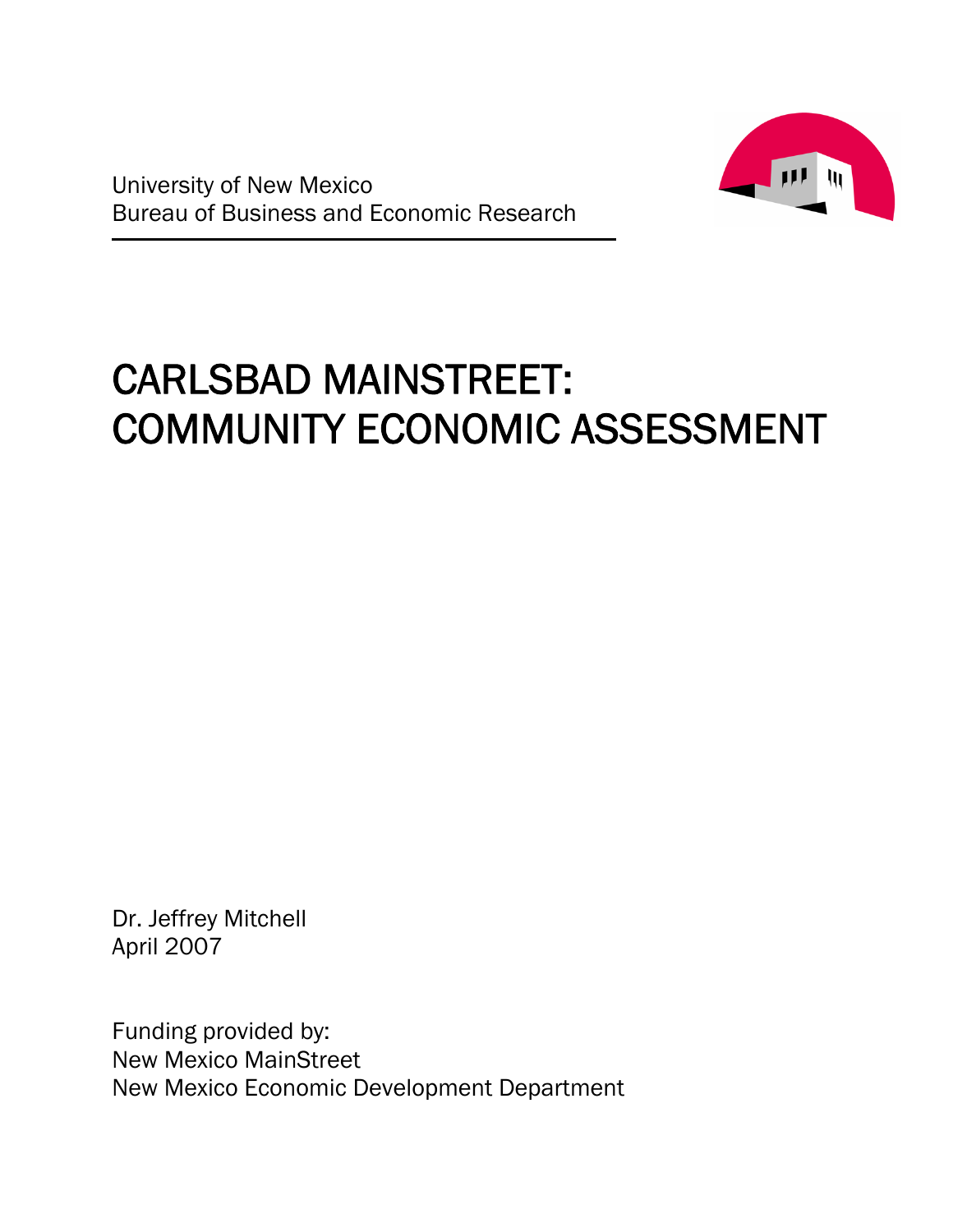### **TABLE OF CONTENTS**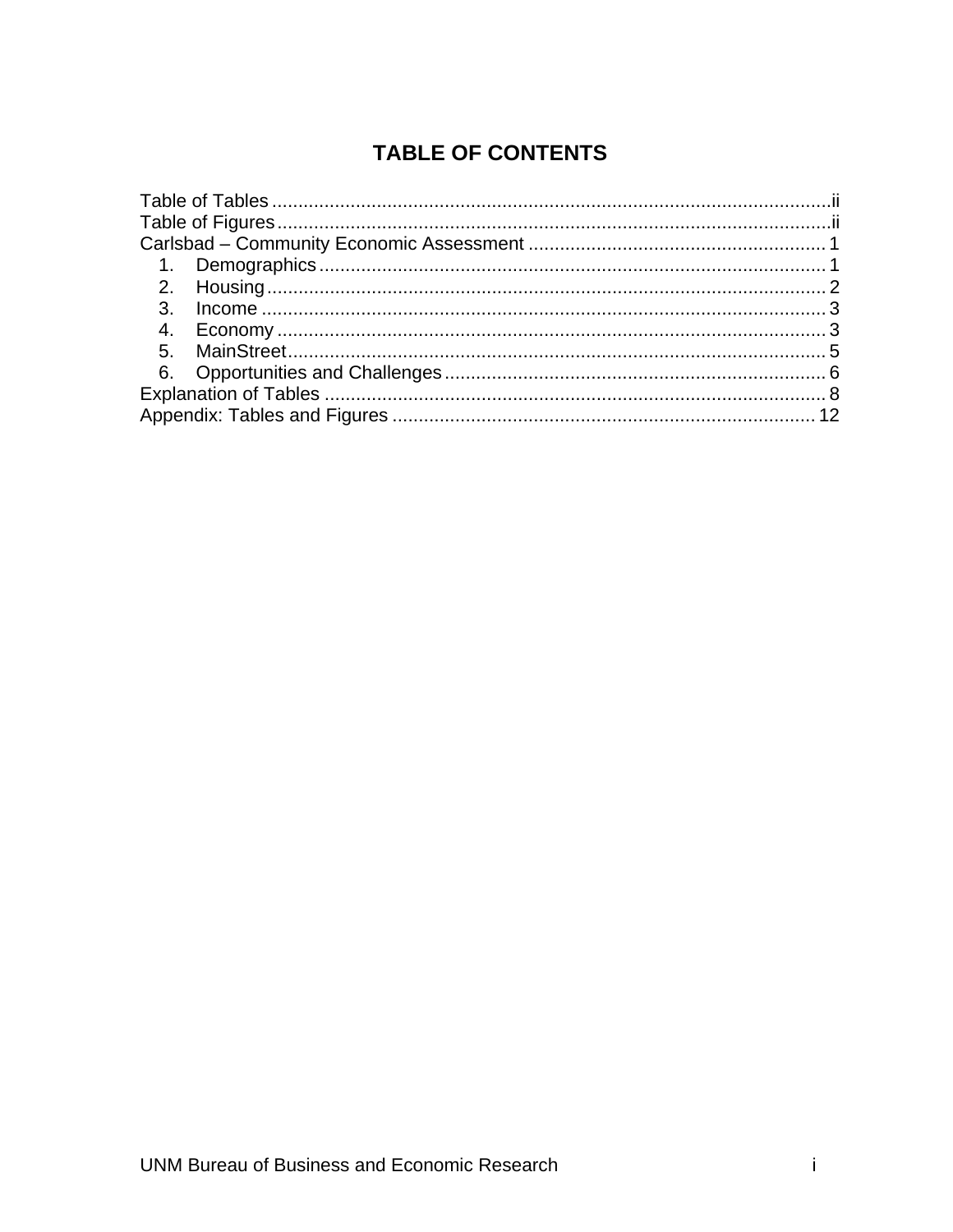### **TABLE OF TABLES**

| Table 1: Selected Demographic, Economic, and Housing Characteristics  13                                                                                                                                                                          |
|---------------------------------------------------------------------------------------------------------------------------------------------------------------------------------------------------------------------------------------------------|
| Table 2: Selected Demographic, Economic, and Housing Characteristics - Artesia &                                                                                                                                                                  |
| Table 3: Carlsbad Taxable Gross Receipts and Pull Factors, 1989 & 2002  17                                                                                                                                                                        |
| Table 4: Eddy County Taxable Gross Receipts and Pull Factors, 1989 & 2002  18                                                                                                                                                                     |
| Table 5: Carlsbad Taxable Gross Receipts and Pull Factors, 2005 19                                                                                                                                                                                |
| Table 6: Location Quotient: Carlsbad Employment, by Industry, in Relation to Eddy<br>County, the SE New Mexico Region, and New Mexico; Eddy County Industries in<br>Relation to the SE NM Region and New Mexico; and the SE NM Region in Relation |
| Table 7: Location Quotient: Carlsbad Employment, by Occupation, in Relation to<br>Eddy County, the SE New Mexico Region, and New Mexico; Eddy County Industries<br>in Relation to the SE NM Region and New Mexico; and the SE NM Region in        |
| Table 8: Location Quotient: Carlsbad Employment, by Business Ownership, in<br>Relation to Eddy County, the SE New Mexico Region, and New Mexico; Eddy<br>County Industries in Relation to the SE NM Region and New Mexico; and the SE NM          |
|                                                                                                                                                                                                                                                   |
| Table 10: Carlsbad Businesses by Industry, by Local Geography, 200532                                                                                                                                                                             |
| Table 11: Carlsbad Employment by Industry, in Mainstreet Area, 2005  33                                                                                                                                                                           |
| Table 12: Carlsbad Average Wages by Industry, in Mainstreet Area, 2005 36                                                                                                                                                                         |
| Table 13: Carlsbad Employment by 3-Digit Retail & Service Subsector, In Mainstreet                                                                                                                                                                |
|                                                                                                                                                                                                                                                   |

### **TABLE OF FIGURES**

| Figure 1: Carlsbad Taxable Gross Receipts Gain/Loss, by Industry, 2005 21 |  |
|---------------------------------------------------------------------------|--|
|                                                                           |  |
|                                                                           |  |
| Figure 4: Carlsbad Employment by Industry and Local Geography, 2005 34    |  |
| Figure 5: Carlsbad Employment in Mainstreet Area, by Industry, 2005  35   |  |
|                                                                           |  |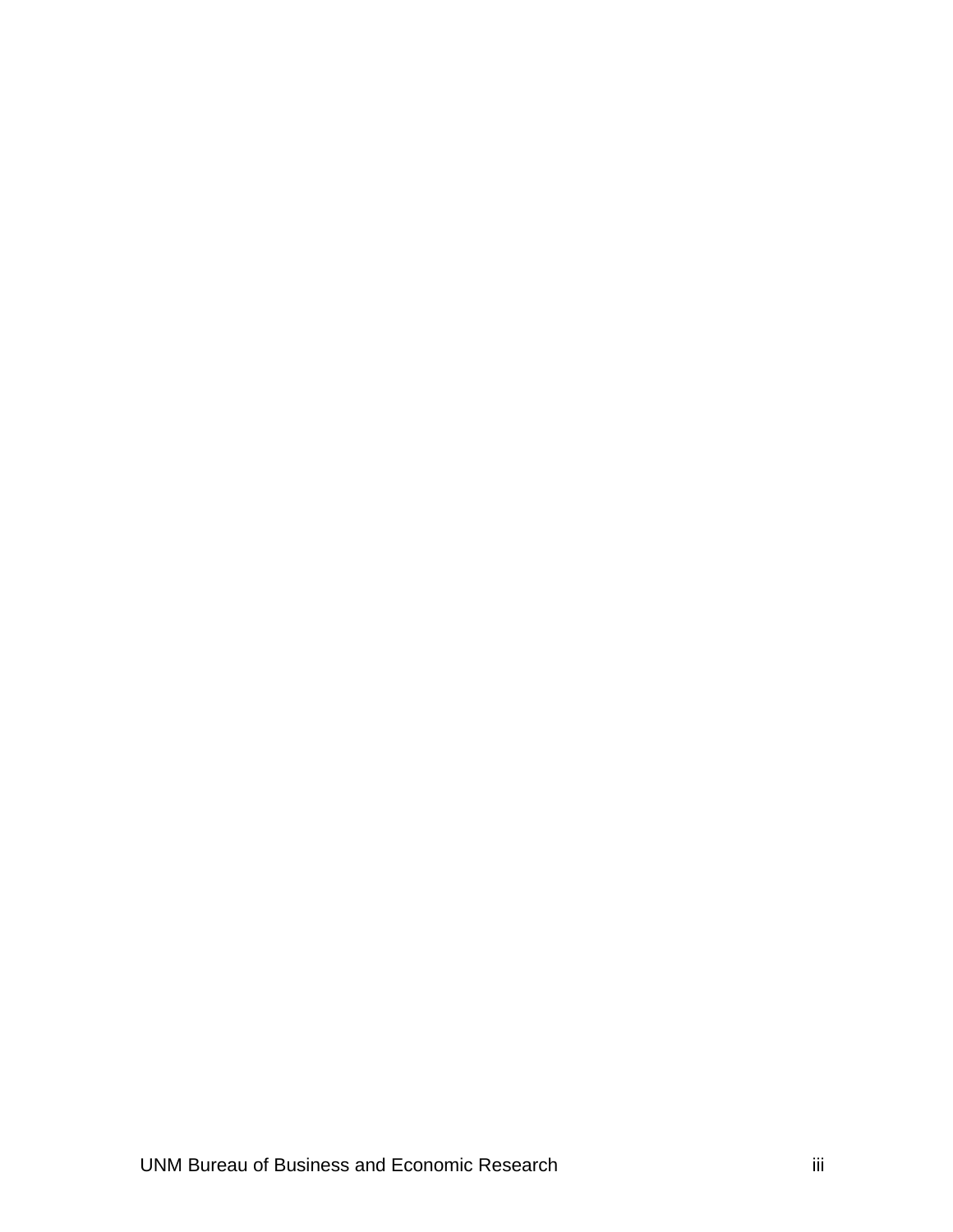### **CARLSBAD – COMMUNITY ECONOMIC ASSESSMENT**

- 1. **Demographics<sup>1</sup>** : Carlsbad's population is relatively stable, though slowly growing; there is a small decline in the senior population which is contrary to the graying pattern seen in other parts of the southeast New Mexico (SE NM) region. Educational attainment has shown some improvement at the grade school level, but this has not yet translated into significant gains in post-secondary education.
	- a. Carlsbad's population grew by 4 percent between 1990 and 2000, below the 8.4 percent rate of growth in the SE NM region, and well below the 20 percent growth of the statewide population. Significantly, despite the slow growth of the city's population, the age distribution of the city's residents remains relatively balanced, with even a small decline in the city's senior population (over 65 years old). This is in sharp contrast to other communities in the southeastern region of New Mexico, where the senior population is the most rapidly growing population cohort. The economic significance of this demographic pattern is evident in the labor force – between 1990 and 2000, the number of workers in Carlsbad's labor force grew by 7 percent, more than twice the rate of the southeastern New Mexico region.
	- b. About 15 percent of Carlsbad's population moved into the county during the five years prior to the 2000 Census. This is down from 18 percent during the five years prior to the 1990 Census, and reflects a broader county-wide and regional slowing of the rate of population in-migration.
	- c. Carlsbad's population is 59 percent White/non-Hispanic and just over one-third (36 percent) Hispanic<sup>2</sup>; persons who defined themselves as Black or African American and as Native American comprise the remainder of the population. Between 1990 and 2000, the share of Carlsbad's population that is Hispanic increased from 33 percent to 36 percent; the White/non-Hispanic portion of the population fell proportionately. The rate of growth of Carlsbad's Hispanic population is well below that of all other geographies – below that of the southeastern New Mexico region, of New Mexico, and of the U.S. as a whole. Notably, despite the small growth in the Hispanic population in Carlsbad, this group is becoming far more integrated within the community as measured by linguistic isolation; the number of persons who, by Census definitions, are linguistically

 $\overline{a}$ 1 See Table 1 in the appendix

<sup>2</sup> Beginning in the 1990 Decennial Census and continuing in 2000, the Hispanic population is defined as an ethnic group rather than a race. Those who identify themselves as Hispanic in the Census are also self-defined by racial characteristics. For this reason, the sum of racial groups and Hispanic ethnicity is greater than the size of the total population.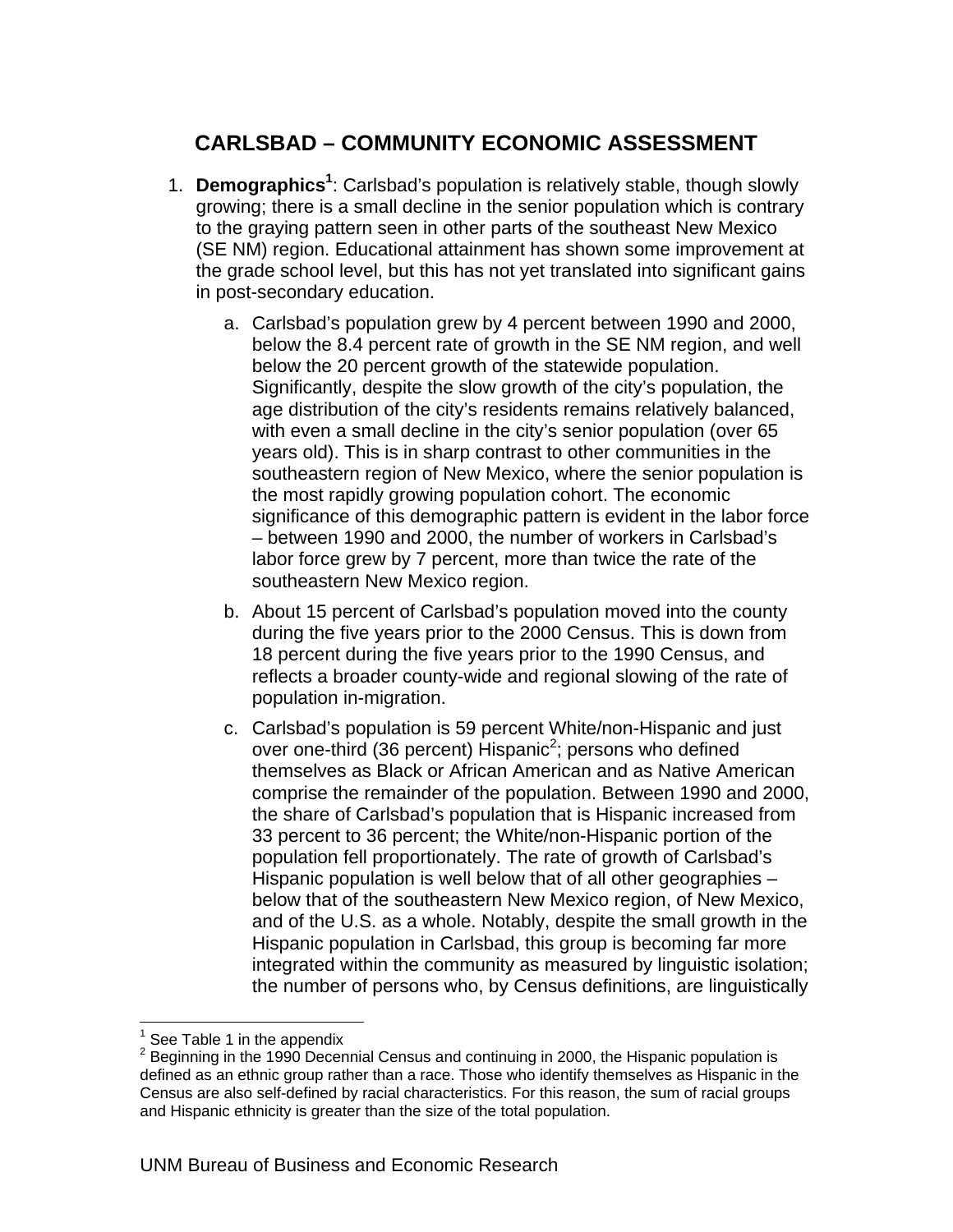isolated declined from 6 percent to 2 percent between 1990 and 2000.

- d. Improvements in the level of educational attainment in Carlsbad generally tracked that of the region and the state between 1990 and 2000. The number of people 25 years and older without a high school degree dropped from 31 percent in 1990 to 23 percent in 2000, pushing Carlsbad below the 25 percent average in other parts of Eddy County, though still above the 21 percent average for New Mexico and the 20 percent average in the U.S. Those earning post-secondary degrees increased from 17 percent in 1990 to 20 percent in 2000, which was just above the average for Eddy County and equal to the average for the SE NM region but, again, below that of the state as a whole. By many accounts, a high level postsecondary educational attainment is increasingly critical to economic development, and is thus an area that Carlsbad must seek to improve to realize gains in investment and income.
- 2. **Housing<sup>3</sup> :** Consistent with patterns across the state and the U.S., Carlsbad's population is forming smaller households. The growth of the housing stock has not kept up with the pace of household formation, particularly in rental markets.
	- a. As in all parts of the U.S., the average household size declined in Carlsbad between 1990 and 2000. During the 10 year period, the number of households increased by 10 percent, compared to a 4 percent growth in the population. As a result, average household size declined from 2.66 to 2.51.
	- b. Smaller households have added pressure to housing affordability because fewer wage earners are available to contribute to housing payments. In Carlsbad, despite reasonably solid income gains (more on that below), an aging housing stock, and stable housing prices, the burden of homeownership increased. In 2000, the median homeowner spent 19 percent of total household income for housing, compared to 17 percent in 1990. Consequently, the rate of homeownership remained unchanged in Carlsbad during the 1990s, while the median age of the housing stock increased to 39 years old, well above the 33 years in other parts of Eddy County and 23 years throughout New Mexico. To a small degree, rental housing provided relief, as the real cost of rental housing decline by 3 percent over the 10 year period.

<sup>&</sup>lt;u>Letter Community</u><br>
<sup>3</sup> See Table 1 in the appendix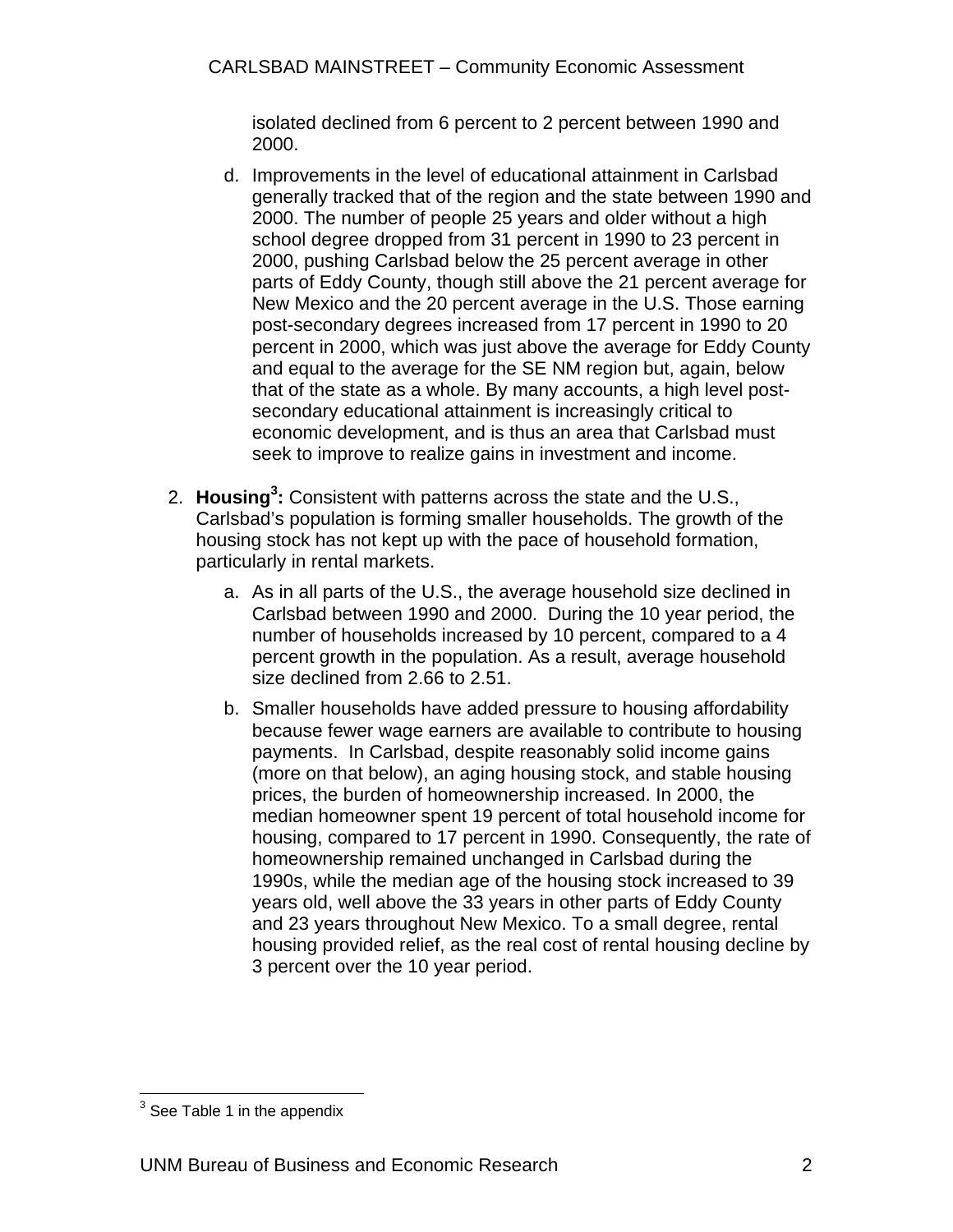- 3. **Income4** : Per capita incomes, adjusted for inflation, increased significantly in Carlsbad during the 1990-2000 period and are now well above the regional average and only slightly below the statewide average.
	- a. Per capita income in Carlsbad, adjusted for inflation, rose by 18 percent between 1990 and 2000, above the 15 percent across New Mexico and well above the 8.4 percent increase throughout the SE New Mexico region. As of 2000, \$16,498 per capita income was less than 5 percent below the statewide \$17,261 average – an average strongly influenced by higher incomes (and costs) in larger cities such as Albuquerque and Santa Fe.
	- b. Perhaps more significant was the sharp drop in the poverty rate in Carlsbad from 20.7 percent in 1989 to 16.5 percent in 1999. While some of the decline in the poverty rate was the result of an improvement in the national economy, it is notable that as of 1999 the rate of poverty in Carlsbad was 3.5 percentage points lower than the region and nearly 2 points below the state rate.
	- c. Reflecting patterns described in the discussion of demographics above, Roswell saw a slight increase in the share of households receiving incomes for wages, salaries, and proprietor profits and a significant decrease in the share receiving retirement and/or social security incomes. Again, this is in marked contrast to nearly every geography (Eddy County, southeastern region, New Mexico and the U.S. as a whole), where the graying of the population means an increasing reliance on non-earned income.
- 4. **Economy5 :** On a net basis, economic leakages (money spent by local residents outside the community) exceed inflows (residents of other communities spending money in Carlsbad) by about 10 percent, resulting in a net leakage of about \$57 million in 2005. Retail and services generally pull revenues into the economy, while 'base industries' (agriculture, mining, utilities, construction, and manufacturing) and wholesale trade are sources of revenue leakage.
	- a. Trade area: Carlsbad is hemmed in within the southeastern corner of New Mexico. Artesia and Roswell are to the north; Hobbs is about an hour to the east; to the south one must travel more than an hour to reach the east-west I-20 Interstate. To the west of Carlsbad is largely uninhabited federal land, including Lincoln National Forest and, further to the south, Carlsbad Caverns National Park. Thus, with the exception of the small community of Loving to the south and visitors to the Caverns, Carlsbad's trade area is within its own boundaries. For higher-order goods and services (more expensive, less frequently purchased) residents are likely to travel north to Roswell, or perhaps two hours to Lubbock,

**Example 2**<br>
<sup>4</sup> See Table 1 in the appendix

 $5$  See tables 3-8 and figures 1-3 in the appendix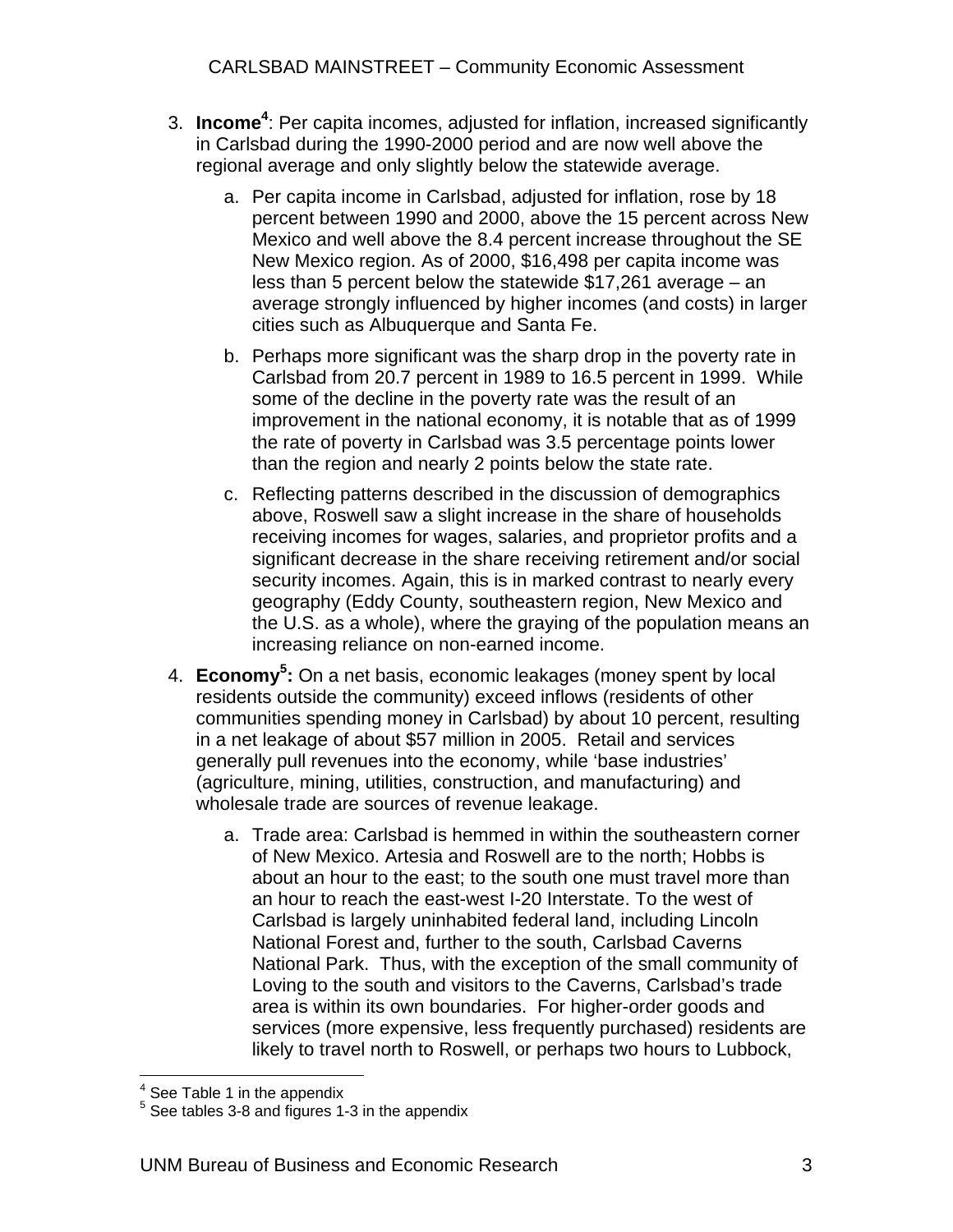Odessa/Midland or El Paso, Texas. Opportunities for the community to broaden this trade area are limited.

- b. Strengths: Carlsbad's economic strength is as a residential community for Waste Isolation Pilot Plant (WIPP) employees, and in its capacity to meet the retail and service needs of its own residents.
	- i. The retail sector has a pull factor of 114%, indicating that on a net basis 14 percent more dollars are spent in local shops by persons earning incomes in other areas than are spent by Carlsbad residents outside their community. Miscellaneous store retailers (primarily Big Box retail outlets) and grocery stores are by far the principal draws. It is likely that, in addition to local residents, the market for these outlets is persons from the few communities outside the town limits and visitors to the Caverns.
	- ii. The Carlsbad Medical Center and related outpatient services also draw revenues into the community, generating a net inflow of about \$20 million in health care expenditures.
	- iii. Transportation services and automobile repair, likely also related to the town's proximity to Carlsbad Caverns, generate an additional inflow of gross receipts to the town's economy.
- c. Weaknesses: Base industries are the principal source of leakage from the Carlsbad economy, although a review of historical data from the period 1989-2002 indicates a clear pattern of improvement. Subject to broad structural factors, there is generally little that can be done to reverse the fortunes of base industries in the short term, with the exception perhaps of developing small manufacturing shops that cater to niche markets or successfully landing a larger manufacturing firm, which generally requires substantial subsidy and a young and relatively inexpensive labor force.
	- i. A notable weakness in historical trends is the near precipitous decline in wholesale trade, where there has been a fall from a surplus of nearly \$17 million in 1989 (corrected for inflation), a pull factor of 156 percent, to a deficit of more than \$10 million in 2005 (a pull factor of 71 percent).
- d. Carlsbad Caverns National Park: Perhaps the greatest weakness in Carlsbad's economy is where one might expect its greatest strengths – revenues associated with the town's proximity to Carlsbad Caverns National Park. A 2004 study by Daniel J. Stynes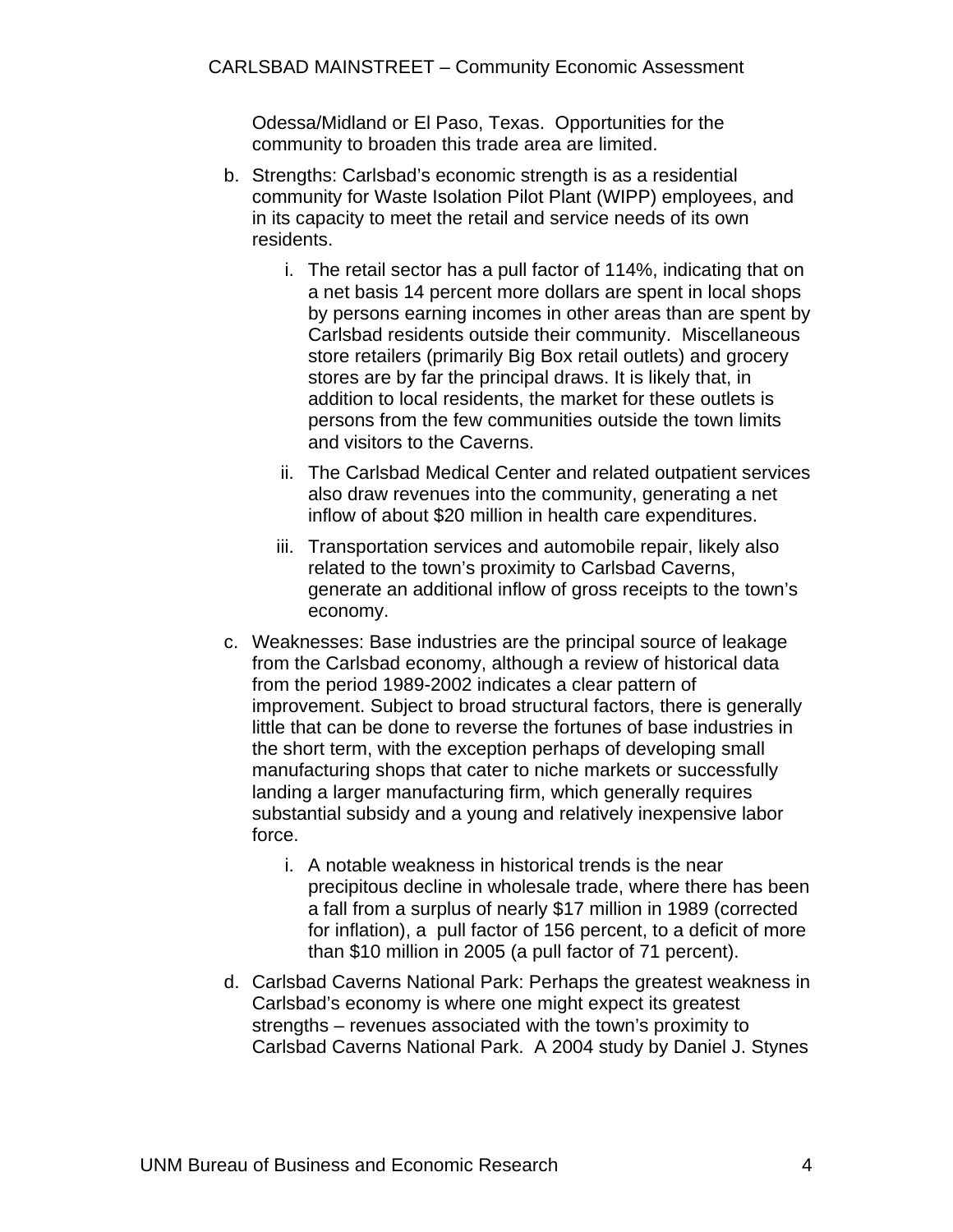of Michigan State University<sup>6</sup> measures significant contributions of the park to the Eddy County economy – 1,000 jobs and \$17 million in labor income flowing from \$32 million in visitor expenditures outside the park. Yet, this impact of the Caverns on local businesses is difficult to identify.

- i. Accommodations (hotels and motels) in the town of Carlsbad received about \$10 million in 2005, a significant volume, but in relation to accommodations across the state this results in a net surplus of only \$2.8 million, a pull factor of 138 percent. Some communities in other parts of the state tally a pull factor over three hundred percent.
- ii. Eating and drinking establishments, mainly including restaurants (bars are listed as 'drinking places') have a pull factor below 100 percent, indicating that on a net basis residents of Carlsbad are more likely to spend food service dollars elsewhere than are visitors likely to spend in Carlsbad. It is particularly interesting that third quarter data, including the peak months of July through September, indicates the pull factor of restaurants remained below 100 percent.
- iii. Arts, entertainment and recreation drew less than \$200 thousand in revenues in 2005, a pull factor of only 10 percent.
- iv. Overall, one might conclude that while accommodations are benefiting somewhat from proximity to the national park, the benefits are fairly modest and do not typically spread to related sectors such as restaurants and arts, entertainment, and recreation.
- 5. MainStreet<sup>7</sup>: Carlsbad's MainStreet district encompasses a 10 squareblock area in the eastern part of town, straddling North Canal Street. The area serves primarily as a governmental and professional service center for the community, including courts, legal services, and banks.
	- a. The MainStreet district is the location of 16 percent of Carlsbad's businesses, which provide 10 percent of the total employment in the town. On average, wages paid by MainStreet businesses are slightly below those paid by businesses located in other parts of town – about \$32,000 compared to \$33,600.

 6 Stynes, Daniel J. 2004. Economic Impacts of Carlsbad Caverns National Park on the Local (Eddy County, NM) Economy, 2002. Available online at:

http://web4.canr.msu.edu/mgm2/Carlsbad%20National%20Park.pdf 7

See tables 9-14 and figures 4-6 in the appendix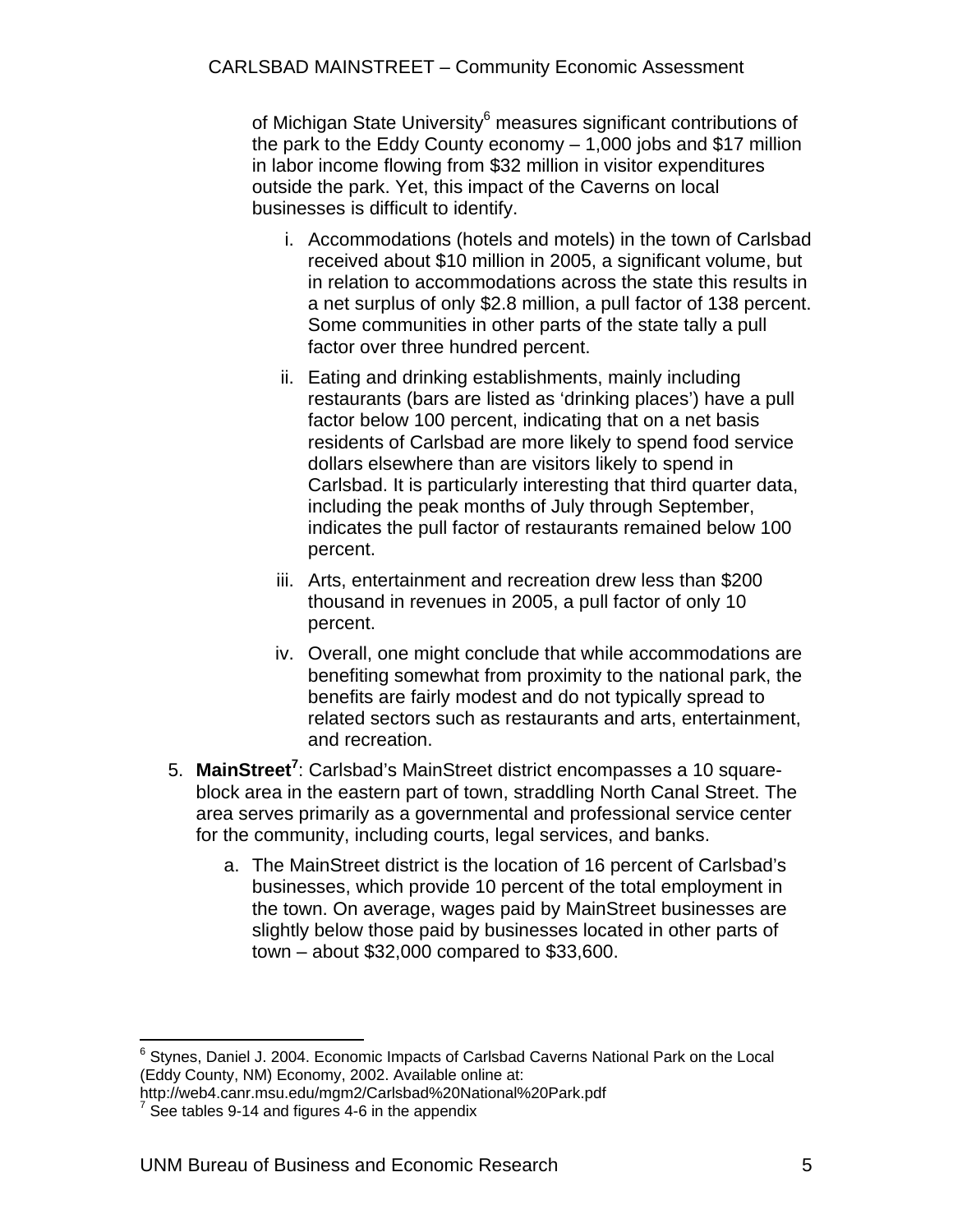- b. Table 13 of the appendix provides disaggregated information on employment in the MainStreet by NAICS industry code<sup>8</sup>. As this table indicates, businesses that employ the greatest number of persons in the downtown area are professional and technical services (NAICS 541), including legal services; Justice, Public Order (Courts) (922), Credit Intermediation (banks) (522), Postal Service (491), and other government support (921). Restaurants (722) are available to serve the weekday demands of employees of these businesses.
- c. Absent in the MainStreet district is any significant tourism or visitorrelated business. There are no hotels or motels (721 - Accommodation), museums (712), performing arts (711), and very little in the way of recreational businesses (713). Restaurants primarily serve weekday customers, and do not remain open for evening and weekend business.
- d. Figure 6 is a map of the areas encompassed by a one minute (roughly ½ mile), 3 minute, and 5 minute drive from 100 North Canyon Street, at the center of the district. Table 14 provides detailed demographic and consumer expenditure data corresponding to these three areas.
- e. As a center for governmental and professional services, the MainStreet district and the surrounding area has a very limited residential base. The inner region has less than 3 percent of the town's population; however, the next circle includes a substantially larger population, nearly 40% of all residents of Carlsbad, located to the west of the downtown. In general, younger adults live closer to the center, and move outward as their families grow. Correspondingly, the population of this middle area is somewhat less affluent than the outer ring, with a median household income about \$3,000 less than the outer ring. Disposable income and net worth are likewise lower.

#### 6. **Opportunities and Challenges**:

a. WIPP has created an employment base for Carlsbad, providing jobs for younger adults in the community. This has mitigated against the 'graying' of the population that is characteristic of other communities in the region. Incomes have increased; in general residents spend a reasonable share of their income locally, and visitors supplement the receipts. Likewise, services, particularly healthcare, provide for the needs of the community.

 $\overline{a}$  $8$  NAICS is an acronym for North American Industry Classification System, which is the standard for classifying business establishments by type and category. NAICS classifies businesses to 6 digit detail; only three digits are used here.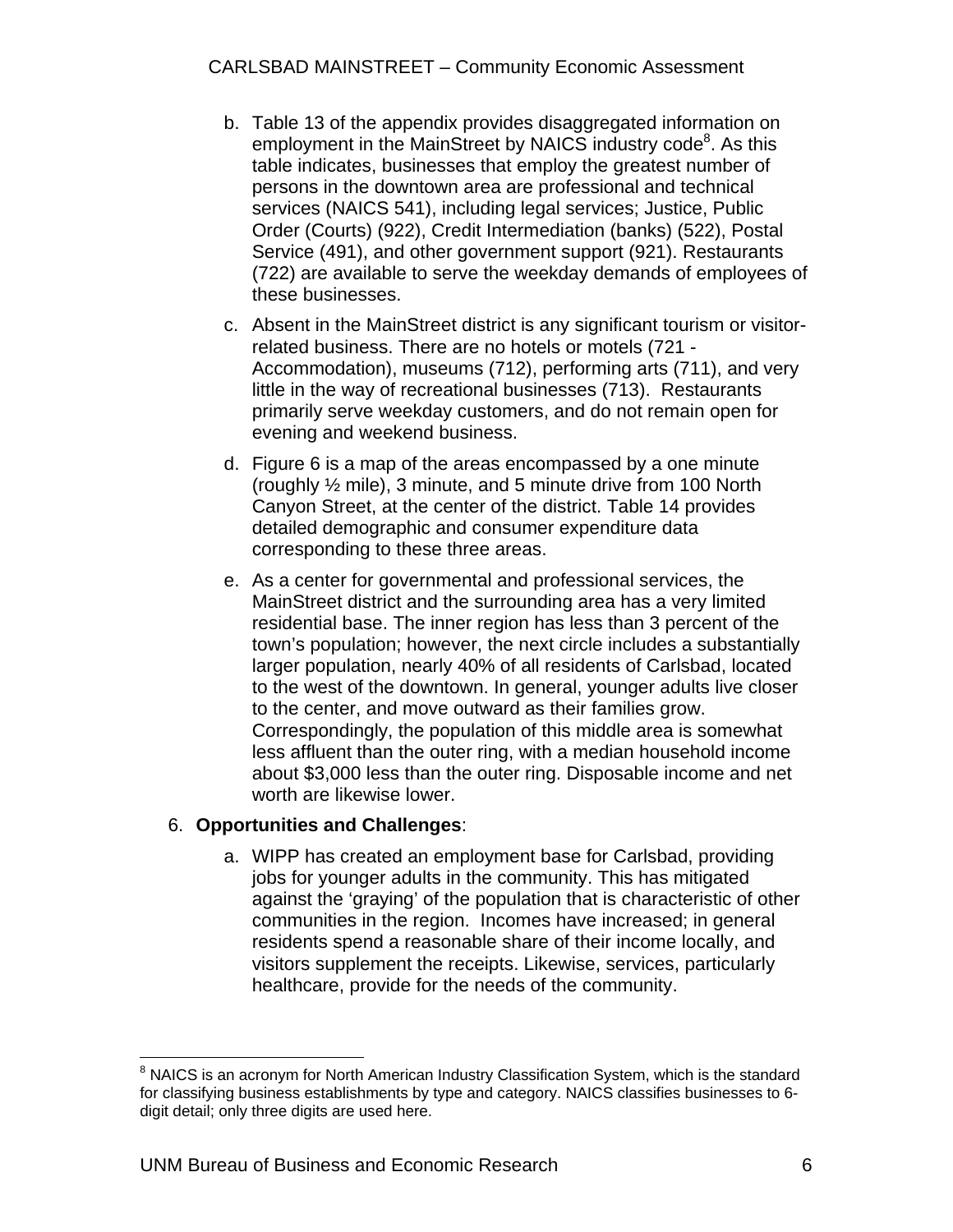- b. An opportunity exists to build on this reasonably solid foundation by capturing a greater share of the dollars that visitors bring to the region in their travels to Carlsbad Caverns and Guadalupe National Park. Available data indicates that spending in restaurants and other recreational services in Carlsbad are below average for the state, disappointing considering that the town is nearby one of the most important attractions in the state.
- c. The MainStreet program can play a key role in this initiative. Working with businesses to develop services and attractions of interest to the well-defined and generally very affluent group of outdoor enthusiasts could bring new energy to downtown. The risk of such businesses could be lessened by marketing to local residents, especially adults in their 20s, 30s and 40s, who are seeing a growth in their disposable income.
- d. An ambitious catalyst for this kind of urban renewal would be the development of a small hotel in the center of the city. This would bring visitors to the area, creating an evening and weekend market for restaurants and arts and entertainment venues. The economic advantage of this kind of plan is that the dollars will be almost entirely new. Unlike many other development plans, which serve only to redistribute revenues from one end of town to the other, or from one business to another, attracting visitors to the center would likely tap an entirely new source of revenues. Further, because visitors to the Caverns and Guadalupe National Park are such a clearly defined demographic, marketing could be very targeted. Another strategy that builds on this effort would include working with other MainStreet programs in the region to develop an initiative to encourage visitors to the national parks to spend time in southeastern New Mexico, extending visits by a day or two. Downtown districts could be featured in such an effort, perhaps by developing cultural attractions that promote the identity of southeastern New Mexico, which would broaden the experience of the nature enthusiasts who visit the parks.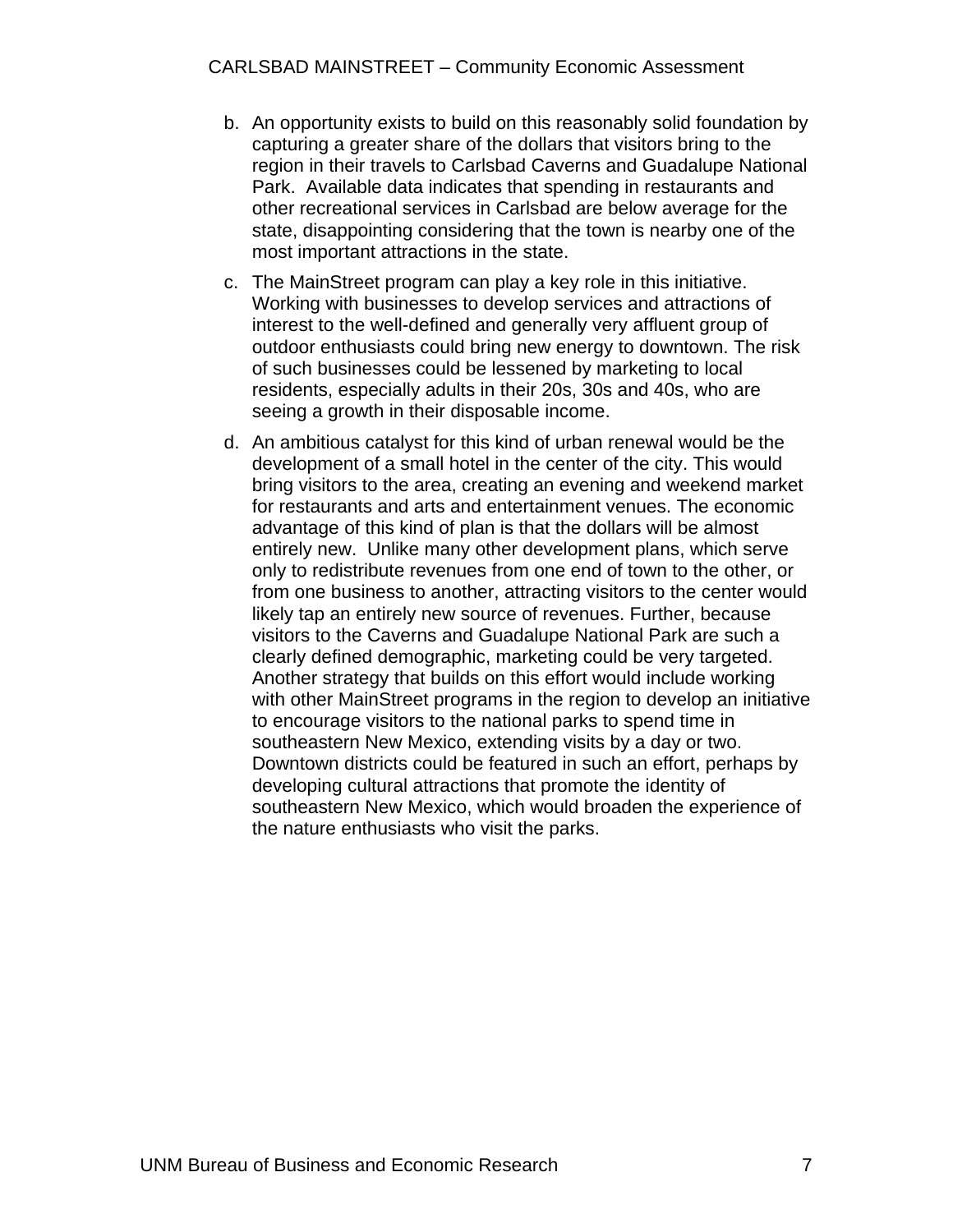### **EXPLANATION OF TABLES**

#### **Selected Demographic, Economic, and Housing Characteristics**

Source: US Census Bureau, 1990 & 2000 Decennial Census.

Data is provided for your community, county, and the state of New Mexico for the years 1990 and 2000. For the city and county, values are given in absolute terms and in percentages. For comparison, data is also provided for the county, region, and the state of New Mexico.

Southeastern New Mexico Region is classified as Lea, Eddy, and Chaves counties.

#### **Taxable Gross Receipts and Pull Factors**

Source: New Mexico Taxation and Revenue Department (NMTRD); calculations by UNM/BBER. Data is provided for the years 1989 and 2002 (SIC classification) and 2005 (NAICS classification).

In 2003, NMTRD switched from SIC (Standard Industrial Classification) to NAICS (North American Industrial Classification System) as a basis for statistical tabulation. It is not possible to compare most data from the two classification systems. Data from 1989 and 2002 are presented to allow for historical comparison. Data from 1989 is adjusted for inflation and is presented in 2002 dollars. Data from 2005 provides the most up-to-date account of gross receipts activities; the data is presented in 2005 dollars.

There are several problems associated with gross receipts data:

- The data does not account for the value of the products sold; rather data is categorized according to the type of business; i.e. sales of food from gasoline convenience stores are included in gasoline stations; groceries sold at Wal-Mart are included in Miscellaneous Retailers.
- Businesses are self-classified, and sometimes inaccurately so.
- Not all products are taxable as gross receipts in New Mexico; a notable example is gasoline. 2005 data includes both taxable gross receipts and deductions associated with food and medical spending.

A 'pull factor' indicates the capacity of an industrial sector (e.g., services, retail, and so on) to draw revenues into the local economy. A value of 100% is the break-even point – values greater than 100% indicate that the business sector is drawing revenues into the local economy (more money is spent in the economy by those whose income is earned outside the community than money is spent by locals outside the community), whereas values less than 100% indicate that the sector is leaking money to other communities. Net Gain/Loss is derived from the pull factors. It is calculated as the difference between actual gross receipts and the 'expected value' of gross receipts (i.e. that which would be associated with a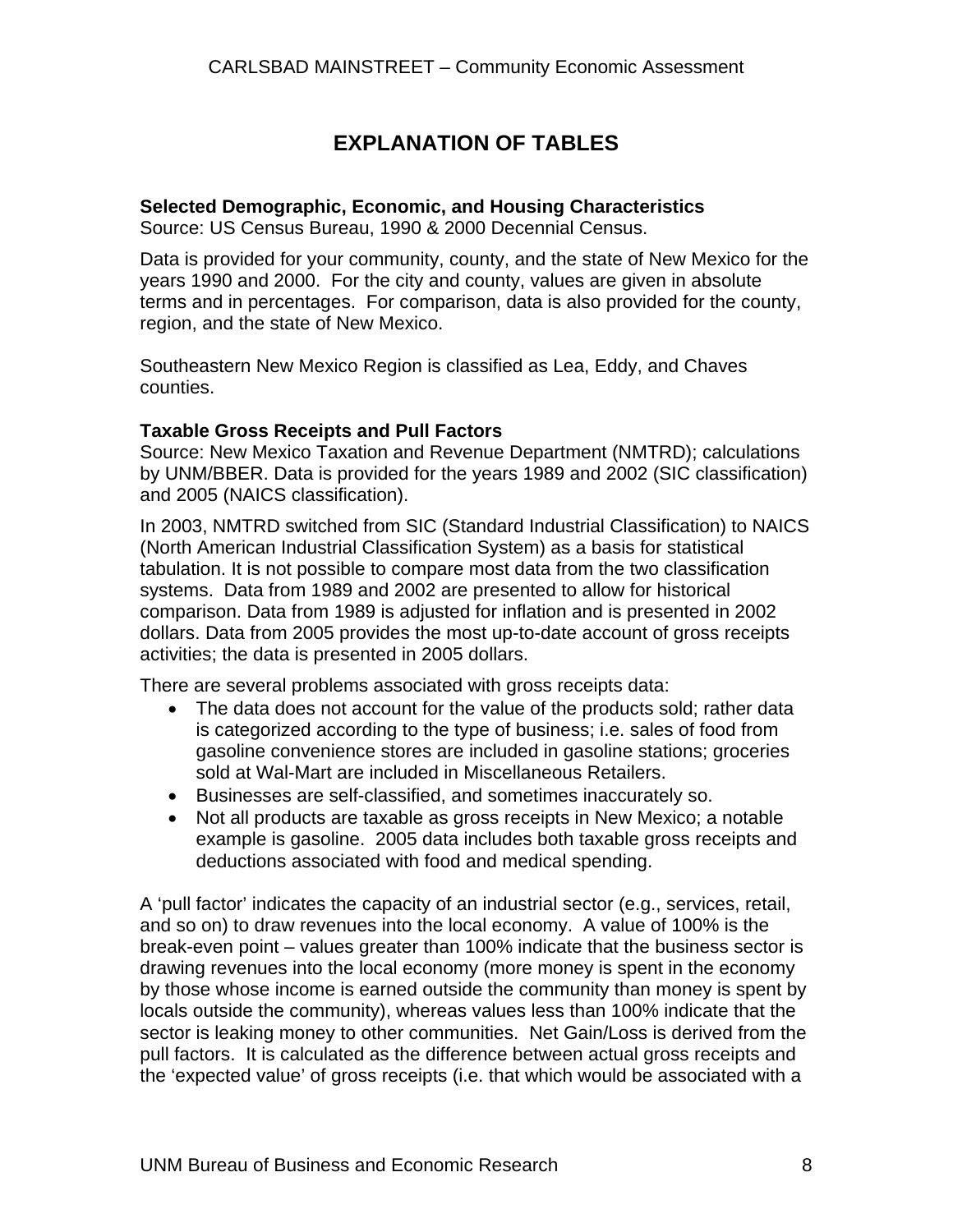pull factor of 100%). As with all 1989 gross receipts data, it is presented in terms of 2002 dollars.

Note that it is natural that not all sectors will have a positive balance – every economy has its strengths and weaknesses. From a policy perspective, policies that reduce leakages and that exploit strengths are equally valid. The decision is a practical one – should energies be spent plugging holes or exploiting existing strengths?

#### **Businesses by Industry, In MainStreet Service Area, 1995 and 2004**

Source: NM Department of Labor, ES-202 (Covered Employment Statistics), 2005; calculations by UNM-BBER.

ES-202 data is provided to UNM-BBER by the NM Department of Labor under terms of confidentiality. Under the terms of this agreement, data can be reported only in aggregate or summary format, so that it is not possible to infer information pertaining to a specific business.

ES-202 data used in this report is 'establishment-level', meaning that UNM-BBER has information on industrial classification (NAICS), employment, and wages of each business establishment in the study area. Establishment-level data indicates that data is provided for each individual establishment; i.e. as opposed to a chain or brand. The key advantage of establishment-level data is that UNM-BBER is able to code the data according to the specific address of the establishment, allowing for analysis on a micro-geographical scale. In this report, UNM-BBER has coded the data according to locations within the MainStreet district (MS), in other parts of the town (Town) or in unincorporated parts of the county (County).

#### **Location Quotients**

Source: Census 2000 Summary File 3 (SF3); Tables 59-61. Calculations by UNM-BBER.

A location quotient indicates the relative concentration of employment by industry, occupation, and type of business ownership in a given community, county, or region. The measures are relative to that of a 'base geography'. A location quotient is calculated as the ratio of local employment in a given industry, occupation, or ownership type to total employment, in relation to the same ratio for the base geography. Thus, a value of 1.00 indicates that employment for a given industry, occupation, or type of business ownership compared to total employment in the economy is in exact proportion to that of the base geography. Values greater than 1.00 indicate that the industry, occupation, or ownership is more than proportionate to that of the base geography; a value less than 1.00 indicates the opposite.

NOTE: Charts of location quotients are scaled to a value of 0, where this base indicates that employment for a given industry is the same proportion as the base geography. This is done for presentational purposes. The location quotient can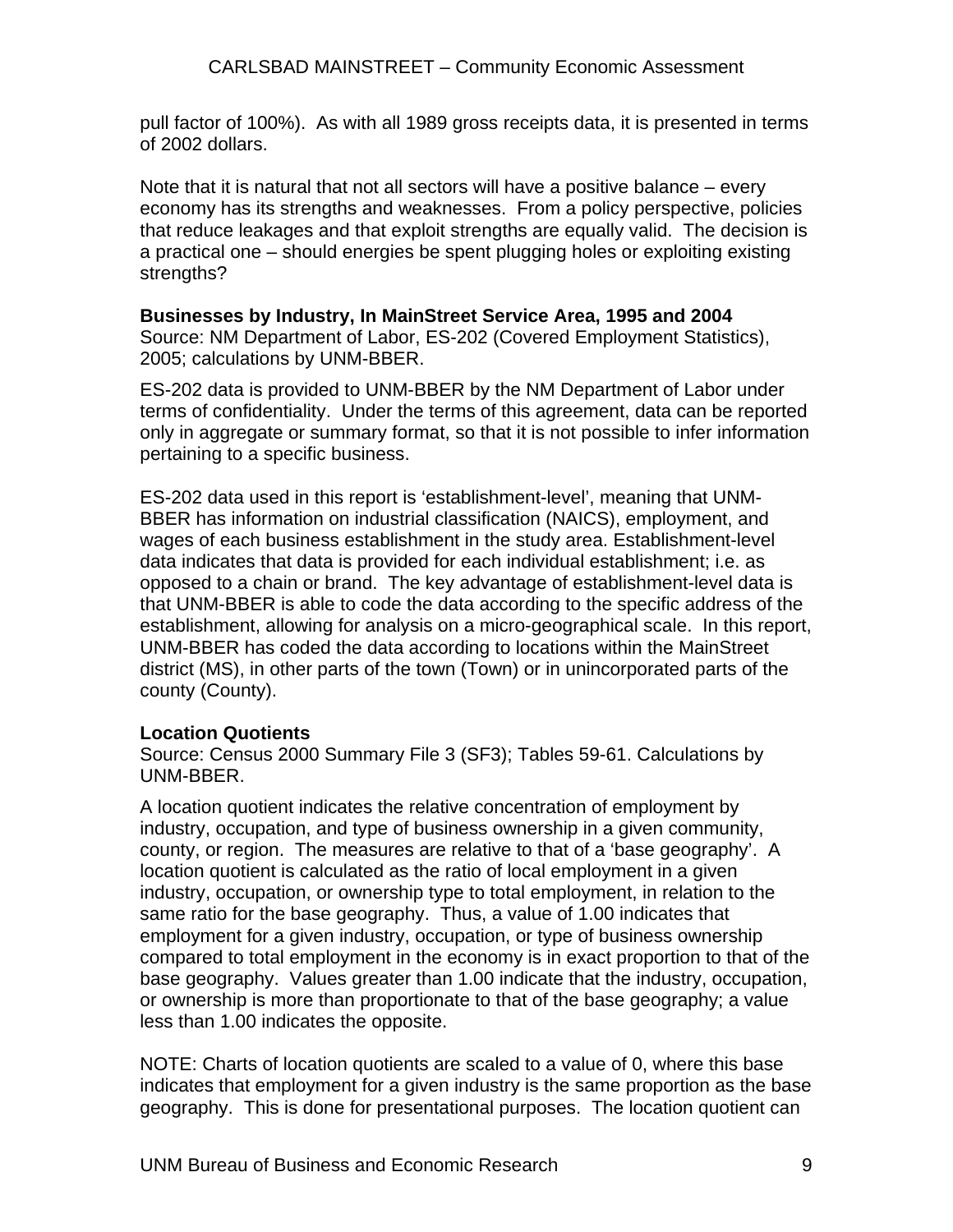be used to indicate the structure or 'role' of a local economy within its larger geography. This applies equally to the role of a town's economy within the county, region, or state; a county's economy within the state; or a region's (multiple counties) economy within the state. As with pull factors, a location quotient helps to define the relative strengths and weaknesses of a local economy, measured in this case in terms of industrial, occupational, and ownership structures. Again, as with pull factors, this information can lead to policies that aim to strengthen weaknesses or exploit strengths; the decision is again one of practicality and strategy rather than theory.

#### **Trade Area**

Sources: New Mexico Department of Labor, ES-202 (Covered Employment Statistics), 2005; Bureau of Labor Statistics, Product Line Data, calculations by UNM-BBER; ESRI® ArcGIS 9.0 Business Analyst; ESRI® StreetMap™ USA. ESRI data sources include: Bureau of Labor Statistics, Consumer Expenditure Surveys (CEX), 2001, 2002, and 2003; U.S. Bureau of the Census, Population Division. ("ESRI® Demographic Update Methodology 2006/2011, An ESRI® White Paper," Redlands, CA, June 2006.)

Market or trade areas were established by generating drive time polygons around each city, the foci being the MainStreet districts. A target location was established for each MainStreet area based upon descriptions and maps provided by each of the New Mexico MainStreet (NMMS) cities. This provided a representative focal point within the MainStreet boundaries, without specifying any one particular location.

Trade areas were based upon drive times to the MainStreet site. Drive time polygons are generated using actual street networks in ESRI StreetMap. Drive times are calculated using road access, road types, and speed limits. Trade areas were determined by creating drive time polygons on two different scales, local and regional. A local scale polygon was drawn for the area that would be within a 1 minute drive time, or about  $\frac{1}{2}$  mile walking distance, from the MainStreet site. Additional polygons were calculated at the local scale for 3 and 5 minute drive times. These times were chosen to reflect a short and convenient route from a home or hotel. On a regional scale, drive time polygons were calculated for times ranging from 5 to 45 minutes. The regional scale represents travel for dedicated purposes, such as supply replenishment, large item purchases, etc.

Trade area reports were generated for each of the drive time polygons. Reports included demographic, marketing, and retail expenditure data. The data is directly associated with the geographic areas overlaid by the drive time polygons. All of the population and marketing data for a particular polygon is representative of the people living within the boundaries of that region. This data is derived from the ESRI® ArcGIS 9.0 Business Analyst. The population data provided by this program are geographically derived at the census block point level. The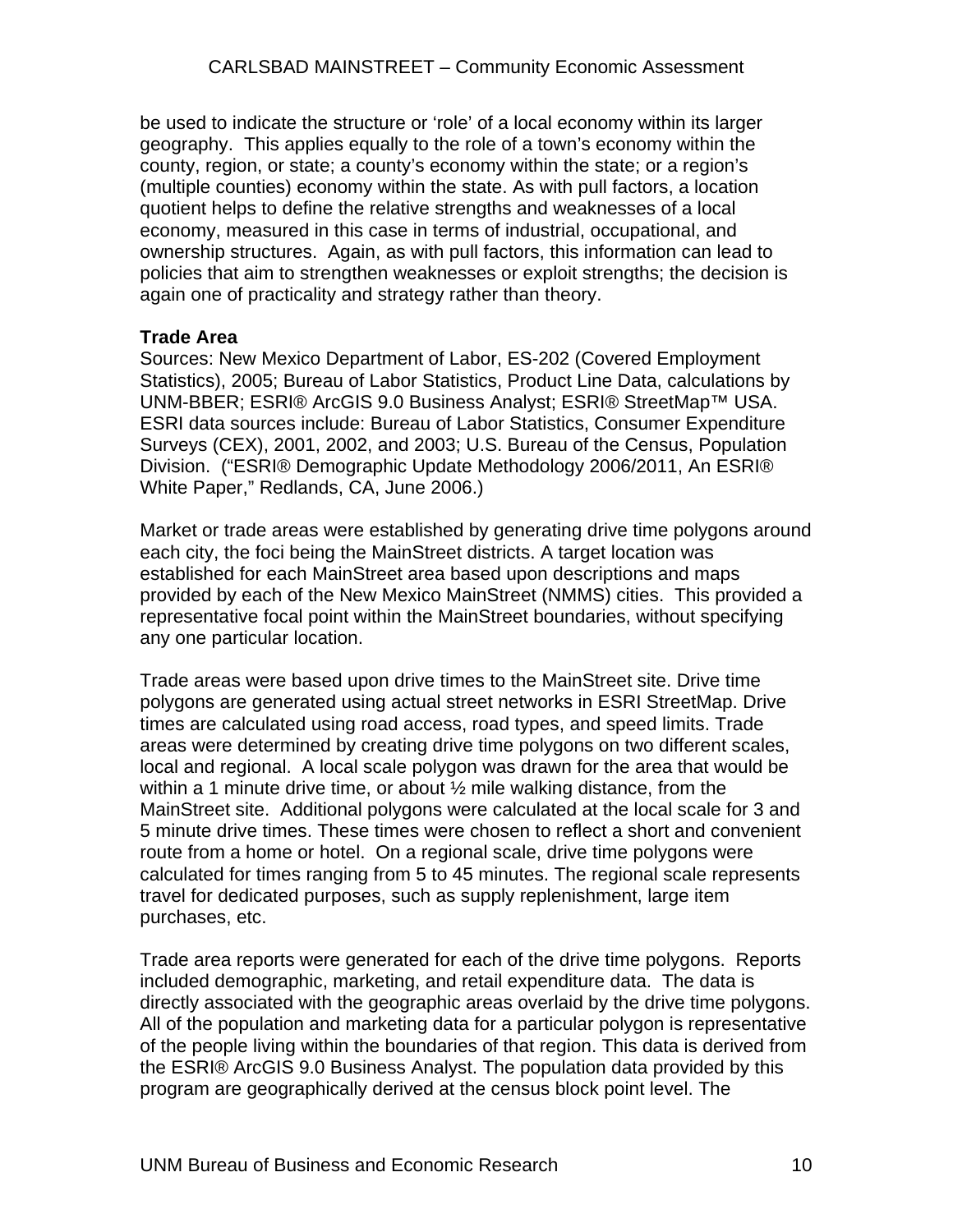demographic, income, and expenditure data and projections utilized by ESRI® are derived from the U.S. Census Bureau and the Bureau of Labor Statistics' Consumer Expenditure Surveys.

The competition layers represented in the trade area analyses were derived from the New Mexico Department of Labor data combined with product line data from the Bureau of Labor Statistics. The proxy revenues, calculated by BBER, reflect the degree to which the competition has derived sales from the product line of interest.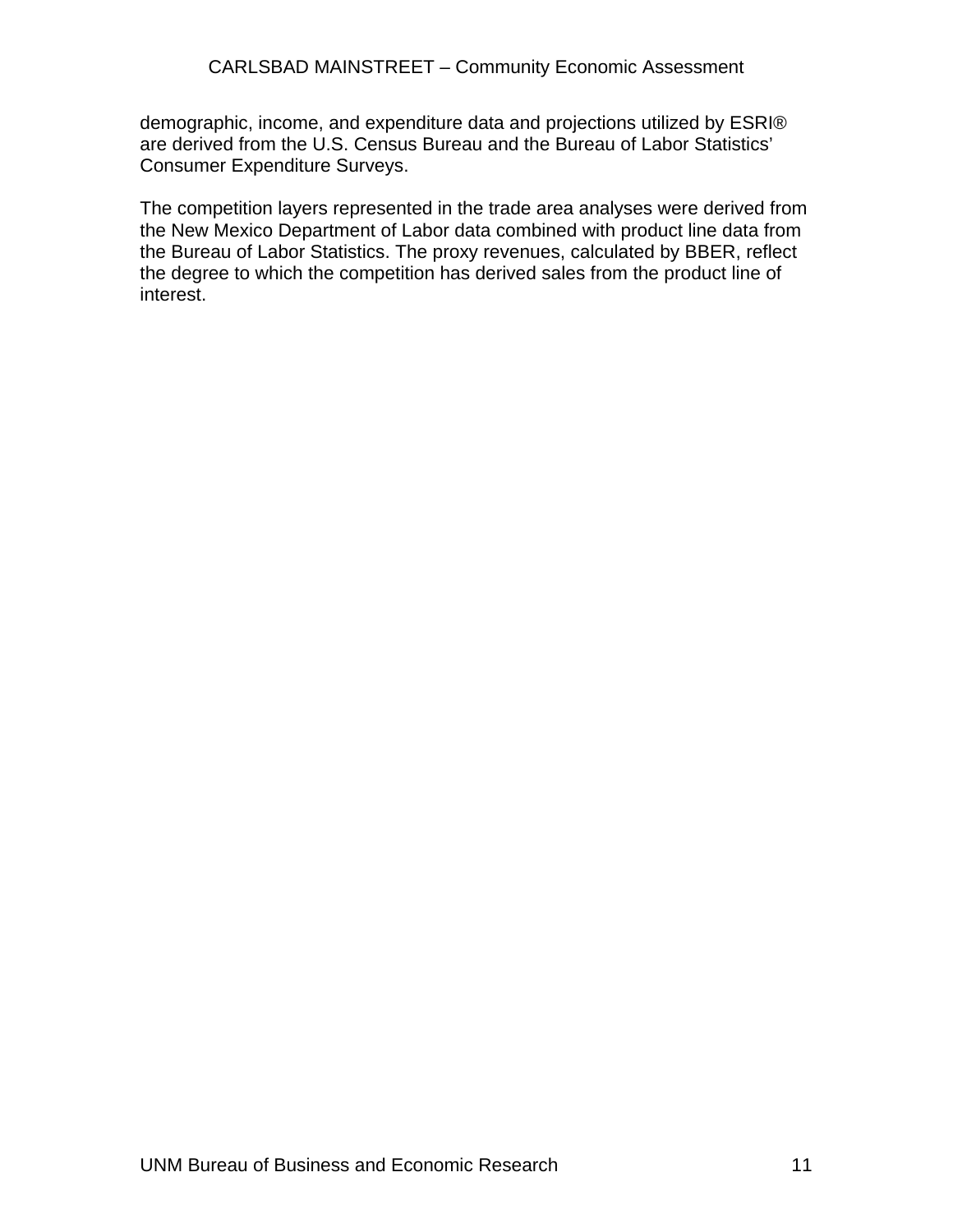### **APPENDIX: TABLES AND FIGURES**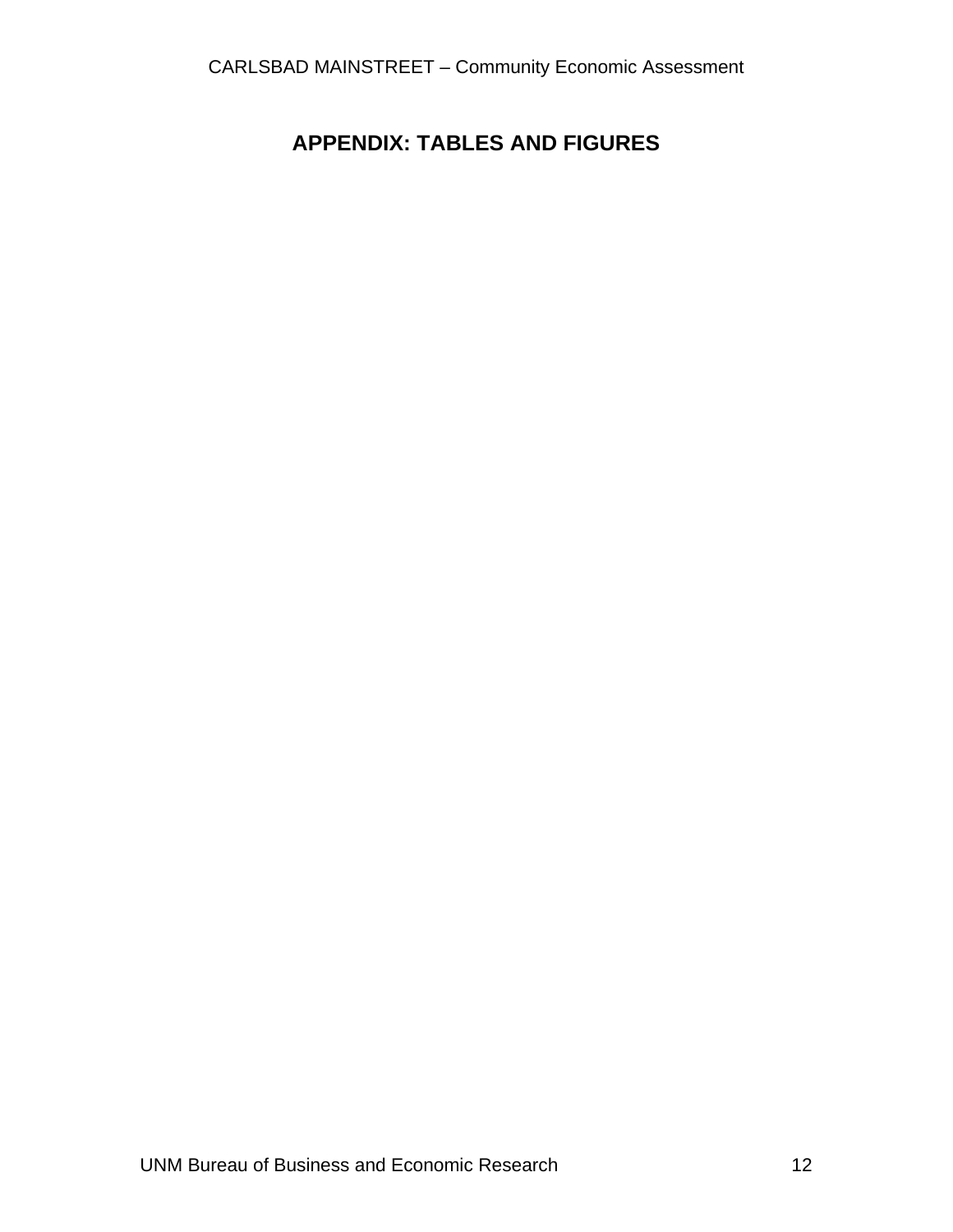#### **TABLE 1: SELECTED DEMOGRAPHIC, ECONOMIC, AND HOUSING CHARACTERISTICS**

|                                                                                                                                                                                                     |                                       | <b>CARLSBAD</b>                       |                    | <b>EDDY</b><br><b>COUNTY</b>           | <b>SENM</b><br><b>REGION</b>            | <b>NEW</b><br><b>MEXICO</b>                |
|-----------------------------------------------------------------------------------------------------------------------------------------------------------------------------------------------------|---------------------------------------|---------------------------------------|--------------------|----------------------------------------|-----------------------------------------|--------------------------------------------|
|                                                                                                                                                                                                     | 1990                                  | 2000                                  | Change (%)         | 2000                                   | 2000                                    | 2000                                       |
| <b>POPULATION</b>                                                                                                                                                                                   |                                       |                                       |                    |                                        |                                         |                                            |
| <b>Total Population</b><br>Urban<br>Rural<br>Households<br>Household Size (Average)                                                                                                                 | 24,896<br>100%<br>0%<br>9,146<br>2.66 | 25,947<br>96%<br>4%<br>10,080<br>2.51 | 4%<br>10%<br>$-6%$ | 51,658<br>75%<br>25%<br>19,410<br>2.62 | 168,551<br>77%<br>23%<br>61,689<br>2.67 | 1,819,046<br>75%<br>25%<br>678,032<br>2.63 |
| <b>AGE</b>                                                                                                                                                                                          |                                       |                                       |                    |                                        |                                         |                                            |
| Under 5 yrs<br>5 to 17 y/o<br>18 to 64 y/o<br>65 yrs and over                                                                                                                                       | 7%<br>21%<br>53%<br>18%               | 7%<br>20%<br>56%<br>17%               |                    | 7%<br>22%<br>57%<br>15%                | 7%<br>22%<br>57%<br>14%                 | 7%<br>21%<br>60%<br>12%                    |
| <b>RACE &amp; ETHNICITY</b>                                                                                                                                                                         |                                       |                                       |                    |                                        |                                         |                                            |
| White<br><b>Black or African American</b><br>Native American<br>Hispanic or Latino (of any race)<br>Speak Spanish, linguistically isolated*†<br>Speak other than Spanish, linguistically isolated*† | 81%<br>3%<br>0%<br>33%<br>6%<br>0%    | 77%<br>3%<br>1%<br>36%<br>2%<br>0%    |                    | 76%<br>2%<br>1%<br>39%<br>2%<br>0%     | 72%<br>3%<br>1%<br>41%<br>2%<br>0%      | 67%<br>2%<br>9%<br>42%<br>2%<br>1%         |
| <b>EDUCATIONAL ATTAINMENT</b>                                                                                                                                                                       |                                       |                                       |                    |                                        |                                         |                                            |
| Population 25 yrs or older<br>Less than high school graduate**<br>High school graduate; and some college**<br>Associate, bachelor's, or graduate degree**                                           | 15,977<br>31%<br>52%<br>17%           | 16,727<br>23%<br>57%<br>20%           | 5%                 | 32,572<br>25%<br>56%<br>19%            | 103,674<br>28%<br>52%<br>20%            | 1,134,801<br>21%<br>49%<br>29%             |
| <b>MIGRATION</b>                                                                                                                                                                                    |                                       |                                       |                    |                                        |                                         |                                            |
| Moved since 1985/1995*<br>Moved to new house in county since 1985/1995*<br>Moved into county since 1985/1995*                                                                                       | 10,558<br>28%<br>18%                  | 10,146<br>27%<br>15%                  | $-4%$              | 19,329<br>26%<br>14%                   | 65,221<br>26%<br>15%                    | 731,488<br>24%<br>20%                      |
| <b>TRAVEL TO WORK</b>                                                                                                                                                                               |                                       |                                       |                    |                                        |                                         |                                            |
| Less than 15 minutes<br>15-29 minutes<br>More than 30 minutes                                                                                                                                       | 53%<br>18%<br>29%                     | 61%<br>28%<br>12%                     |                    | 59%<br>31%<br>11%                      | 56%<br>35%<br>9%                        | 40%<br>48%<br>13%                          |

\* Includes persons 5 y/o and older.

\*\* Includes persons 25 y/o and older.

† A household in which all members 14 years old and over speak a non-English language and also speak English less than "very well" (have difficulty with English).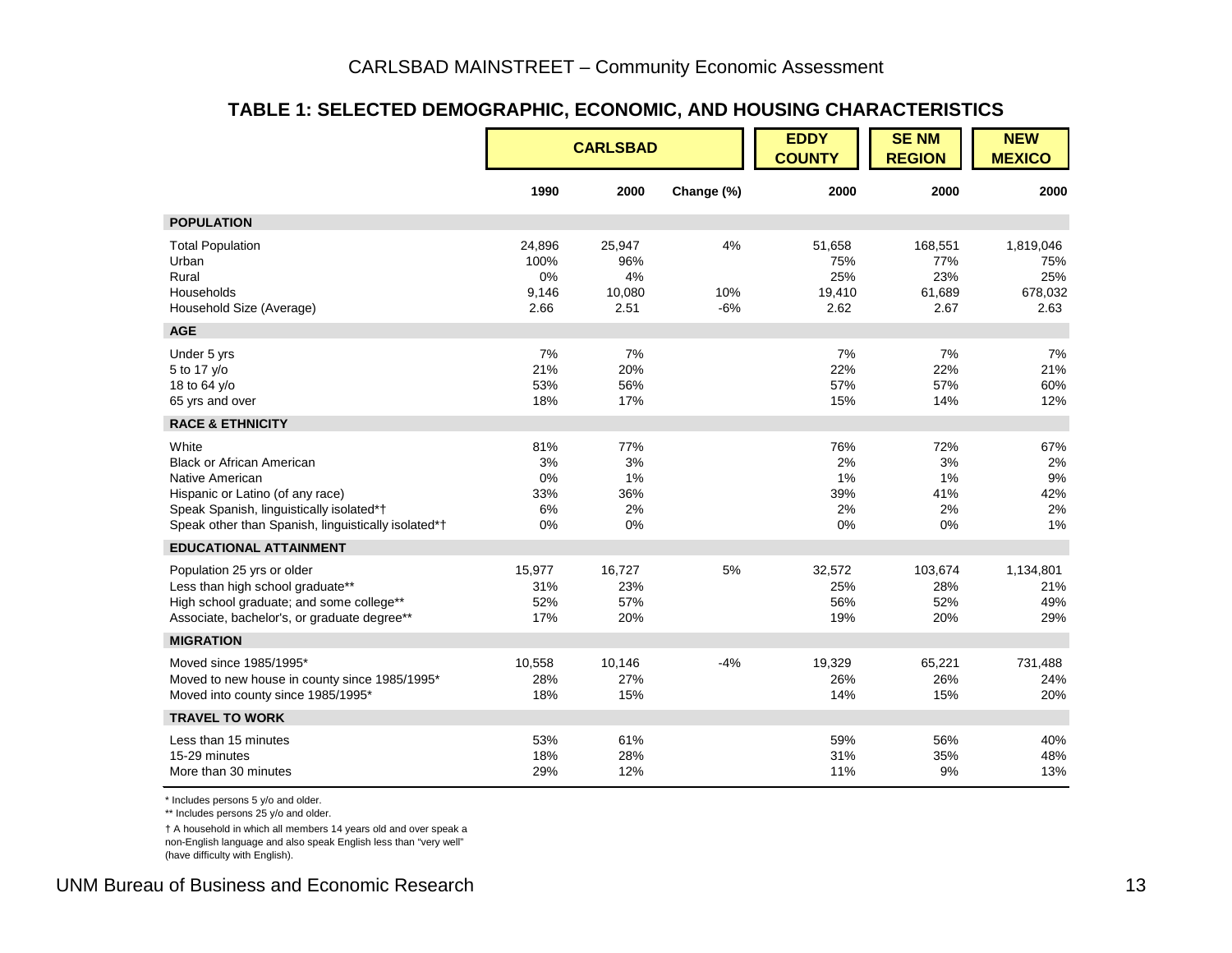#### **TABLE 1: SELECTED DEMOGRAPHIC, ECONOMIC, AND HOUSING CHARACTERISTICS, CONTINUED**

|                                                                                                                                                                                                                                                                                                                                                    |                                                                      | <b>CARLSBAD</b>                                                      |                     | <b>EDDY</b><br><b>COUNTY</b>                                         | <b>SENM</b><br><b>REGION</b>                                      | <b>NEW</b><br><b>MEXICO</b>                                            |
|----------------------------------------------------------------------------------------------------------------------------------------------------------------------------------------------------------------------------------------------------------------------------------------------------------------------------------------------------|----------------------------------------------------------------------|----------------------------------------------------------------------|---------------------|----------------------------------------------------------------------|-------------------------------------------------------------------|------------------------------------------------------------------------|
|                                                                                                                                                                                                                                                                                                                                                    | 1990                                                                 | 2000                                                                 | Change (%)          | 2000                                                                 | 2000                                                              | 2000                                                                   |
| <b>HOUSEHOLD INCOME &amp; POVERTY</b>                                                                                                                                                                                                                                                                                                              |                                                                      |                                                                      |                     |                                                                      |                                                                   |                                                                        |
| Real per capita income (1999 dollars)<br>Median household income (1999 dollars)<br>Households with earnings<br>Households with social security income<br>Households: with interest; dividends; or rental income<br>Households with public assistance income<br>Households with retirement income<br>Persons below the poverty line<br>Poverty rate | 14,025<br>30,170<br>72%<br>37%<br>37%<br>9%<br>20%<br>5,018<br>20.7% | 16,496<br>30,658<br>73%<br>32%<br>28%<br>5%<br>18%<br>4,175<br>16.5% | 18%<br>2%<br>$-17%$ | 15,823<br>31,998<br>76%<br>30%<br>26%<br>5%<br>16%<br>8,769<br>17.2% | 14,980<br>na<br>75%<br>31%<br>26%<br>6%<br>16%<br>32,864<br>20.0% | 17,261<br>34,133<br>80%<br>25%<br>30%<br>5%<br>17%<br>328,933<br>18.4% |
| <b>LABOR CHARACTERISTICS</b>                                                                                                                                                                                                                                                                                                                       |                                                                      |                                                                      |                     |                                                                      |                                                                   |                                                                        |
| In labor force (population 16 yrs and over)<br>Unemployment rate                                                                                                                                                                                                                                                                                   | 10.138<br>8.5%                                                       | 10,833<br>6.9%                                                       | 7%                  | 22,104<br>6.8%                                                       | 69.767<br>8.3%                                                    | 834,632<br>7.2%                                                        |
| <b>HOUSING CHARACTERISTICS</b>                                                                                                                                                                                                                                                                                                                     |                                                                      |                                                                      |                     |                                                                      |                                                                   |                                                                        |
| Total housing units (#)<br>Home ownership (%)<br>Owner-occupied housing units<br>Vacancy rate (for sale)<br>Renter-occupied housing units<br>Vacancy Rate (for rent)<br>Median age of housing structures                                                                                                                                           | 10,547<br>68%<br>6,479<br>2,776<br>32                                | 11,515<br>68%<br>7,171<br>4.7%<br>2,893<br>19.9%<br>39               | 9%<br>11%<br>4%     | 22,249<br>71%<br>14,401<br>4.0%<br>4,978<br>18.4%<br>34              | 71,301<br>70%<br>44.683<br>3.6%<br>16,956<br>16.6%<br>na          | 780,579<br>68%<br>474,435<br>2.5%<br>203,536<br>11.6%<br>23            |
| <b>HOUSING AFFORDABILITY</b>                                                                                                                                                                                                                                                                                                                       |                                                                      |                                                                      |                     |                                                                      |                                                                   |                                                                        |
| Median value of owner-occupied housing (1999 dollars)<br>Median costs of homeownership (% of income)<br>Median rent (1999 dollars)<br>Median cost of rental housing (% household income)<br>Source: US Consus Ruroau, 1000 and 2000 December Consus:                                                                                               | 58,725<br>17.0%<br>424<br>24.5%                                      | 59,300<br>18.9%<br>411<br>24.5%                                      | 1%<br>$-3%$         | 60,900<br>18.6%<br>394<br>23.8%                                      | na<br>na<br>na<br>na                                              | 94,600<br>22.2%<br>503<br>26.6%                                        |

 Source: US Census Bureau, 1990 and 2000 Decennial Census; calculations by BBER, 2007.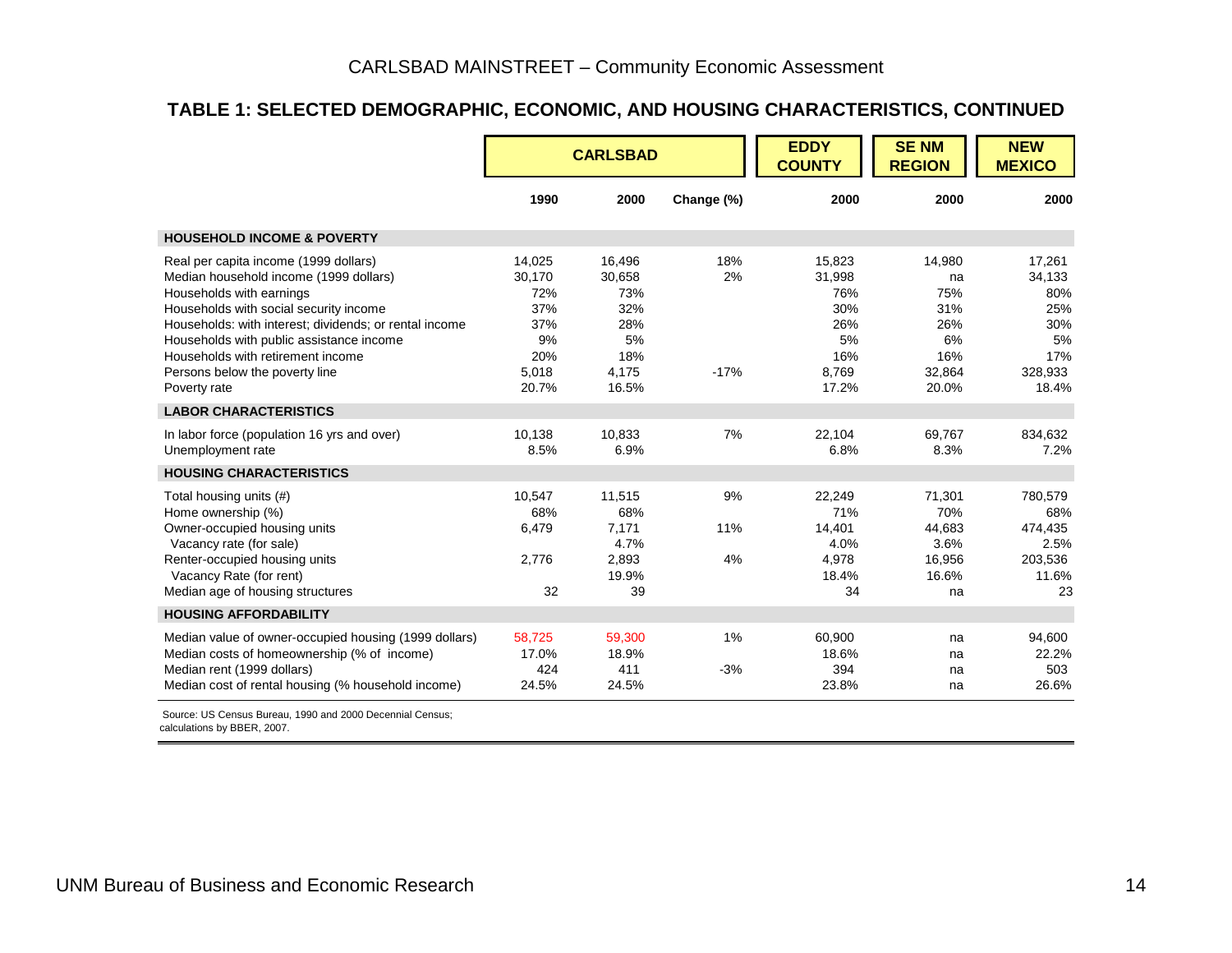#### **TABLE 2: SELECTED DEMOGRAPHIC, ECONOMIC, AND HOUSING CHARACTERISTICS – ARTESIA & LOVING**

|                                                                                                                                                                                                     |                                       | <b>ARTESIA</b>                       |                   |                                        | <b>LOVING</b>                      |                    | <b>EDDY</b><br><b>COUNTY</b>           | <b>SENM</b><br><b>REGION</b>            |
|-----------------------------------------------------------------------------------------------------------------------------------------------------------------------------------------------------|---------------------------------------|--------------------------------------|-------------------|----------------------------------------|------------------------------------|--------------------|----------------------------------------|-----------------------------------------|
|                                                                                                                                                                                                     | 1990                                  | 2000                                 | Change<br>(%)     | 1990                                   | 2000                               | Change<br>(%)      | 2000                                   | 2000                                    |
| <b>POPULATION</b>                                                                                                                                                                                   |                                       |                                      |                   |                                        |                                    |                    |                                        |                                         |
| <b>Total Population</b><br>Urban<br>Rural<br>Households<br>Household Size (Average)                                                                                                                 | 10,610<br>100%<br>0%<br>3,926<br>2.69 | 10,931<br>99%<br>1%<br>4,127<br>2.63 | 3%<br>5%<br>$-2%$ | 1,243<br>0%<br>100%<br>390<br>3.16     | 1,327<br>0%<br>100%<br>432<br>3.07 | 7%<br>11%<br>$-3%$ | 51,658<br>75%<br>25%<br>19,410<br>2.62 | 168,551<br>77%<br>23%<br>61,689<br>2.67 |
| <b>AGE</b>                                                                                                                                                                                          |                                       |                                      |                   |                                        |                                    |                    |                                        |                                         |
| Under 5 yrs<br>5 to 17 y/o<br>18 to 64 y/o<br>65 yrs and over                                                                                                                                       | 8%<br>22%<br>54%<br>15%               | 8%<br>22%<br>56%<br>15%              |                   | 10%<br>24%<br>54%<br>12%               | 6%<br>29%<br>54%<br>11%            |                    | 7%<br>22%<br>57%<br>15%                | 7%<br>22%<br>57%<br>14%                 |
| <b>RACE &amp; ETHNICITY</b>                                                                                                                                                                         |                                       |                                      |                   |                                        |                                    |                    |                                        |                                         |
| White<br><b>Black or African American</b><br>Native American<br>Hispanic or Latino (of any race)<br>Speak Spanish, linguistically isolated*†<br>Speak other than Spanish, linguistically isolated*† | 79%<br>1%<br>0%<br>39%<br>5%<br>0%    | 71%<br>2%<br>1%<br>47%<br>2%<br>0%   |                   | 57%<br>$0\%$<br>0%<br>78%<br>12%<br>0% | 54%<br>0%<br>2%<br>81%<br>5%<br>0% |                    | 76%<br>2%<br>1%<br>39%<br>2%<br>0%     | 72%<br>3%<br>1%<br>41%<br>2%<br>$0\%$   |
| <b>EDUCATIONAL ATTAINMENT</b>                                                                                                                                                                       |                                       |                                      |                   |                                        |                                    |                    |                                        |                                         |
| Population 25 yrs or older<br>Less than high school graduate**<br>High school graduate; and some college**<br>Associate, bachelor's, or graduate degree**                                           | 6,494<br>35%<br>49%<br>15%            | 6,679<br>30%<br>54%<br>16%           | 3%                | 707<br>58%<br>38%<br>5%                | 735<br>45%<br>46%<br>9%            | 4%                 | 32,572<br>25%<br>56%<br>19%            | 103,674<br>28%<br>52%<br>20%            |
| <b>MIGRATION</b>                                                                                                                                                                                    |                                       |                                      |                   |                                        |                                    |                    |                                        |                                         |
| Moved since 1985/1995*<br>Moved to new house in county since 1985/1995*<br>Moved into county since 1985/1995*                                                                                       | 3,994<br>26%<br>15%                   | 4,221<br>27%<br>15%                  | 6%                | 472<br>32%<br>10%                      | 318<br>18%<br>7%                   | $-33%$             | 19,329<br>26%<br>14%                   | 65,221<br>26%<br>15%                    |
| <b>TRAVEL TO WORK</b>                                                                                                                                                                               |                                       |                                      |                   |                                        |                                    |                    |                                        |                                         |
| Less than 15 minutes<br>15-29 minutes<br>More than 30 minutes                                                                                                                                       | 73%<br>13%<br>13%                     | 73%<br>19%<br>8%                     |                   | 22%<br>44%<br>34%                      | 25%<br>68%<br>7%                   |                    | 59%<br>31%<br>11%                      | 56%<br>35%<br>9%                        |

\* Includes persons 5 y/o and older.

\*\* Includes persons 25 y/o and older.

† A household in which all members 14 years old and over speak a non-English language and also speak English less than "very well"

(have difficulty with English).

UNM Bureau of Business and Economic Research 15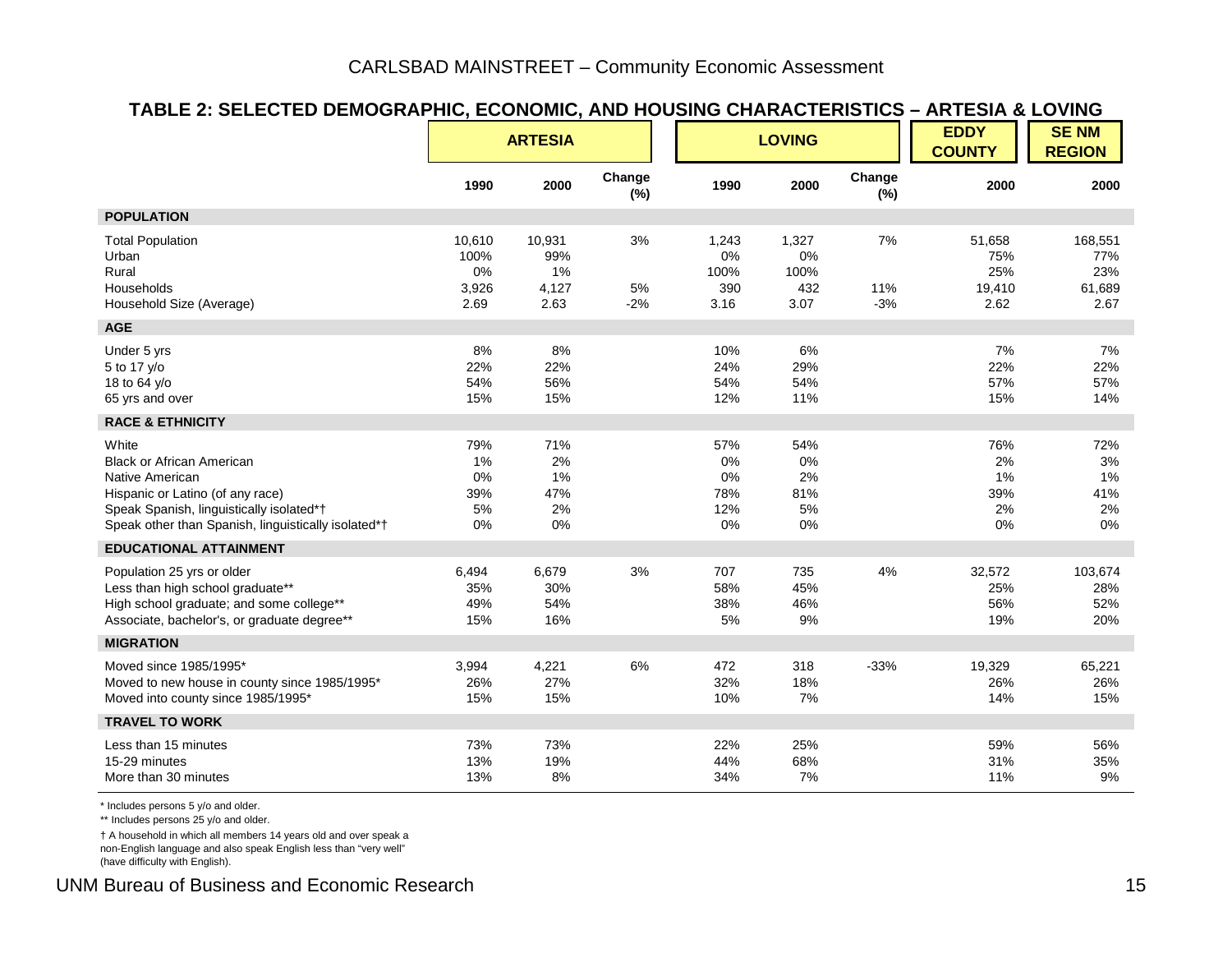#### **TABLE 2: SELECTED DEMOGRAPHIC, ECONOMIC, AND HOUSING CHARACTERISTICS – ARTESIA & LOVING CONTINUED**

|                                                                                                                                                                                                                                                                                                                                                    |                                                                      | <b>ARTESIA</b>                                                       |                         |                                                                   | <b>LOVING</b>                                                      |                     | <b>EDDY</b><br><b>COUNTY</b>                                         | <b>SENM</b><br><b>REGION</b>                                      |
|----------------------------------------------------------------------------------------------------------------------------------------------------------------------------------------------------------------------------------------------------------------------------------------------------------------------------------------------------|----------------------------------------------------------------------|----------------------------------------------------------------------|-------------------------|-------------------------------------------------------------------|--------------------------------------------------------------------|---------------------|----------------------------------------------------------------------|-------------------------------------------------------------------|
|                                                                                                                                                                                                                                                                                                                                                    | 1990                                                                 | 2000                                                                 | Change<br>$(\%)$        | 1990                                                              | 2000                                                               | Change<br>$(\%)$    | 2000                                                                 | 2000                                                              |
| <b>HOUSEHOLD INCOME &amp; POVERTY</b>                                                                                                                                                                                                                                                                                                              |                                                                      |                                                                      |                         |                                                                   |                                                                    |                     |                                                                      |                                                                   |
| Real per capita income (1999 dollars)<br>Median household income (1999 dollars)<br>Households with earnings<br>Households with social security income<br>Households: with interest; dividends; or rental income<br>Households with public assistance income<br>Households with retirement income<br>Persons below the poverty line<br>Poverty rate | 13,979<br>30,275<br>71%<br>35%<br>32%<br>9%<br>11%<br>2,234<br>21.4% | 13,911<br>29,529<br>75%<br>30%<br>23%<br>4%<br>14%<br>2.177<br>20.1% | $0\%$<br>$-2%$<br>$-3%$ | 8.761<br>21,212<br>73%<br>30%<br>10%<br>8%<br>11%<br>369<br>29.7% | 10,715<br>22,414<br>74%<br>27%<br>11%<br>6%<br>14%<br>317<br>24.0% | 22%<br>6%<br>$-14%$ | 15.823<br>31,998<br>76%<br>30%<br>26%<br>5%<br>16%<br>8.769<br>17.2% | 14,980<br>na<br>75%<br>31%<br>26%<br>6%<br>16%<br>32.864<br>20.0% |
| <b>LABOR CHARACTERISTICS</b>                                                                                                                                                                                                                                                                                                                       |                                                                      |                                                                      |                         |                                                                   |                                                                    |                     |                                                                      |                                                                   |
| In labor force (population 16 yrs and over)<br>Unemployment rate                                                                                                                                                                                                                                                                                   | 4,314<br>7.1%                                                        | 4,706<br>6.3%                                                        | 9%                      | 458<br>10.7%                                                      | 469<br>12.6%                                                       | 2%                  | 22,104<br>6.8%                                                       | 69,767<br>8.3%                                                    |
| <b>HOUSING CHARACTERISTICS</b>                                                                                                                                                                                                                                                                                                                     |                                                                      |                                                                      |                         |                                                                   |                                                                    |                     |                                                                      |                                                                   |
| Total housing units (#)<br>Home ownership (%)<br>Owner-occupied housing units<br>Vacancy rate (for sale)<br>Renter-occupied housing units<br>Vacancy Rate (for rent)<br>Median age of housing structures                                                                                                                                           | 4,510<br>69%<br>2,783<br>1,133<br>28                                 | 4,627<br>68%<br>2,872<br>2.1%<br>1,237<br>14.6%<br>38                | 3%<br>3%<br>9%          | 479<br>73%<br>296<br>95<br>29                                     | 528<br>77%<br>348<br>4.1%<br>100<br>21.9%<br>39                    | 10%<br>18%<br>5%    | 22,249<br>71%<br>14,401<br>4.0%<br>4,978<br>18.4%<br>34              | 71,301<br>70%<br>44,683<br>3.6%<br>16,956<br>16.6%<br>na          |
| <b>HOUSING AFFORDABILITY</b>                                                                                                                                                                                                                                                                                                                       |                                                                      |                                                                      |                         |                                                                   |                                                                    |                     |                                                                      |                                                                   |
| Median value of owner-occupied housing (1999 dollars)<br>Median costs of homeownership (% of income)<br>Median rent (1999 dollars)<br>Median cost of rental housing (% household income)                                                                                                                                                           | 57,257<br>17.1%<br>366<br>23.1%                                      | 60,500<br>19.3%<br>354<br>22.7%                                      | 6%<br>$-3%$             | 37,370<br>15.8%<br>340<br>24.0%                                   | 36,300<br>20.4%<br>333<br>28.6%                                    | $-3%$<br>$-2%$      | 60,900<br>18.6%<br>394<br>23.8%                                      | na<br>na<br>na<br>na                                              |

 Source: US Census Bureau, 1990 and 2000 Decennial Census; calculations by BBER, 2007.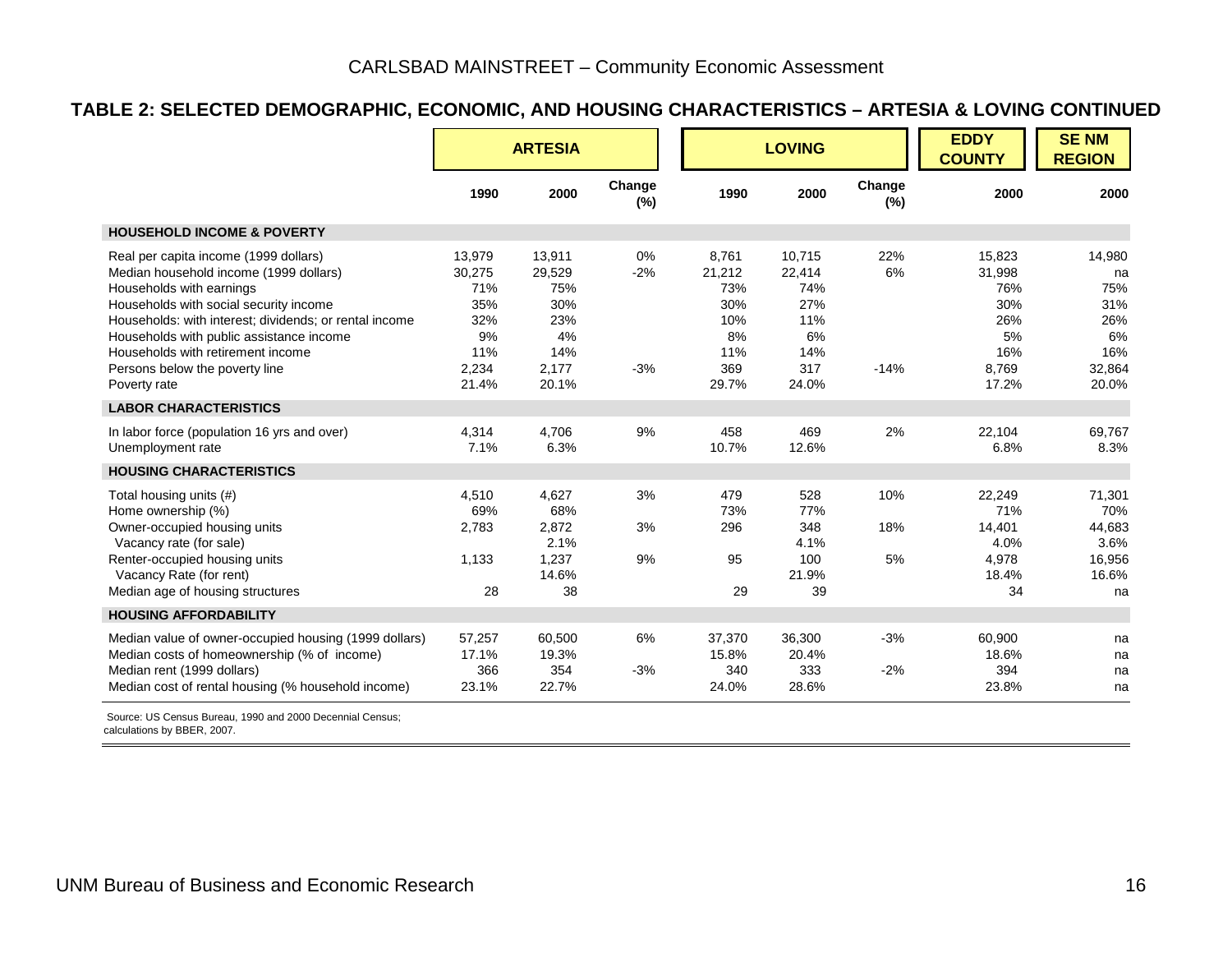#### **TABLE 3: CARLSBAD TAXABLE GROSS RECEIPTS AND PULL FACTORS, 1989 & 2002**

| <b>CARLSBAD</b>                                  |             | <b>TAXABLE GROSS</b><br><b>RECEIPTS (2002 \$)</b> | <b>PULL FACTOR</b> |      | <b>NET GAIN/LOSS (2002 \$)</b> |                | <b>CHANGE (1989-2002)</b> |                   |  |
|--------------------------------------------------|-------------|---------------------------------------------------|--------------------|------|--------------------------------|----------------|---------------------------|-------------------|--|
| <b>INDUSTRIES</b>                                | 1989        | 2002                                              | 1989               | 2002 | 1989                           | 2002           | <b>TGR Real</b>           | Real<br>Gain/Loss |  |
| <b>Mining</b>                                    | 5,396,676   | 10,127,625                                        | 31%                | 75%  | (12, 189, 686)                 | (3,306,873)    | 88%                       | 8,882,813         |  |
| <b>Contract Construction</b>                     | 12,776,443  | 28,909,158                                        | 27%                | 48%  | (35, 385, 832)                 | (30, 774, 792) | 126%                      | 4,611,041         |  |
| <b>Manufacturing</b>                             | 5,603,702   | 10,953,533                                        | 44%                | 105% | (7, 160, 767)                  | 563,729        | 95%                       | 7,724,495         |  |
| <b>Transportation, Communications, Utilities</b> | 30,420,151  | 29,810,357                                        | 70%                | 93%  | (13, 256, 216)                 | (2, 299, 046)  | $-2%$                     | 10,957,170        |  |
| <b>Wholesale Trade</b>                           | 40,020,892  | 21,764,543                                        | 156%               | 93%  | 14,438,001                     | (1,532,721)    | -46%                      | (15, 970, 722)    |  |
| <b>Building Materials</b>                        | 5,567,342   | 4,083,702                                         | 112%               | 176% | 584,447                        | 1,758,041      | $-27%$                    | 1,173,594         |  |
| <b>Retail Food Stores</b>                        | 57,699,569  | 30,951,628                                        | 186%               | 122% | 26,644,279                     | 5,538,469      | $-46%$                    | (21, 105, 810)    |  |
| <b>Gasoline Service Stations</b>                 | 757,195     | 194,596                                           | 26%                | 7%   | (2, 156, 225)                  | (2,454,928)    | $-74%$                    | (298, 704)        |  |
| Misc Vehicle and Accessory Dealers               | 5,802,754   | 5,785,243                                         | 110%               | 128% | 535,254                        | 1,258,963      | 0%                        | 723,709           |  |
| Apparel and Accessory Stores                     | 6,809,153   | 5,541,690                                         | 77%                | 84%  | (2,008,739)                    | (1,023,270)    | $-19%$                    | 985,469           |  |
| Furniture and Home Furnishings                   | 8,615,021   | 7,026,691                                         | 131%               | 158% | 2,016,668                      | 2,567,496      | $-18%$                    | 550,828           |  |
| Eating and Drinking Establishments               | 20,518,368  | 21,780,526                                        | 96%                | 101% | (747,050)                      | 279,010        | 6%                        | 1,026,061         |  |
| <b>Liquor Dispensers</b>                         | 7,245,356   | 2,901,020                                         | 108%               | 112% | 539,647                        | 310,900        | $-60%$                    | (228, 747)        |  |
| Drug and Proprietary Stores                      | 6,648,308   | 1,258,243                                         | 98%                | 40%  | (161, 911)                     | (1,852,077)    | $-81%$                    | (1,690,166)       |  |
| Misc Retailers (ALL)*                            | 63,727,775  | 115,504,902                                       | 66%                | 118% | (33, 171, 862)                 | 17,234,066     | 81%                       | 50,405,928        |  |
| <b>Total Retail Trade</b>                        | 190,182,211 | 212,082,576                                       | 111%               | 119% | 18,779,398                     | 34,353,947     | 12%                       | 15,574,549        |  |
| <b>Finance, Insurance and Real Estate</b>        | 4,964,403   | 6,526,516                                         | 43%                | 64%  | (6,687,613)                    | (3,729,960)    | 31%                       | 2,957,654         |  |
| Hotels, Motels                                   | 6,335,094   | 9,465,766                                         | 76%                | 128% | (1,987,640)                    | 2,043,992      | 49%                       | 4,031,632         |  |
| <b>Personal Services</b>                         | 5,957,970   | 5,292,678                                         | 105%               | 78%  | 286,466                        | (1,488,625)    | $-11%$                    | (1,775,091)       |  |
| <b>Misc Business Services</b>                    | 7,642,612   | 11,470,227                                        | 36%                | 52%  | (13,658,961)                   | (10, 566, 242) | 50%                       | 3,092,719         |  |
| Auto Rental and Repair                           | 8,646,902   | 9,013,387                                         | 116%               | 116% | 1,161,781                      | 1,241,265      | 4%                        | 79,484            |  |
| <b>Misc Repair Services</b>                      | 3,946,398   | 4,803,886                                         | 137%               | 183% | 1,068,917                      | 2,185,932      | 22%                       | 1,117,015         |  |
| <b>Physicians and Dentists</b>                   | 20,820,149  | 18,808,772                                        | 139%               | 146% | 5,859,069                      | 5,952,974      | $-10%$                    | 93,905            |  |
| Hospitals and Other Health Services              | 22,896,504  | 9,383,647                                         | 237%               | 91%  | 13,221,163                     | (905, 775)     | -59%                      | (14, 126, 937)    |  |
| <b>Legal Services</b>                            | 3,825,237   | 2,624,024                                         | 46%                | 37%  | (4,556,129)                    | (4,547,257)    | $-31%$                    | 8,872             |  |
| <b>Educational Services</b>                      |             | 128,078                                           |                    | 9%   |                                | (1,310,227)    |                           |                   |  |
| <b>Misc Services</b>                             | 9,037,681   | 70,520,278                                        | 45%                | 141% | (10, 929, 778)                 | 20,346,037     | 680%                      | 31,275,815        |  |
| <b>Engineering and Architectural Services</b>    | 7,553,683   | 2,299,415                                         | 119%               | 40%  | 1,196,727                      | (3,452,960)    | $-70%$                    | (4,649,687)       |  |
| <b>Total Services</b>                            | 97,618,927  | 159,970,151                                       | 74%                | 105% | (35, 152, 704)                 | 8,237,948      | 64%                       | 43,390,653        |  |
| <b>Total Taxable Gross Receipts</b>              | 388,176,952 | 480,611,645                                       | 111%               | 100% | 39,115,932                     | (1,518,940)    | 24%                       | (40, 634, 872)    |  |

\* Misc Retailers (ALL) includes Department Stores, General Merchandise, and Misc Retailers.

All values are adjusted for inflation and reported in terms of 2002 dollars.

Data is classified according to Standard Industrial Classification (SIC). 1989 and 2002 are the first and last years for which comparable data are available.

Major sectors do not sum to total taxable gross receipts because non-classified businesses are not included.

**Source: NM Taxation & Revenue Department, RP80 tables; US Census Bureau. Calculations by BBER, 2007.**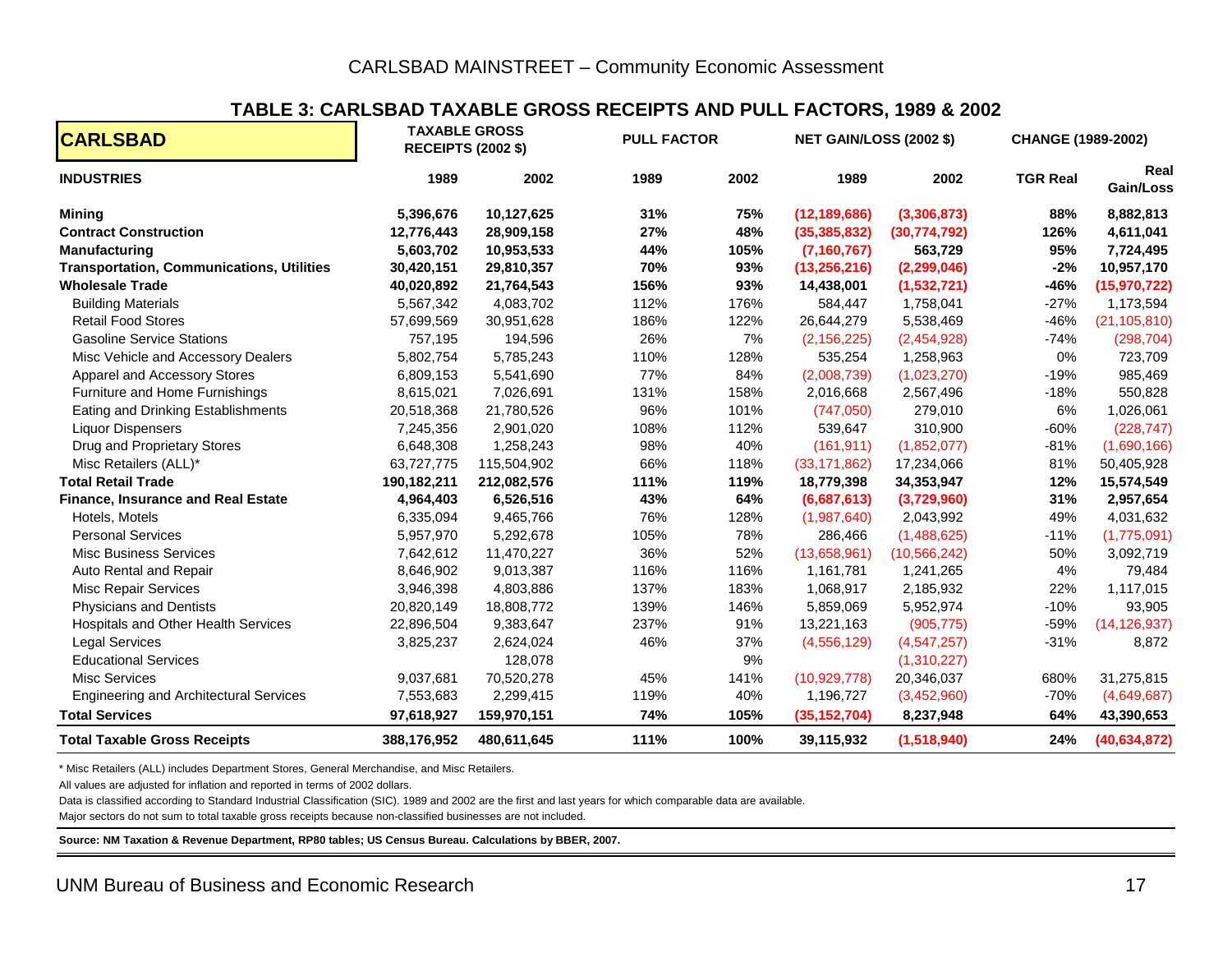#### **TABLE 4: EDDY COUNTY TAXABLE GROSS RECEIPTS AND PULL FACTORS, 1989 & 2002**

| <b>EDDY COUNTY</b>                               |             | <b>TAXABLE GROSS</b><br><b>RECEIPTS (2002 \$)</b> | <b>PULL FACTOR</b> |      | <b>NET GAIN/LOSS (2002 \$)</b> |                | <b>CHANGE (1989-2002)</b> |                   |
|--------------------------------------------------|-------------|---------------------------------------------------|--------------------|------|--------------------------------|----------------|---------------------------|-------------------|
| <b>INDUSTRIES</b>                                | 1989        | 2002                                              | 1989               | 2002 | 1989                           | 2002           | <b>TGR Real</b>           | Real<br>Gain/Loss |
| <b>Mining</b>                                    | 75,857,573  | 103,366,619                                       | 262%               | 403% | 46,896,218                     | 77,710,914     | 36%                       | 30,814,696        |
| <b>Contract Construction</b>                     | 131,862,265 | 114,540,987                                       | 166%               | 100% | 52,548,265                     | 563,242        | $-13%$                    | (51, 985, 023)    |
| <b>Manufacturing</b>                             | 12,759,384  | 31,148,330                                        | 61%                | 157% | (8,261,240)                    | 11,307,041     | 144%                      | 19,568,281        |
| <b>Transportation, Communications, Utilities</b> | 114,641,691 | 120,520,011                                       | 159%               | 197% | 42,715,119                     | 59,201,057     | 5%                        | 16,485,939        |
| <b>Wholesale Trade</b>                           | 62,975,234  | 79,203,846                                        | 149%               | 178% | 20,845,135                     | 34,713,332     | 26%                       | 13,868,197        |
| <b>Building Materials</b>                        | 8,613,473   | 5,553,468                                         | 105%               | 125% | 407,604                        | 1,112,181      | $-36%$                    | 704,577           |
| <b>Retail Food Stores</b>                        | 85,769,433  | 54,701,168                                        | 168%               | 113% | 34,627,346                     | 6,169,953      | $-36%$                    | (28, 457, 393)    |
| <b>Gasoline Service Stations</b>                 | 2,489,922   | 545,168                                           | 52%                | 11%  | (2,307,919)                    | (4,514,598)    | $-78%$                    | (2,206,679)       |
| Misc Vehicle and Accessory Dealers               | 6,882,388   | 7,377,199                                         | 79%                | 85%  | (1,792,172)                    | (1, 266, 585)  | 7%                        | 525,587           |
| Apparel and Accessory Stores                     | 10,307,624  | 8,115,252                                         | 71%                | 65%  | (4,213,747)                    | (4,421,776)    | $-21%$                    | (208, 029)        |
| Furniture and Home Furnishings                   | 10,292,465  | 8,835,981                                         | 95%                | 104% | (573, 752)                     | 320,308        | $-14%$                    | 894,060           |
| Eating and Drinking Establishments               | 29,153,693  | 32,773,658                                        | 83%                | 80%  | (5,866,359)                    | (8, 287, 536)  | 12%                       | (2,421,177)       |
| <b>Liquor Dispensers</b>                         | 8,678,771   | 3,207,121                                         | 79%                | 65%  | (2,364,243)                    | (1,739,202)    | $-63%$                    | 625,041           |
| Drug and Proprietary Stores                      | 11,099,238  | 7,560,400                                         | 99%                | 127% | (115, 882)                     | 1,620,658      | $-32%$                    | 1,736,540         |
| Misc Retailers (ALL)*                            | 102,409,064 | 167,834,358                                       | 64%                | 89%  | (57, 165, 991)                 | (19,832,315)   | 64%                       | 37,333,676        |
| <b>Total Retail Trade</b>                        | 290,749,225 | 317,143,591                                       | 103%               | 93%  | 8,481,775                      | (22, 262, 706) | 9%                        | (30, 744, 480)    |
| <b>Finance, Insurance and Real Estate</b>        | 6,730,522   | 24,472,922                                        | 35%                | 125% | (12, 458, 107)                 | 4,886,250      | 264%                      | 17,344,357        |
| Hotels, Motels                                   | 9,114,015   | 11,527,416                                        | 66%                | 81%  | (4,591,926)                    | (2,645,860)    | 26%                       | 1,946,066         |
| <b>Personal Services</b>                         | 8,268,532   | 7,984,046                                         | 89%                | 62%  | (1,071,345)                    | (4,966,129)    | $-3%$                     | (3,894,784)       |
| <b>Misc Business Services</b>                    | 11,198,528  | 35,563,661                                        | 32%                | 85%  | (23,881,064)                   | (6,519,127)    | 218%                      | 17,361,936        |
| Auto Rental and Repair                           | 11,667,654  | 12,034,703                                        | 95%                | 81%  | (658,900)                      | (2,807,627)    | 3%                        | (2, 148, 727)     |
| <b>Misc Repair Services</b>                      | 9,671,199   | 6,928,464                                         | 204%               | 139% | 4,932,541                      | 1,928,988      | $-28%$                    | (3,003,553)       |
| Amusement                                        | 1,284,659   | 447,679                                           | 37%                | 18%  | (2,232,901)                    | (2,087,095)    | $-65%$                    | 145,805           |
| <b>Physicians and Dentists</b>                   | 25,388,409  | 22,620,318                                        | 103%               | 92%  | 750,389                        | (1,930,250)    | $-11%$                    | (2,680,639)       |
| Hospitals and Other Health Services              | 23,219,874  | 10,690,469                                        | 146%               | 54%  | 7,286,449                      | (8,959,120)    | $-54%$                    | (16, 245, 569)    |
| <b>Legal Services</b>                            | 5,681,548   | 4,101,924                                         | 41%                | 30%  | (8, 120, 948)                  | (9,592,987)    | $-28%$                    | (1,472,039)       |
| <b>Educational Services</b>                      | 234,323     | 226,729                                           | 17%                | 8%   | (1, 174, 874)                  | (2,519,986)    | $-3%$                     | (1,345,112)       |
| <b>Misc Services</b>                             | 25,558,564  | 262,229,281                                       | 78%                | 274% | (7, 323, 999)                  | 166,412,117    | 926%                      | 173,736,116       |
| <b>Engineering and Architectural Services</b>    | 9,186,620   | 9,599,627                                         | 88%                | 87%  | (1, 282, 065)                  | (1,385,617)    | 4%                        | (103, 552)        |
| <b>Total Services</b>                            | 140,893,597 | 401,115,312                                       | 64%                | 138% | (77, 755, 731)                 | 111,354,088    | 185%                      | 189,109,819       |
| <b>Total Taxable Gross Receipts</b>              | 840,861,863 | 1,195,651,012                                     | 146%               | 130% | 266,025,532                    | 274,931,838    | 42%                       | 8,906,307         |

\* Misc Retailers (ALL) includes Department Stores, General Merchandise, and Misc Retailers.

All values are adjusted for inflation and reported in terms of 2002 dollars.

Data is classified according to Standard Industrial Classification (SIC). 1989 and 2002 are the first and last years for which comparable data are available.

Major sectors do not sum to total taxable gross receipts because non-classified businesses are not included.

**Source: NM Taxation & Revenue Department, RP80 tables; US Census Bureau. Calculations by BBER, 2007.**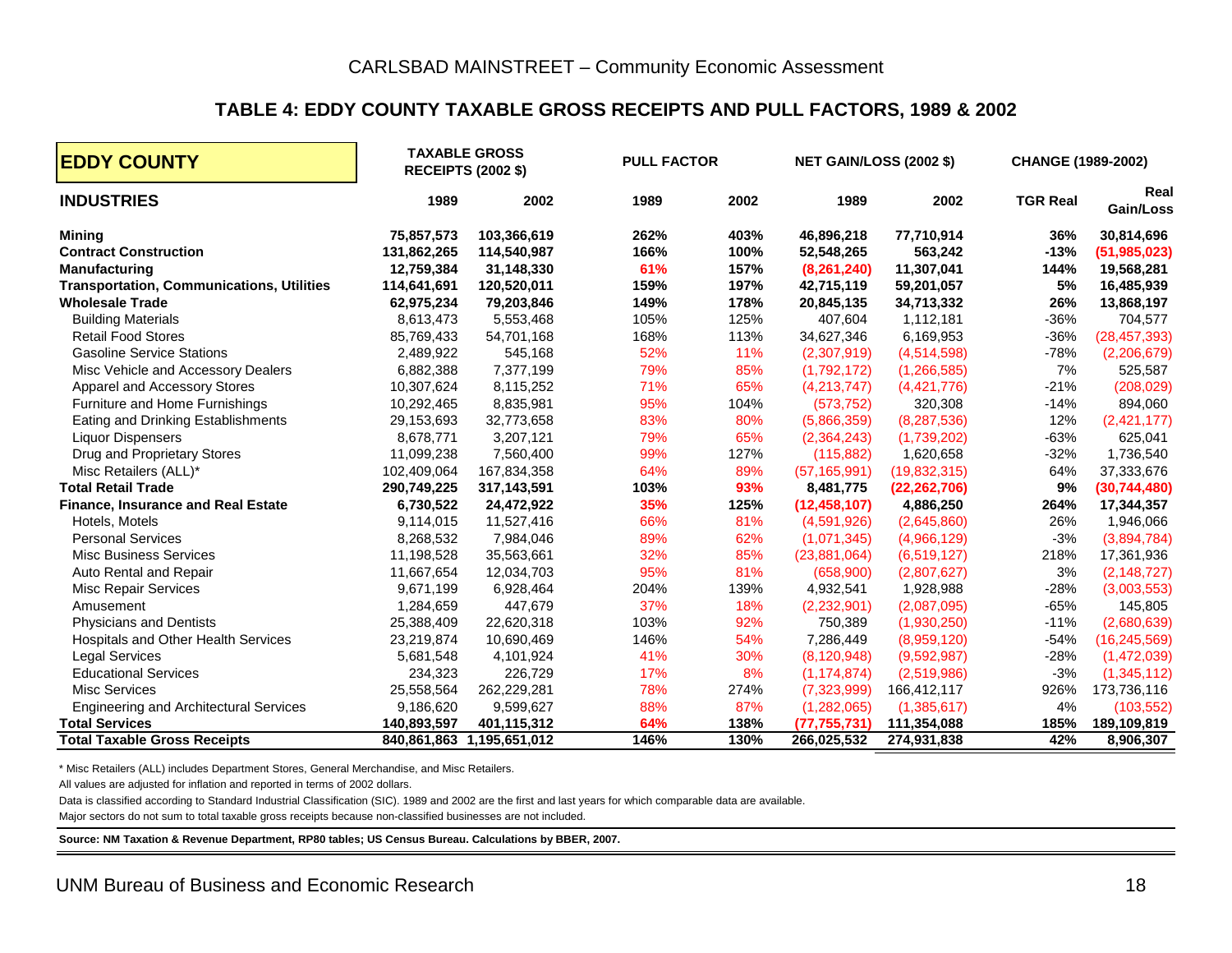#### **TABLE 5: CARLSBAD TAXABLE GROSS RECEIPTS AND PULL FACTORS, 2005**

| <b>CARLSBAD</b>                               |           |                | (Thousands \$) | <b>TAXABLE GROSS RECEIPTS and</b><br><b>FOOD &amp; MEDICAL DEDUCTIONS</b> |                | <b>PULL FACTOR</b> |      |      |                |                | <b>NET GAIN/LOSS (Thousands \$)</b> |                |                |                |                |  |
|-----------------------------------------------|-----------|----------------|----------------|---------------------------------------------------------------------------|----------------|--------------------|------|------|----------------|----------------|-------------------------------------|----------------|----------------|----------------|----------------|--|
|                                               | 2005      | Q <sub>1</sub> | Q2             | Q <sub>3</sub>                                                            | Q4             | 2005               | Q1   | Q2   | Q <sub>3</sub> | Q <sub>4</sub> | 2005                                | Q <sub>1</sub> | Q <sub>2</sub> | Q <sub>3</sub> | Q <sub>4</sub> |  |
| <b>AGRIC, FORESTRY, FISHING &amp; HUNTING</b> | 295       | 164            | 6              | 39                                                                        | 87             | 25%                | 63%  | 2%   | 13%            | 30%            | (881)                               | (96)           | (328)          | (260)          | (198)          |  |
| <b>MINING</b>                                 | 18,928    | 4,703          | 3,804          | 4,852                                                                     | 5,569          | 83%                | 93%  | 70%  | 80%            | 89%            | (3,918)                             | (352)          | (1,633)        | (1, 234)       | (699)          |  |
| <b>UTILITIES</b>                              | 21,895    | 5,426          | 4,264          | 6,090                                                                     | 6,114          | 81%                | 76%  | 75%  | 95%            | 80%            | (5,005)                             | (1,740)        | (1, 445)       | (317)          | (1, 504)       |  |
| <b>CONSTRUCTION</b>                           | 34,563    | 7,536          | 8.962          | 7,765                                                                     | 10,300         | 41%                | 41%  | 43%  | 35%            | 43%            | (50, 726)                           | (10, 657)      | (11, 704)      | (14,509)       | (13, 856)      |  |
| <b>MANUFACTURING</b>                          | 13,971    | 4,122          | 3,886          | 3,304                                                                     | 2,660          | 92%                | 123% | 102% | 84%            | 64%            | (1, 260)                            | 782            | 78             | (611)          | (1,509)        |  |
| <b>WHOLESALE TRADE</b>                        | 25,403    | 6,065          | 6,200          | 6,704                                                                     | 6,435          | 71%                | 79%  | 69%  | 71%            | 67%            | (10, 297)                           | (1,583)        | (2,766)        | (2,794)        | (3, 154)       |  |
| <b>RETAIL TRADE</b>                           | 214,350   | 50,650         | 53,670         | 51,676                                                                    | 58,354         | 114%               | 120% | 115% | 112%           | 111%           | 26,804                              | 8,318          | 7,175          | 5,715          | 5,596          |  |
| <b>Automobile Dealers</b>                     | 3,376     | 647            | 900            | 890                                                                       | 940            | 100%               | 82%  | 101% | 99%            | 115%           | (12)                                | (138)          | 12             | (11)           | 126            |  |
| Auto Parts, Accessories & Tire Stores         | 6,905     | 1,714          | 1,778          | 1,697                                                                     | 1,716          | 132%               | 138% | 137% | 124%           | 129%           | 1,664                               | 471            | 484            | 323            | 387            |  |
| Furniture & Home Furnishings Stores           | 8,411     | 2,301          | 1,988          | 1,833                                                                     | 2,288          | 167%               | 194% | 151% | 154%           | 171%           | 3,371                               | 1,113          | 668            | 644            | 947            |  |
| <b>Building Material &amp; Supply Dealers</b> | 4,679     | 1,087          | 1,220          | 1,232                                                                     | 1,140          | 175%               | 204% | 165% | 164%           | 177%           | 2,011                               | 554            | 481            | 481            | 496            |  |
| <b>Hardware Stores</b>                        | 6,609     | 1,456          | 1,844          | 1,711                                                                     | 1,598          | 626%               | 650% | 637% | 632%           | 589%           | 5,553                               | 1,232          | 1,554          | 1,440          | 1,327          |  |
| <b>Grocery Stores</b>                         | 36,964    | 8,349          | 9.596          | 8,662                                                                     | 10,357         | 140%               | 142% | 144% | 142%           | 134%           | 10,519                              | 2.450          | 2,915          | 2,545          | 2,609          |  |
| <b>Convenience Stores</b>                     | 185       | 64             |                | 121                                                                       |                | 37%                | 73%  |      | 97%            |                | (311)                               | (24)           |                | (4)            |                |  |
| Beer, Wine & Liquor Stores                    | 381       |                | 381            |                                                                           |                | 51%                |      | 190% |                |                | (370)                               |                | 180            |                |                |  |
| Pharmacies & Drug Stores                      | 3,792     | 1.126          | 799            | 769                                                                       | 1,099          | 96%                | 100% | 91%  | 89%            | 101%           | (163)                               | (4)            | (79)           | (95)           | 15             |  |
| Other Health & Personal Care Stores           | 45        |                | 45             |                                                                           |                | 10%                |      | 51%  |                |                | (392)                               |                | (44)           |                |                |  |
| <b>Gasoline Stations</b>                      | 37        |                |                | 37                                                                        |                | 2%                 |      |      | 7%             |                | (1,863)                             |                |                | (468)          |                |  |
| <b>Clothing Assessory Stores</b>              | 7,134     | 1,684          | 1,572          | 1,542                                                                     | 2,335          | 113%               | 120% | 103% | 103%           | 123%           | 803                                 | 280            | 46             | 44             | 433            |  |
| Sewing & Needlework Stores                    | 3         |                | 3              |                                                                           |                | 17%                |      | 77%  |                |                | (16)                                |                | (1)            |                |                |  |
| Gift, Novelty & Souvenir Stores               | 95        |                |                | 95                                                                        |                | 24%                |      |      | 92%            |                | (304)                               |                |                | (9)            |                |  |
| Electronic Shopping & Mail Order Houses       | 14        | 6              | 6              |                                                                           | $\overline{2}$ | 7%                 | 16%  | 14%  |                | 2%             | (192)                               | (30)           | (36)           |                | (88)           |  |
| Miscellaneous Store Retailers (All)*          | 129,229   | 30,804         | 32,408         | 31,494                                                                    | 34,524         | 105%               | 111% | 107% | 104%           | 100%           | 6,813                               | 3,021          | 2,267          | 1,404          | 121            |  |
| <b>TRANSPORTATION AND WAREHOUSING</b>         | 16,577    | 4,547          | 2,525          | 4,123                                                                     | 5,382          | 295%               | 358% | 178% | 312%           | 333%           | 10,953                              | 3,276          | 1,110          | 2,800          | 3,768          |  |
| <b>INFORMATION AND CULTURAL INDUSTRIES</b>    | 10,267    | 2,650          | 2.558          | 2,577                                                                     | 2,482          | 83%                | 86%  | 87%  | 84%            | 75%            | (2, 153)                            | (437)          | (395)          | (492)          | (829)          |  |
| <b>FINANCE AND INSURANCE</b>                  | 3,680     | 923            | 851            | 997                                                                       | 909            | 99%                | 97%  | 94%  | 111%           | 93%            | (49)                                | (27)           | (55)           | 96             | (64)           |  |
| REAL ESTATE AND RENTAL AND LEASING            | 4,212     | 628            | 1,113          | 1,418                                                                     | 1,052          | 45%                | 33%  | 46%  | 57%            | 40%            | (5,241)                             | (1, 250)       | (1, 308)       | (1,071)        | (1,612)        |  |
| PROF, SCIENTIFIC & TECHNICAL SERVICES         | 33,897    | 9,015          | 8.348          | 9,223                                                                     | 7,312          | 58%                | 58%  | 57%  | 67%            | 50%            | (24, 929)                           | (6, 546)       | (6, 396)       | (4,625)        | (7, 362)       |  |
| <b>Legal Services</b>                         | 3,311     | 950            | 709            | 737                                                                       | 914            | 44%                | 53%  | 38%  | 42%            | 44%            | (4,230)                             | (859)          | (1, 175)       | (1,014)        | (1, 183)       |  |
| Architectural, Engineering & Related Services | 2,107     | 492            | 748            | 400                                                                       | 466            | 33%                | 35%  | 45%  | 24%            | 30%            | (4, 194)                            | (906)          | (917)          | (1,262)        | (1, 109)       |  |
| Management, Scientific, Technical Services    | 56        |                |                |                                                                           | 56             | 3%                 |      |      |                | 9%             | (1,580)                             |                |                |                | (551)          |  |
| Scientific Research & Development Services    | 3,822     | 3,354          |                |                                                                           | 468            | 21%                | 54%  |      |                | 12%            | (14, 041)                           | (2,808)        |                |                | (3, 280)       |  |
| ADMIN & SUPPORT, WASTE MGT & REMED            | 674       | 121            | 120            | 217                                                                       | 216            | 25%                | 21%  | 18%  | 32%            | 29%            | (1,969)                             | (452)          | (529)          | (452)          | (535)          |  |
| <b>EDUCATIONAL SERVICES</b>                   | 30        |                |                | 30                                                                        |                | 2%                 |      |      | 6%             |                | (1,869)                             |                |                | (463)          |                |  |
| <b>HEALTH CARE AND SOCIAL ASSISTANCE</b>      | 49,805    | 11,490         | 13,201         | 12,461                                                                    | 12,652         | 170%               | 161% | 169% | 178%           | 171%           | 20,516                              | 4,363          | 5,413          | 5,472          | 5,269          |  |
| Ambulatory Health Care Services               | 23,553    | 5,612          | 7,084          | 5,331                                                                     | 5,526          | 184%               | 171% | 207% | 172%           | 183%           | 10,731                              | 2,329          | 3,656          | 2,240          | 2,506          |  |
| Offices of Physicians (except mmental health) | 403       | 94             | 113            | 102                                                                       | 94             | 81%                | 93%  | 94%  | 84%            | 61%            | (94)                                | (7)            | (8)            | (20)           | (59)           |  |
| Hospitals                                     | 24,233    | 5,467          | 5,544          | 6,599                                                                     | 6,623          | 249%               | 227% | 218% | 281%           | 273%           | 14,503                              | 3,057          | 3,000          | 4,249          | 4,196          |  |
| Child Day Care Services                       | 80        | 17             | 22             | 17                                                                        | 24             | 33%                | 40%  | 31%  | 26%            | 38%            | (161)                               | (26)           | (48)           | (49)           | (39)           |  |
| ARTS, ENTERTAINMENT, AND RECREATION           | 191.28496 | 52.7823        | 58.6383        | 38.1537                                                                   | 41.7107        | 10%                | 11%  | 14%  | 7%             | 8%             | (1,775)                             | (418)          | (366)          | (525)          | (466)          |  |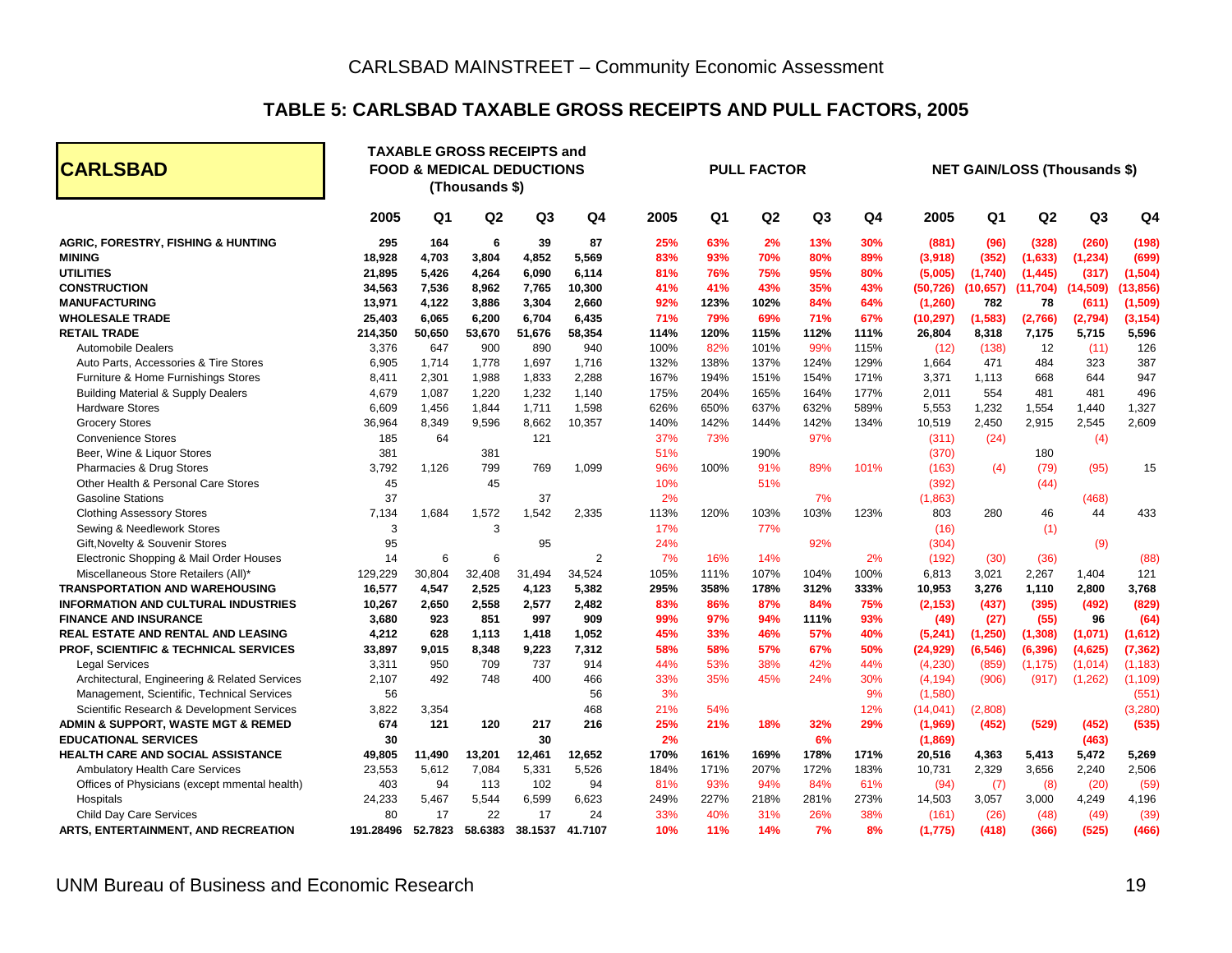#### **TABLE 5: TAXABLE GROSS RECEIPTS AND PULL FACTORS, 2005, CONTINUED**

| <b>CARLSBAD</b>                             |         |                | (Thousands \$) | <b>TAXABLE GROSS RECEIPTS and</b><br><b>FOOD &amp; MEDICAL DEDUCTIONS</b> |         |      |                | <b>PULL FACTOR</b> |                |      |           |       | <b>NET GAIN/LOSS (Thousands \$)</b> |                                            |                |  |  |  |
|---------------------------------------------|---------|----------------|----------------|---------------------------------------------------------------------------|---------|------|----------------|--------------------|----------------|------|-----------|-------|-------------------------------------|--------------------------------------------|----------------|--|--|--|
|                                             | 2005    | Q <sub>1</sub> | Q2             | Q3                                                                        | Q4      | 2005 | Q <sub>1</sub> | Q <sub>2</sub>     | Q <sub>3</sub> | Q4   | 2005      | Q1    | Q <sub>2</sub>                      | Q <sub>3</sub>                             | Q <sub>4</sub> |  |  |  |
| Amusement, Gambling & Recreation Industries | 50      | 16             | 14             | 11                                                                        | 10      | 4%   | 5%             | 5%                 | 3%             | 3%   | (1,212)   | (327) | (278)                               | (329)                                      | (277)          |  |  |  |
| Accommodations                              | 10,173  | 2,188          | 2,892          | 2,613                                                                     | 2,480   | 138% | 128%           | 154%               | 125%           | 147% | 2,819     | 485   | 1,014                               | 528                                        | 792            |  |  |  |
| Eating & Drinking Establishments            | 28,802  | 6,976          | 7.068          | 7,350                                                                     | 7.408   | 97%  | 101%           | 92%                | 98%            | 97%  | (943)     | 47    | (646)                               | (151)                                      | (192)          |  |  |  |
| Drinking Places (Alcoholic Beverages)       | 2,007   | 589            | 539            | 540                                                                       | 338     | 70%  | 91%            | 77%                | 67%            | 47%  | (869)     | (55)  | (163)                               | (270)                                      | (381)          |  |  |  |
| OTHER SERVICES (EXCEPT PUBLIC ADMIN)        | 84,558  | 22.429         | 21.426         | 20,291                                                                    | 20.412  | 109% | 126%           | 111%               | 103%           | 99%  | 6,926     | 4.582 | 2,039                               | 606                                        | (300)          |  |  |  |
| Automotive Repair & Maintenance             | 10.767  | 2,434          | 2,809          | 2,996                                                                     | 2.528   | 133% | 131%           | 138%               | 135%           | 129% | 2,699     | 573   | 776                                 | 778                                        | 572            |  |  |  |
| Personal & Household Goods Repair & Mntc    | 22      | 465            | 516            | (1,439)                                                                   | 480     | 1%   | 78%            | 73%                | $-214%$        | 64%  | (2,693)   | (129) | (188)                               | (2, 111)                                   | (265)          |  |  |  |
| Personal & Laundry Services                 | 4.901   | 1.062          | 1.552          | 1,120                                                                     | 1.167   | 80%  | 72%            | 97%                | 78%            | 74%  | (1,205)   | (422) | (44)                                | (324)                                      | (415)          |  |  |  |
| <b>UNCLASSIFIED ESTABLISHMENTS</b>          | 40,168  | 9,421          | 10,134         | 10,369                                                                    | 10.244  | 103% | 105%           | 100%               | 102%           | 104% | 1,128     | 471   | 31                                  | 228                                        | 398            |  |  |  |
| <b>TOTAL</b>                                | 573.824 | 140.044        | 141.235        | 142.244                                                                   | 150.303 | 91%  | 97%            | 91%                | 90%            | 88%  | (56, 769) |       |                                     | $(4,940)$ $(14,429)$ $(16,683)$ $(20,716)$ |                |  |  |  |
|                                             |         |                |                |                                                                           |         |      |                |                    |                |      |           |       |                                     |                                            |                |  |  |  |

\* Misc Store Retailers (ALL) includes Department Stores; Other General Merchandise Stores; Misc Store Retailers; and All Other Misc Stores.

**Source: State of New Mexico Taxation and Revenue Department Combined Reporting System; Report No. 80 -- NAICS Code Version; Calculations by BBER, 2007.**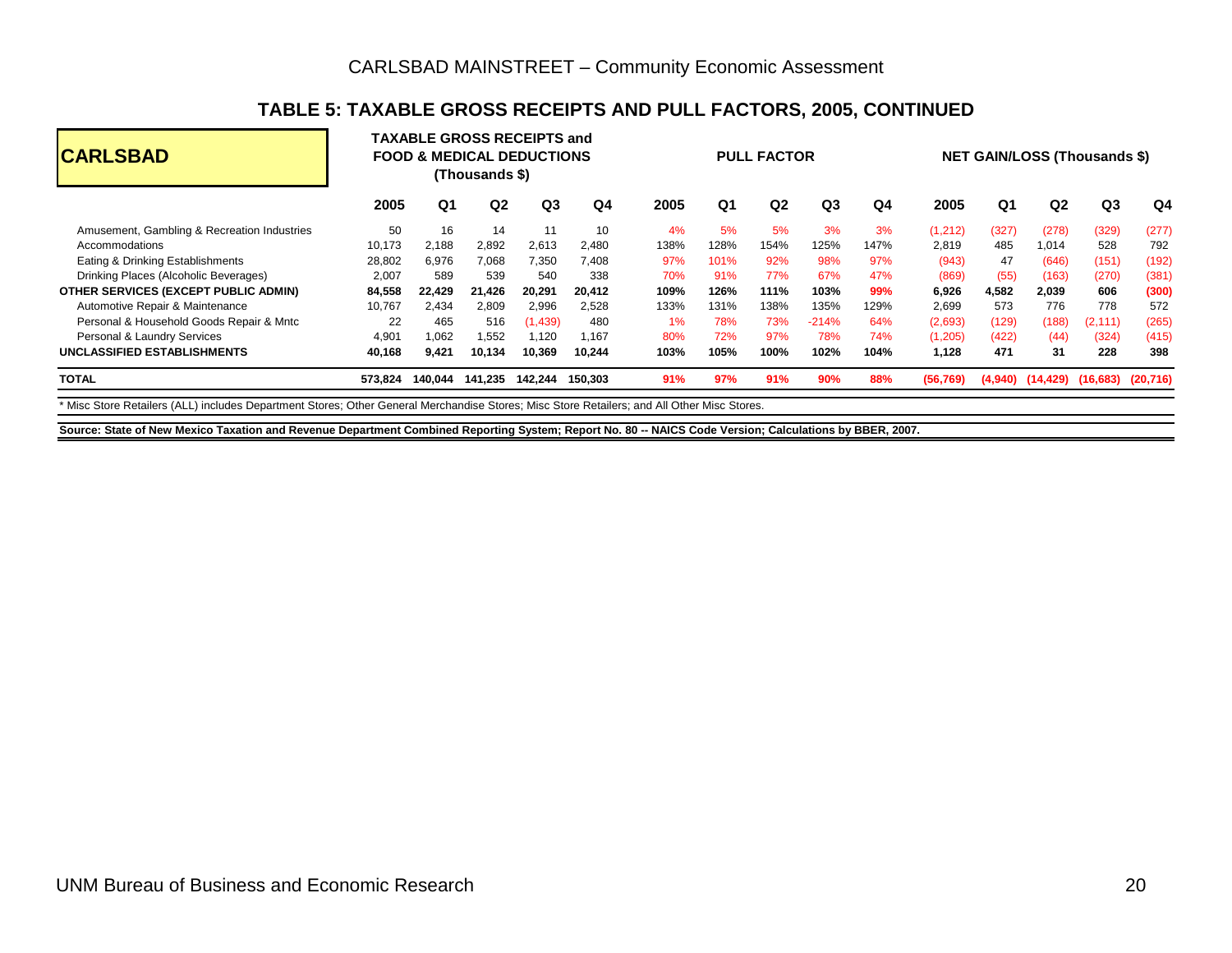

**FIGURE 1: CARLSBAD TAXABLE GROSS RECEIPTS GAIN/LOSS, BY INDUSTRY, 2005** 

 Source: State of New Mexico Taxation & Revenue Department Combined Reporting System; Report No. 80 -- NAICS Code Version; Calculations by BBER, 2007.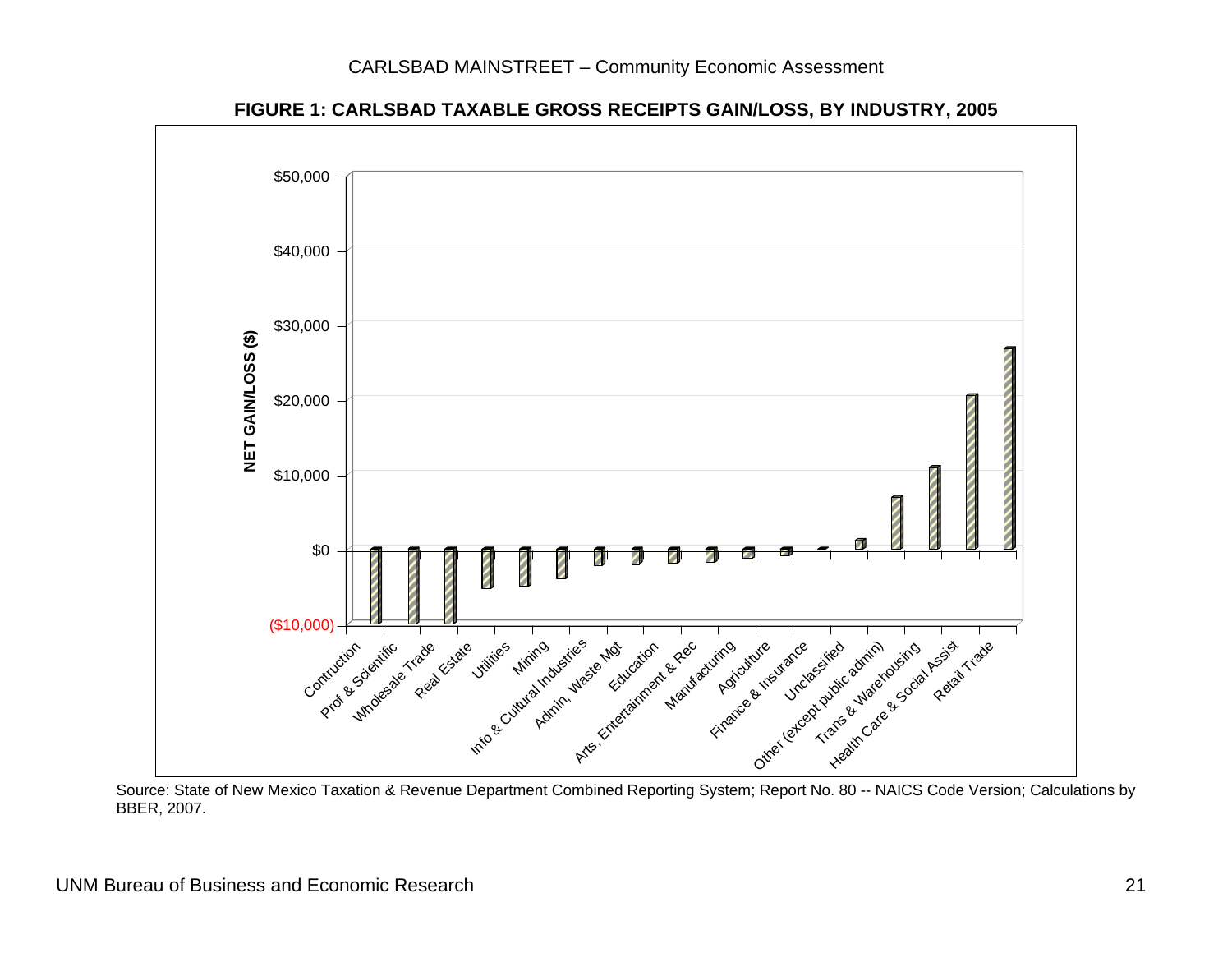#### **TABLE 6: LOCATION QUOTIENT: CARLSBAD EMPLOYMENT, BY INDUSTRY, IN RELATION TO EDDY COUNTY, THE SE NEW MEXICO REGION, AND NEW MEXICO; EDDY COUNTY INDUSTRIES IN RELATION TO THE SE NM REGION AND NEW MEXICO; AND THE SE NM REGION IN RELATION TO NEW MEXICO**

|                                                           |                    | <b>CARLSBAD</b> |               | <b>EDDY COUNTY</b> |               | <b>SENM</b><br><b>REGION</b> |
|-----------------------------------------------------------|--------------------|-----------------|---------------|--------------------|---------------|------------------------------|
|                                                           |                    | <b>SENM</b>     | <b>New</b>    | <b>SENM</b>        | <b>New</b>    |                              |
| <b>Base Geography</b>                                     | <b>Eddy County</b> | Region          | <b>Mexico</b> | Region             | <b>Mexico</b> | <b>New Mexico</b>            |
| Agriculture; forestry; fishing and hunting; and mining    | 0.60               | 0.59            | 2.16          | 0.97               | 3.57          | 3.68                         |
| Agriculture; forestry; fishing and hunting                | 0.23               | 0.15            | 0.33          | 0.67               | 1.45          | 2.16                         |
| Mining                                                    | 0.71               | 0.78            | 4.21          | 1.10               | 5.95          | 5.39                         |
| <b>Construction</b>                                       | 0.95               | 0.98            | 0.82          | 1.03               | 0.86          | 0.84                         |
| <b>Manufacturing</b>                                      | 0.84               | 0.79            | 0.80          | 0.94               | 0.95          | 1.01                         |
| <b>Wholesale trade</b>                                    | 1.03               | 0.88            | 0.95          | 0.85               | 0.92          | 1.08                         |
| <b>Retail trade</b>                                       | 1.10               | 1.16            | 1.21          | 1.05               | 1.10          | 1.04                         |
| Transportation and warehousing; and utilities             | 0.79               | 0.73            | 0.90          | 0.93               | 1.13          | 1.22                         |
| Transportation and warehousing                            | 0.80               | 0.73            | 0.77          | 0.90               | 0.96          | 1.06                         |
| <b>Utilities</b>                                          | 0.77               | 0.75            | 1.25          | 0.97               | 1.62          | 1.67                         |
| <b>Information</b>                                        | 1.25               | 1.37            | 0.86          | 1.10               | 0.69          | 0.63                         |
| Finance; insurance; real estate and rental and leasing    | 1.00               | 1.01            | 0.78          | 1.01               | 0.78          | 0.77                         |
| Finance and insurance                                     | 1.05               | 1.13            | 0.84          | 1.07               | 0.80          | 0.74                         |
| Real estate and rental and leasing                        | 0.90               | 0.83            | 0.67          | 0.93               | 0.74          | 0.80                         |
| Professional; scientific; management; administrative; and |                    |                 |               |                    |               |                              |
| waste management services                                 | 1.17               | 1.43            | 0.93          | 1.22               | 0.79          | 0.65                         |
| Professional; scientific; and technical services          | 1.24               | 1.29            | 0.57          | 1.04               | 0.46          | 0.44                         |
| Management of companies and enterprises                   | 0.00               | 0.00            | 0.00          | 0.00               | 0.00          | 2.93                         |
| Administrative and support and waste management           |                    |                 |               |                    |               |                              |
| services                                                  | 1.13               | 1.56            | 1.65          | 1.39               | 1.47          | 1.06                         |
| <b>Educational; health and social services</b>            | 1.13               | 1.02            | 0.94          | 0.90               | 0.83          | 0.92                         |
| <b>Educational services</b>                               | 1.04               | 0.88            | 0.78          | 0.84               | 0.74          | 0.89                         |
| Health care and social assistance                         | 1.21               | 1.16            | 1.11          | 0.96               | 0.92          | 0.96                         |
| Arts; entertainment; recreation; accommodation and food   |                    |                 |               |                    |               |                              |
| services                                                  | 1.29               | 1.33            | 1.03          | 1.04               | 0.80          | 0.77                         |
| Arts; entertainment; and recreation                       | 1.19               | 1.14            | 0.65          | 0.96               | 0.54          | 0.57                         |
| Accommodation and food services                           | 1.30               | 1.37            | 1.15          | 1.05               | 0.88          | 0.84                         |
| Other services (except public administration)             | 1.02               | 1.12            | 1.37          | 1.10               | 1.34          | 1.22                         |
| <b>Public administration</b>                              | 1.04               | 1.10            | 0.69          | 1.06               | 0.66          | 0.62                         |

Source: Census 2000 Summary File 3 (SF 3) - Sample Data; P49. Universe: Employed civilian population 16 years and over. Calculations by BBER, 2007.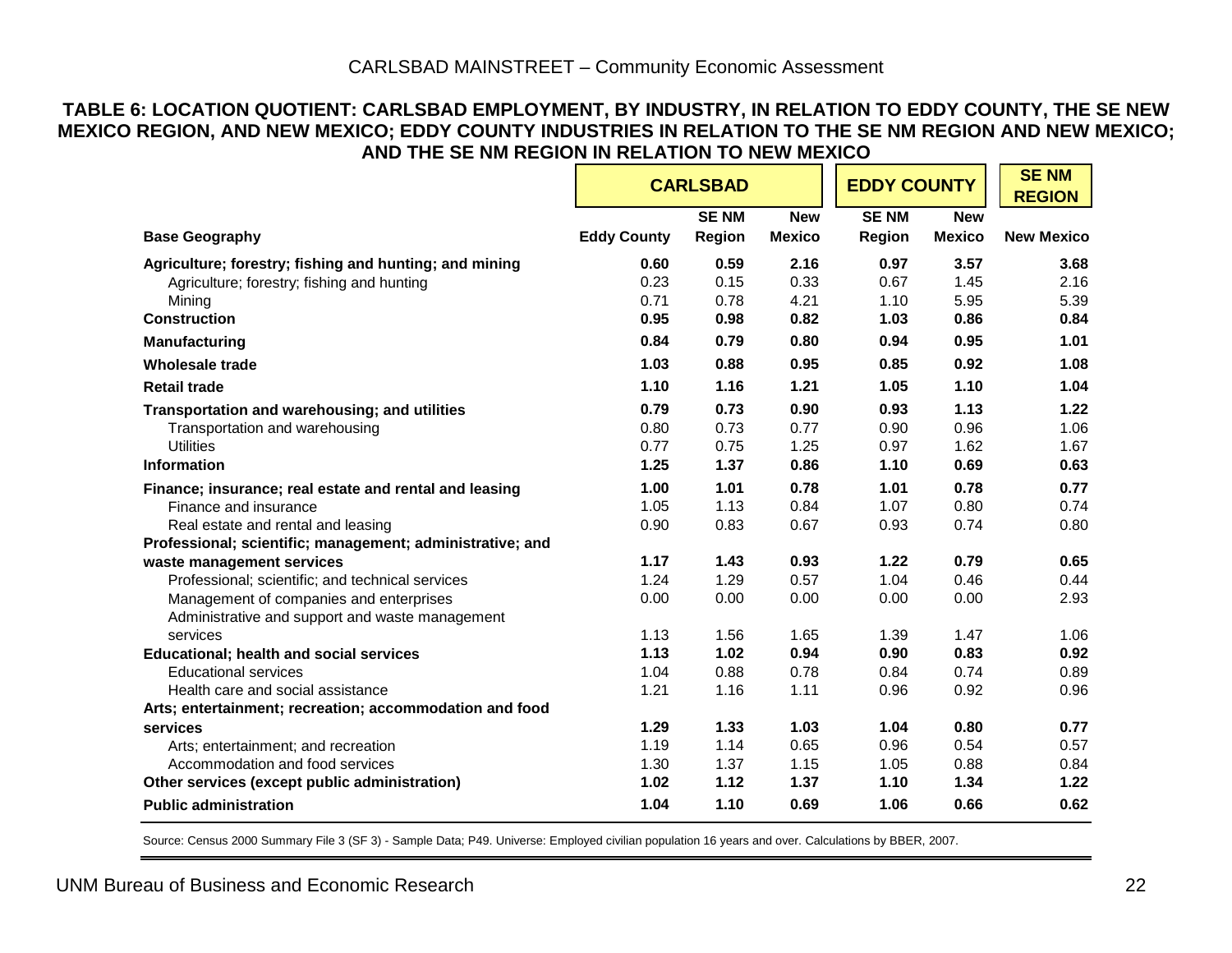#### **TABLE 7: LOCATION QUOTIENT: CARLSBAD EMPLOYMENT, BY OCCUPATION, IN RELATION TO EDDY COUNTY, THE SE NEW MEXICO REGION, AND NEW MEXICO; EDDY COUNTY INDUSTRIES IN RELATION TO THE SE NM REGION AND NEW MEXICO; AND THE SE NM REGION IN RELATION TO NEW MEXICO**

|                                                            |                    | <b>CARLSBAD</b>       |                             |                              |                             | <b>EDDY COUNTY</b> |  | <b>SENM</b><br><b>REGION</b> |
|------------------------------------------------------------|--------------------|-----------------------|-----------------------------|------------------------------|-----------------------------|--------------------|--|------------------------------|
| <b>Base Geography</b>                                      | <b>Eddy County</b> | <b>SENM</b><br>Region | <b>New</b><br><b>Mexico</b> | <b>SENM</b><br><b>Region</b> | <b>New</b><br><b>Mexico</b> | <b>New Mexico</b>  |  |                              |
| Management; professional; and related occupations          | 1.00               | 0.97                  | 0.74                        | 0.97                         | 0.74                        | 0.76               |  |                              |
| Management; business; and financial operations occupations | 0.83               | 0.79                  | 0.66                        | 0.95                         | 0.80                        | 0.84               |  |                              |
| Management occupations; except farmers                     | 0.86               | 0.83                  | 0.71                        | 0.97                         | 0.83                        | 0.85               |  |                              |
| Farmers and farm managers                                  | 0.14               | 0.08                  | 0.14                        | 0.58                         | 1.02                        | 1.77               |  |                              |
| Business and financial operations occupations              | 0.96               | 1.04                  | 0.66                        | 1.09                         | 0.69                        | 0.63               |  |                              |
| <b>Business operations specialists</b>                     | 1.12               | 1.18                  | 0.64                        | 1.05                         | 0.57                        | 0.54               |  |                              |
| <b>Financial specialists</b>                               | 0.85               | 0.95                  | 0.68                        | 1.11                         | 0.80                        | 0.72               |  |                              |
| Professional and related occupations                       | 1.11               | 1.09                  | 0.79                        | 0.98                         | 0.71                        | 0.72               |  |                              |
| Computer and mathematical occupations                      | 1.32               | 1.83                  | 0.46                        | 1.39                         | 0.35                        | 0.25               |  |                              |
| Architecture and engineering occupations                   | 1.27               | 1.34                  | 0.63                        | 1.05                         | 0.49                        | 0.47               |  |                              |
| Architects; surveyors; cartographers; and engineers        | 1.36               | 1.41                  | 0.59                        | 1.03                         | 0.43                        | 0.42               |  |                              |
| Drafters; engineering; and mapping technicians             | 1.16               | 1.24                  | 0.70                        | 1.07                         | 0.60                        | 0.56               |  |                              |
| Life; physical; and social science occupations             | 1.09               | 1.62                  | 0.83                        | 1.48                         | 0.76                        | 0.51               |  |                              |
| Community and social services occupations                  | 1.08               | 1.06                  | 0.95                        | 0.98                         | 0.88                        | 0.89               |  |                              |
| Legal occupations                                          | 1.44               | 0.99                  | 0.60                        | 0.69                         | 0.41                        | 0.60               |  |                              |
| Education; training; and library occupations               | 1.07               | 1.02                  | 0.96                        | 0.95                         | 0.90                        | 0.94               |  |                              |
| Arts; design; entertainment; sports; and media occupations | 1.01               | 0.89                  | 0.44                        | 0.88                         | 0.43                        | 0.49               |  |                              |
| Healthcare practitioners and technical occupations         | 1.09               | 1.01                  | 0.88                        | 0.93                         | 0.81                        | 0.87               |  |                              |
| <b>Service occupations</b>                                 | 1.17               | 1.21                  | 1.18                        | 1.04                         | 1.01                        | 0.97               |  |                              |
| Healthcare support occupations                             | 1.06               | 1.22                  | 1.50                        | 1.15                         | 1.43                        | 1.23               |  |                              |
| Protective service occupations                             | 1.18               | 0.98                  | 0.80                        | 0.83                         | 0.68                        | 0.82               |  |                              |
| Food preparation and serving related occupations           | 1.33               | 1.34                  | 1.20                        | 1.01                         | 0.91                        | 0.89               |  |                              |
| Building and grounds cleaning and maintenance occupations  | 1.02               | 1.08                  | 1.04                        | 1.06                         | 1.02                        | 0.96               |  |                              |
| Personal care and service occupations                      | 1.17               | 1.27                  | 1.41                        | 1.09                         | 1.20                        | 1.11               |  |                              |
| Sales and office occupations                               | 1.05               | 1.07                  | 1.01                        | 1.02                         | 0.96                        | 0.94               |  |                              |
| Sales and related occupations                              | 1.14               | 1.22                  | 1.14                        | 1.06                         | 0.99                        | 0.94               |  |                              |
| Office and administrative support occupations              | 0.96               | 0.96                  | 0.90                        | 0.99                         | 0.94                        | 0.94               |  |                              |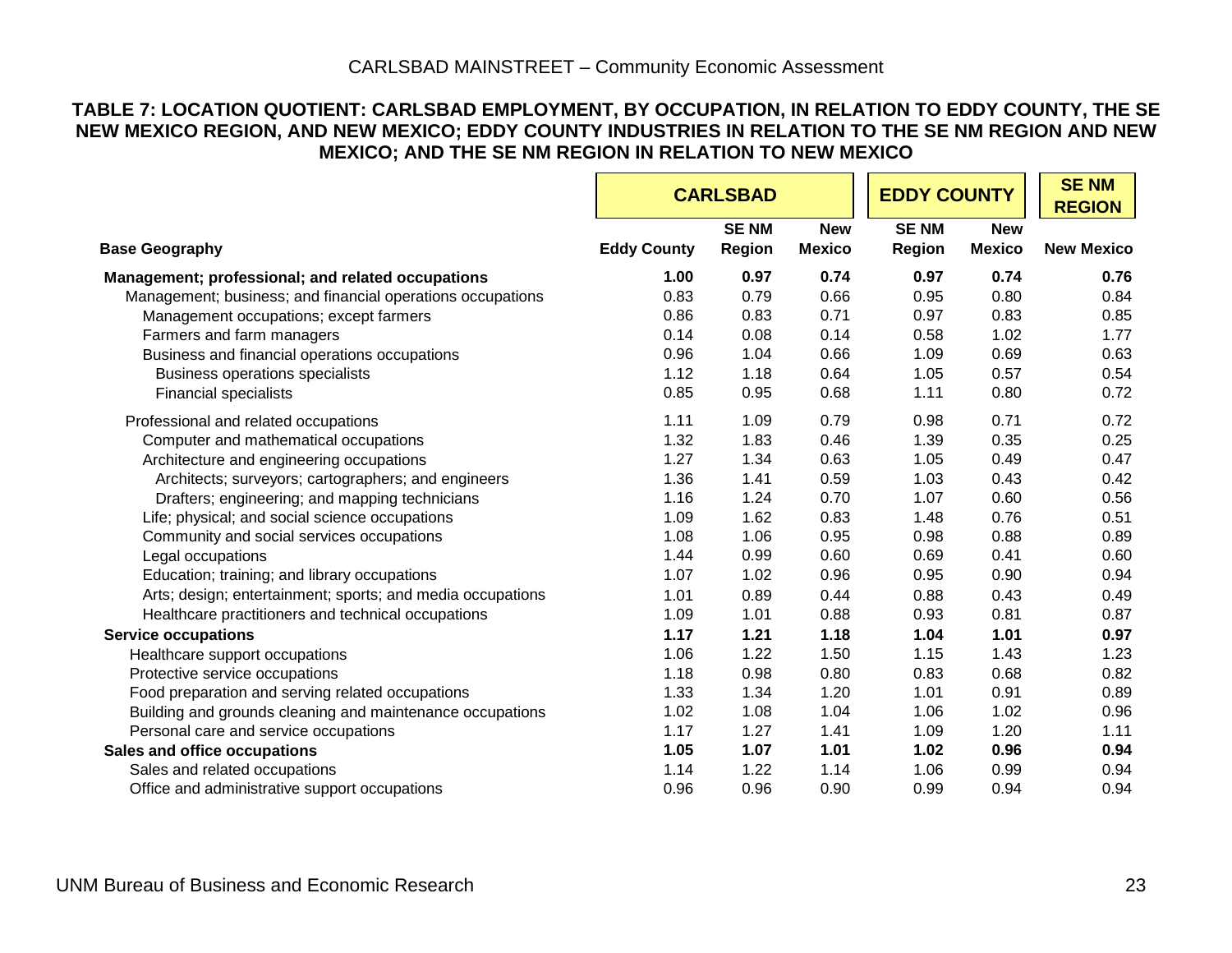#### CARLSBAD MAINSTREET – Community Economic Assessment

#### **TABLE 7: LOCATION QUOTIENT: CARLSBAD EMPLOYMENT, BY OCCUPATION, IN RELATION TO EDDY COUNTY, THE SE NEW MEXICO REGION, AND NEW MEXICO; EDDY COUNTY INDUSTRIES IN RELATION TO THE SE NM REGION AND NEW MEXICO; AND THE SE NM REGION IN RELATION TO NEW MEXICO, CONTINUED**

|                                                             | <b>CARLSBAD</b>    |                       |                             | <b>EDDY COUNTY</b>    |                             |                   |  | <b>SENM</b><br><b>REGION</b> |
|-------------------------------------------------------------|--------------------|-----------------------|-----------------------------|-----------------------|-----------------------------|-------------------|--|------------------------------|
| <b>Base Geography</b>                                       | <b>Eddy County</b> | <b>SENM</b><br>Region | <b>New</b><br><b>Mexico</b> | <b>SENM</b><br>Region | <b>New</b><br><b>Mexico</b> | <b>New Mexico</b> |  |                              |
| Farming; fishing; and forestry occupations                  | 0.34               | 0.26                  | 0.71                        | 0.75                  | 2.08                        | 2.78              |  |                              |
| Construction; extraction; and maintenance occupations       | 0.95               | 1.03                  | 1.36                        | 1.08                  | 1.43                        | 1.32              |  |                              |
| Construction and extraction occupations                     | 0.95               | 1.07                  | 1.41                        | 1.13                  | 1.49                        | 1.32              |  |                              |
| Supervisors; construction and extraction workers            | 0.76               | 0.75                  | 1.18                        | 0.99                  | 1.55                        | 1.57              |  |                              |
| Construction trades workers                                 | 1.03               | 1.28                  | 1.10                        | 1.25                  | 1.07                        | 0.86              |  |                              |
| <b>Extraction workers</b>                                   | 0.88               | 0.89                  | 5.56                        | 1.01                  | 6.34                        | 6.26              |  |                              |
| Installation; maintenance; and repair occupations           | 0.95               | 0.96                  | 1.28                        | 1.01                  | 1.34                        | 1.33              |  |                              |
| Production; transportation; and material moving occupations | 0.87               | 0.82                  | 1.17                        | 0.94                  | 1.34                        | 1.43              |  |                              |
| Production occupations                                      | 0.93               | 0.76                  | 0.95                        | 0.82                  | 1.03                        | 1.25              |  |                              |
| Transportation and material moving occupations              | 0.84               | 0.86                  | 1.37                        | 1.03                  | 1.64                        | 1.59              |  |                              |

Source: Census 2000 Summary File 3 (SF 3) - Sample Data; P49. Universe: Employed civilian population 16 years and over. Calculations by BBER, 2007.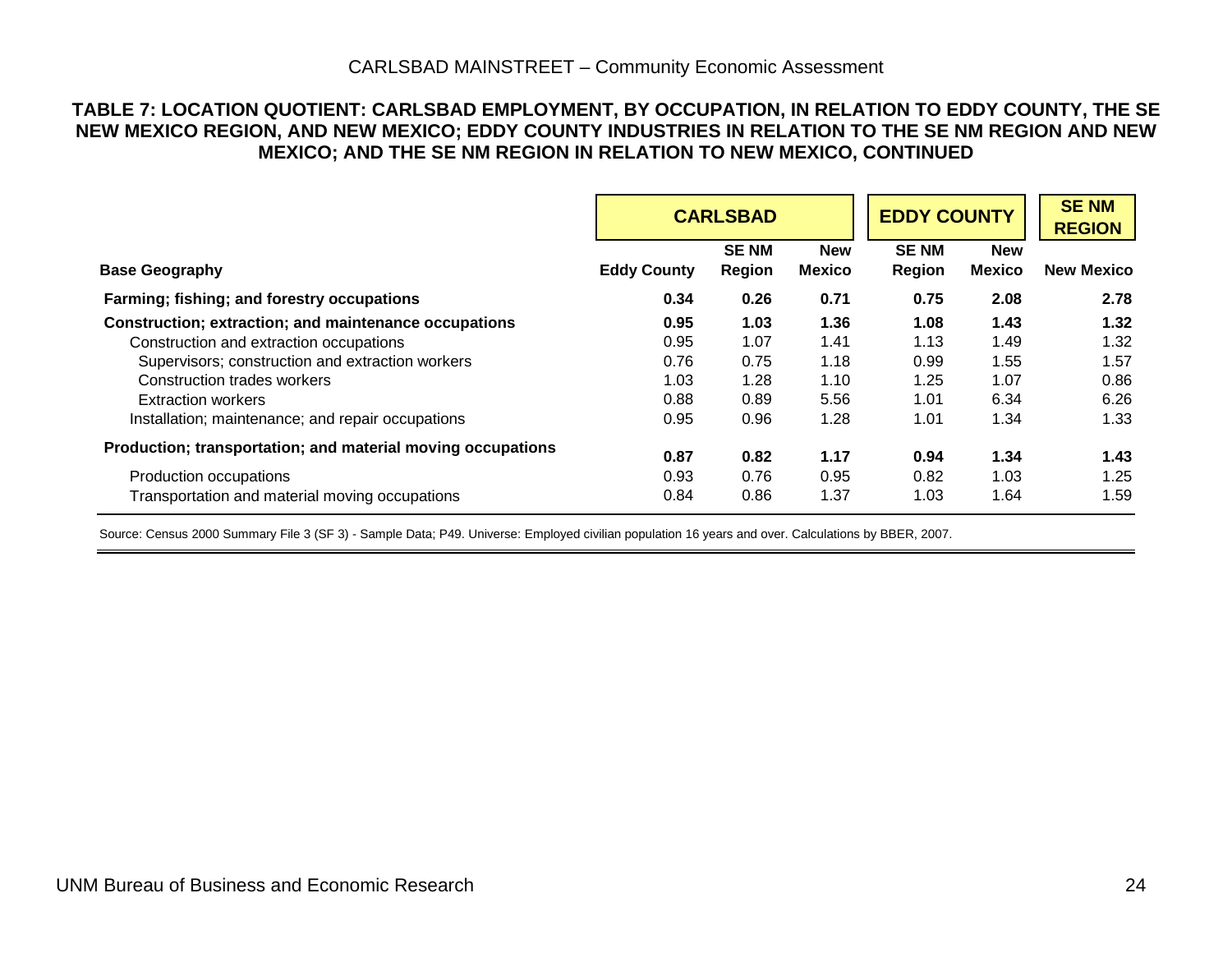#### **TABLE 8: LOCATION QUOTIENT: CARLSBAD EMPLOYMENT, BY BUSINESS OWNERSHIP, IN RELATION TO EDDY COUNTY, THE SE NEW MEXICO REGION, AND NEW MEXICO; EDDY COUNTY INDUSTRIES IN RELATION TO THE SE NM REGION AND NEW MEXICO; AND THE SE NM REGION IN RELATION TO NEW MEXICO**

|                                                        | <b>CARLSBAD</b>    |                              |                             | <b>EDDY COUNTY</b>    | <b>SENM</b><br><b>REGION</b> |                   |
|--------------------------------------------------------|--------------------|------------------------------|-----------------------------|-----------------------|------------------------------|-------------------|
| <b>Base Geography</b>                                  | <b>Eddy County</b> | <b>SENM</b><br><b>Region</b> | <b>New</b><br><b>Mexico</b> | <b>SENM</b><br>Region | <b>New</b><br><b>Mexico</b>  | <b>New Mexico</b> |
| Private for-profit wage and salary workers             | 1.01               | 1.00                         | 1.10                        | 0.99                  | 1.09                         | 1.11              |
| Employee of private company                            | 1.01               | 1.02                         | 1.13                        | 1.01                  | 1.12                         | 1.11              |
| Self-employed in own incorporated business             | 0.92               | 0.63                         | 0.65                        | 0.69                  | 0.70                         | 1.02              |
| Private not-for-profit wage and salary workers         | 1.21               | 1.47                         | 1.22                        | 1.21                  | 1.01                         | 0.83              |
| <b>Local government workers</b>                        | 1.04               | 1.12                         | 1.07                        | 1.08                  | 1.03                         | 0.95              |
| <b>State government workers</b>                        | 0.96               | 0.70                         | 0.60                        | 0.73                  | 0.63                         | 0.86              |
| <b>Federal government workers</b>                      | 0.92               | 1.30                         | 0.52                        | 1.41                  | 0.56                         | 0.40              |
| Self-employed workers in own not incorporated business | 0.81               | 0.80                         | 0.80                        | 0.99                  | 0.98                         | 0.99              |
| <b>Unpaid family workers</b>                           | 0.54               | 0.45                         | 0.63                        | 0.83                  | 1.17                         | 1.42              |

Source: Census 2000 Summary File 3 (SF 3) - Sample Data; P51 Universe: Employed civilian population 16 years and over. Calculations by BBER, 2007.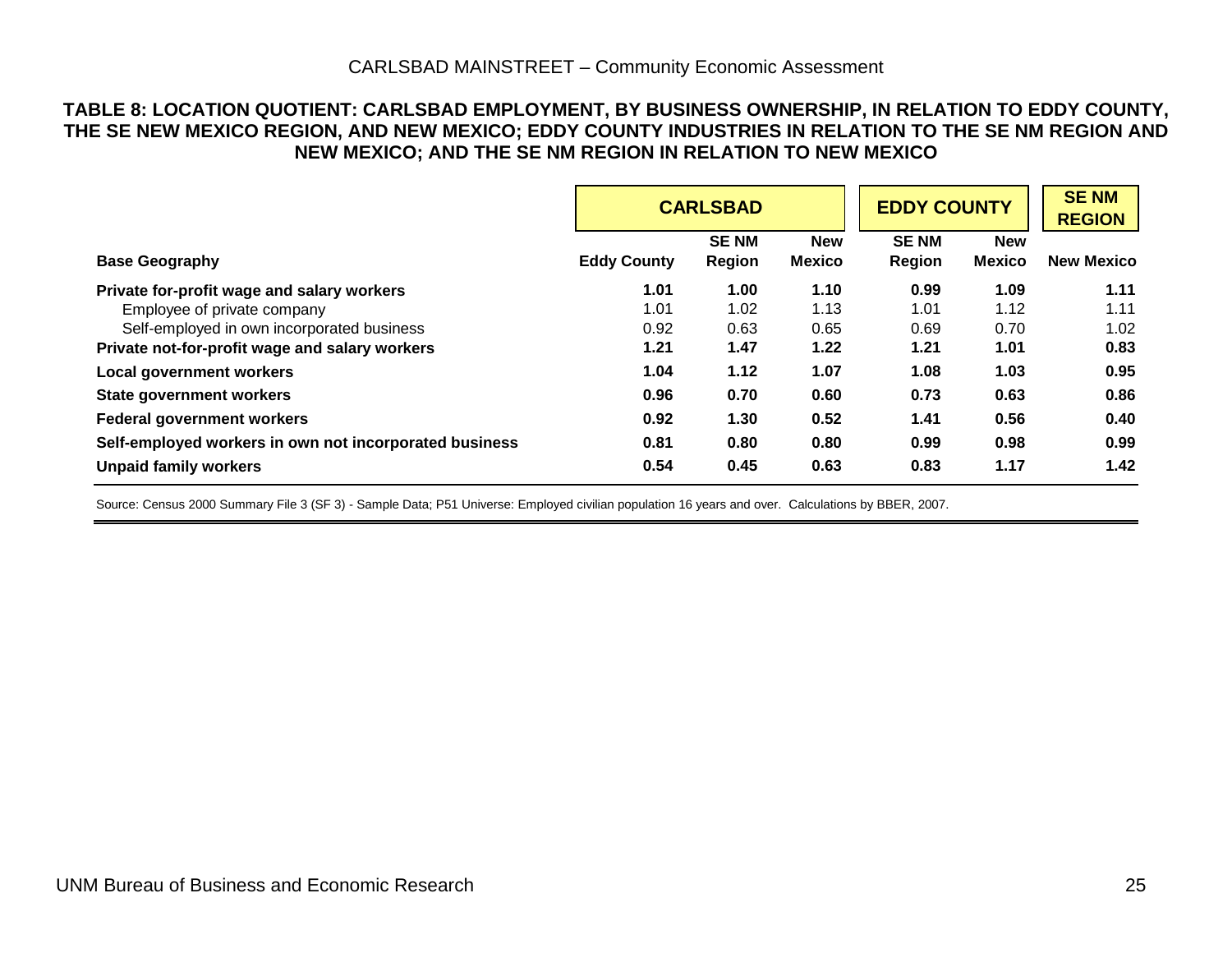

**FIGURE 2: CARLSBAD LOCATION QUOTIENTS, BY OCCUPATION, 2005** 

 Source: Census 2000 Summary File 3 (SF 3) - Sample Data; P51 Universe: Employed civilian population 16 years and over. Calculations by BBER, 2007.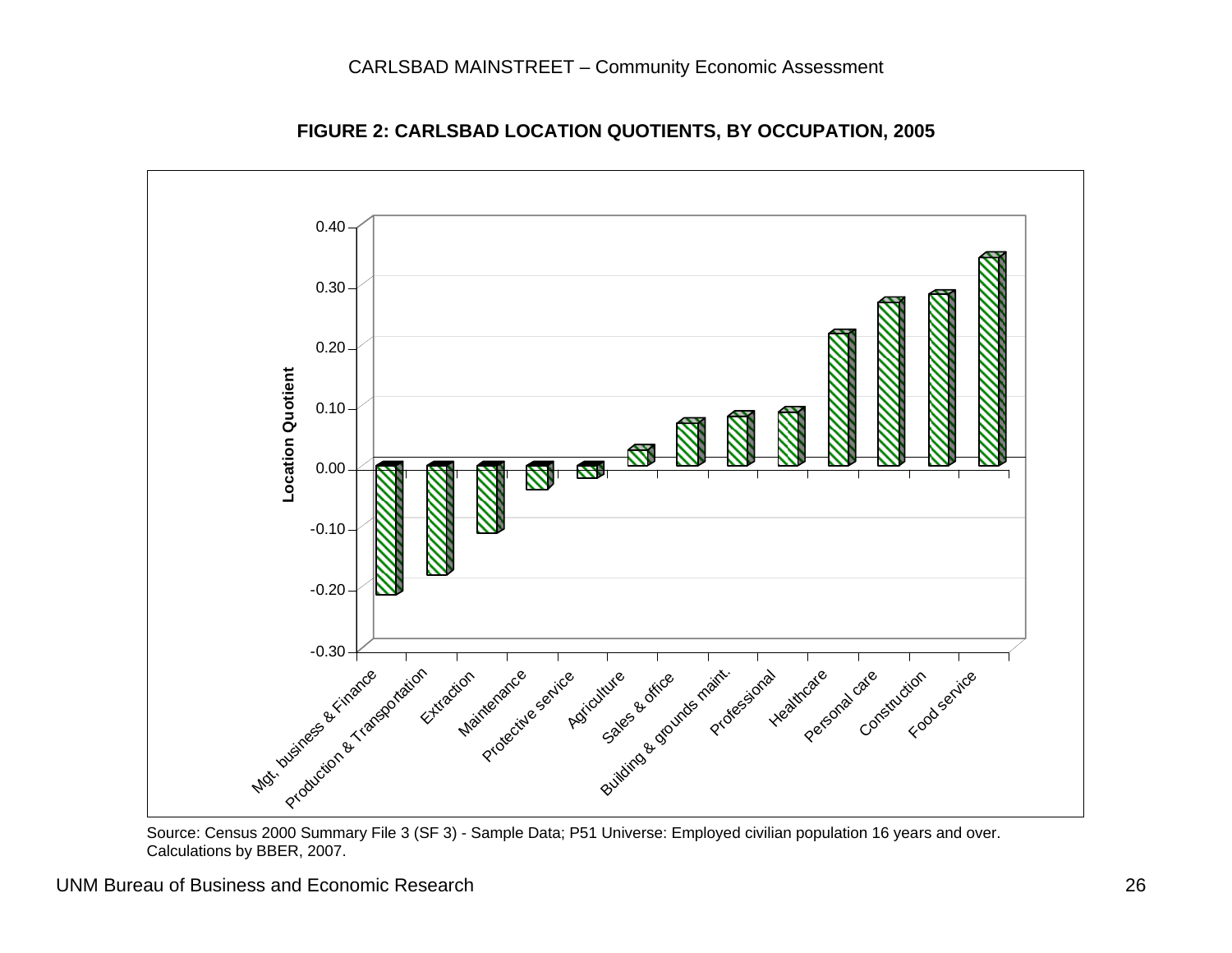**FIGURE 3: REGIONAL TRADE AREA** 

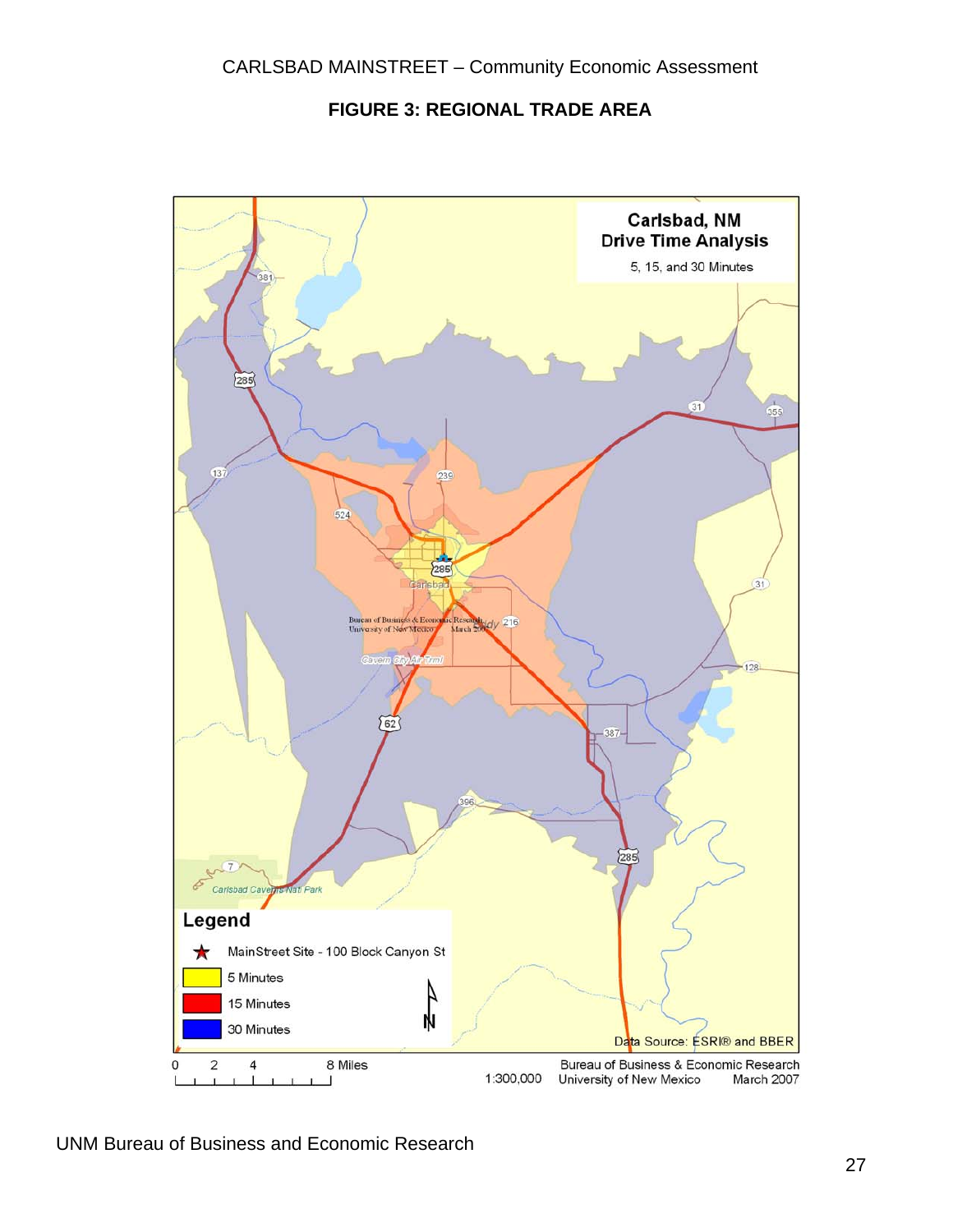#### **TABLE 9: REGIONAL TRADE AREA**

### **Carlsbad Regional Market Area**

| Center Point: 100 Block Canyon St.                       | <b>Drive Time (Minutes)</b> |          |          |  |
|----------------------------------------------------------|-----------------------------|----------|----------|--|
|                                                          | $0 - 5$                     | $0 - 15$ | $0 - 30$ |  |
| Population by Age (2006):                                |                             |          |          |  |
| <b>Total</b>                                             | 19,105                      | 31,587   | 34,427   |  |
| $0 - 4$                                                  | 1,425                       | 2,307    | 2,543    |  |
| $5 - 9$                                                  | 1,293                       | 2,121    | 2,327    |  |
| $10 - 14$                                                | 1,260                       | 2,184    | 2,425    |  |
| $15 - 19$                                                | 1,286                       | 2,166    | 2,381    |  |
| 20-29                                                    | 2,722                       | 4,270    | 4,662    |  |
| 30-39                                                    | 2,053                       | 3,321    | 3,639    |  |
| 40-49                                                    | 2,497                       | 4,403    | 4,820    |  |
| 50-64                                                    | 3,483                       | 5,972    | 6,491    |  |
| 65-85                                                    | 2,555                       | 4,024    | 4,297    |  |
| $85+$                                                    | 531                         | 819      | 842      |  |
| Median Age                                               | 37.6                        | 38.2     | 37.9     |  |
| Projected Population Growth by Age Cohort, 2006-2011 (%) |                             |          |          |  |
| <b>Total</b>                                             | 0.2%                        | 0.2%     | 0.3%     |  |
| $0 - 4$                                                  | 1%                          | 0%       | 0%       |  |
| $5-9$                                                    | $-1%$                       | $-1%$    | 0%       |  |
| $10 - 14$                                                | 2%                          | $-2%$    | $-3%$    |  |
| $15 - 19$                                                | $-7%$                       | $-6%$    | $-5%$    |  |
| 20-29                                                    | $-1%$                       | 3%       | 3%       |  |
| 30-39                                                    | 1%                          | 0%       | $-1%$    |  |
| 40-49                                                    | $-10%$                      | $-13%$   | $-13%$   |  |
| 50-64                                                    | 11%                         | 12%      | 12%      |  |
| 65-85                                                    | $-5%$                       | $-2%$    | $-2%$    |  |
| $85+$                                                    | 12%                         | 12%      | 12%      |  |
| Median Age (2011 Projection)                             | 37.9                        | 38.5     | 38.2     |  |
| <b>Households</b>                                        |                             |          |          |  |
| Households                                               | 7,748                       | 12,351   | 13,329   |  |
| Family Households                                        | 5,166                       | 8,657    | 9,417    |  |
| Average Houshold Size                                    | 2.41                        | 2.50     | 2.53     |  |
| Race                                                     |                             |          |          |  |
| White                                                    | 14,465                      | 24,497   | 26,435   |  |
| <b>Black</b>                                             | 488                         | 618      | 631      |  |
| American Indian, Eskimo, Aleut                           | 237                         | 386      | 418      |  |
| Asian or Pacific Islander                                | 143                         | 254      | 259      |  |
| Other                                                    | 3,263                       | 5,016    | 5,775    |  |
| Two or More Races                                        | 513                         | 814      | 905      |  |
| Hispanic Origin                                          | 7,879                       | 11,926   | 13,672   |  |
| Gender                                                   |                             |          |          |  |
| Male                                                     | 9,178                       | 15,319   | 16,735   |  |
| Female                                                   | 9,931                       | 16,265   | 17,689   |  |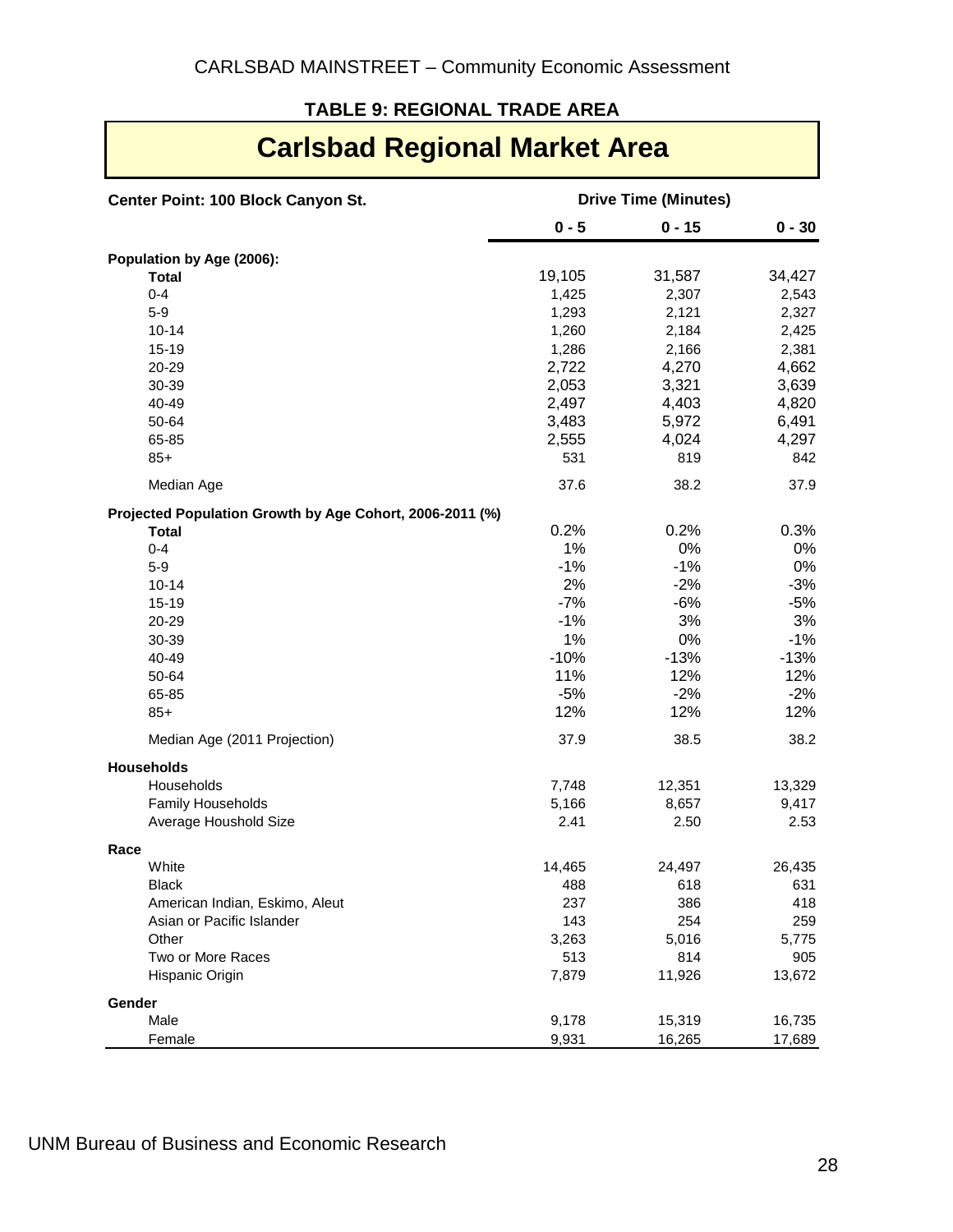| Center Point: 100 Block Canyon St.  | <b>Drive Time (Minutes)</b> |          |          |
|-------------------------------------|-----------------------------|----------|----------|
|                                     | $0 - 5$                     | $0 - 15$ | $0 - 30$ |
| <b>Income</b>                       |                             |          |          |
| Median Household Income             | \$33,173                    | \$38,395 | \$38,046 |
| Median Family Income                | \$40,044                    | \$45,342 | \$44,806 |
| Median Disposable Income            | \$28,558                    | \$32,632 | \$32,362 |
| Average Household Income            | \$45,501                    | \$51,398 | \$50,869 |
| Average Family Income               | \$51,611                    | \$58,471 | \$57,586 |
| Per Capita Income                   | \$18,729                    | \$20,419 | \$19,991 |
| Households by Disposable Income (1) |                             |          |          |
| $<$ \$15,000                        | 23.3%                       | 20.0%    | 20.2%    |
| \$15,000-\$24,999                   | 19.4%                       | 17.3%    | 17.4%    |
| \$25,000-\$34,999                   | 16.7%                       | 15.6%    | 15.7%    |
| \$35,000-\$49,999                   | 18.8%                       | 19.7%    | 19.7%    |
| \$50,000-\$74,999                   | 14.5%                       | 17.5%    | 17.5%    |
| \$75,000-\$99,999                   | 3.8%                        | 5.0%     | 4.8%     |
| \$100,000-\$149,999                 | 2.1%                        | 3.1%     | 3.0%     |
| \$150,000-\$199,999                 | 0.6%                        | 0.8%     | 0.8%     |
| \$200,000+                          | 0.8%                        | 1.0%     | 1.0%     |
| <b>Households by Net Worth</b>      |                             |          |          |
| $<$ \$15,000                        | 34.4%                       | 31.9%    | 32.3%    |
| \$15,000-\$34,999                   | 9.2%                        | 8.7%     | 8.7%     |
| \$35,000-\$49,999                   | 5.1%                        | 4.9%     | 4.9%     |
| \$50,000-\$74,999                   | 6.4%                        | 6.2%     | 6.2%     |
| \$75,000-\$99,999                   | 5.8%                        | 5.6%     | 5.7%     |
| \$100,000-\$149,999                 | 8.2%                        | 8.6%     | 8.6%     |
| \$150,000-\$249,999                 | 9.4%                        | 10.2%    | 10.1%    |
| \$250,000-499,999                   | 9.9%                        | 11.5%    | 11.1%    |
| $500,000 +$                         | 11.7%                       | 12.5%    | 12.4%    |
| Median Net Worth                    | \$54,115                    | \$66,832 | \$65,073 |

### **TABLE 9: REGIONAL TRADE AREA, CONTINUED**

(1) Disposable Income is total income after direct taxes.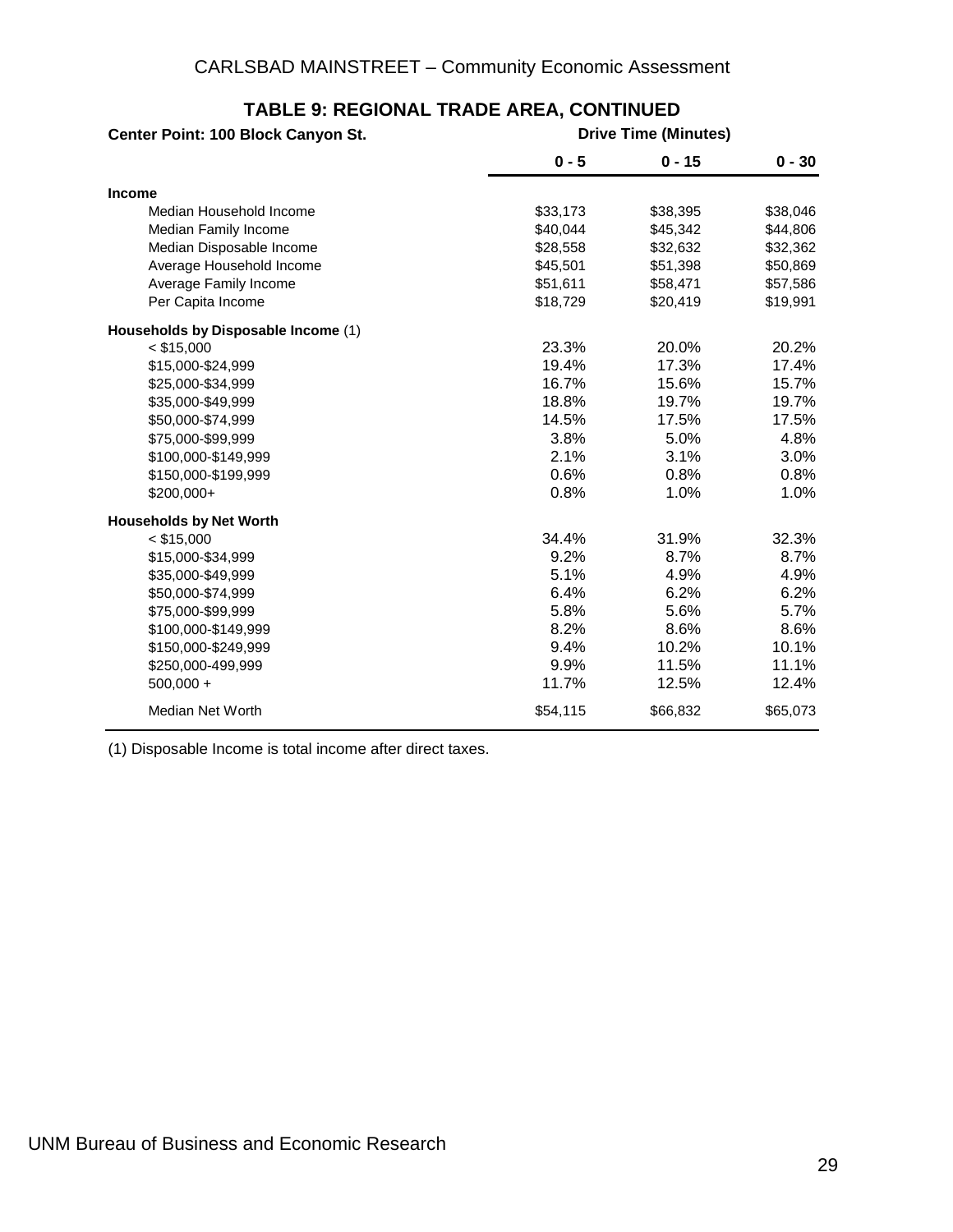#### **TABLE 9: REGIONAL TRADE AREA, CONTINUED CONSUMER EXPENDITURES (2006)**

| <b>Retail Goods Total</b>                    | 128,616,099 | 231,421,481 | 248,956,789 |
|----------------------------------------------|-------------|-------------|-------------|
| <b>Apparel</b>                               | 10,580,258  | 15,525,057  | 19,977,063  |
| Men's Apparel                                | 2,018,235   | 3,585,889   | 3,813,476   |
| Women's Apparel                              | 3,222,295   | 3,222,295   | 6,047,812   |
| Children's Apparel                           | 1,913,336   | 3,408,003   | 3,653,330   |
| Infant Apparel (Under 2 Years)               | 559,898     | 983,248     | 1,054,065   |
| Footwear                                     | 1,005,498   | 1,005,498   | 1,902,724   |
| Watches & Jewelry                            | 898,809     | 1,631,781   | 1,722,927   |
| <b>Apparel Products &amp; Services</b>       | 962,187     | 1,688,343   | 1,782,729   |
| <b>Computer</b>                              |             |             |             |
| Computers & Hardware for Home Use            | 1,114,088   | 1,994,866   | 2,116,548   |
| Software & Accessories for Home Use          | 158,070     | 281,397     | 298,225     |
| <b>Entertainment/Recreation</b>              | 16,481,473  | 29,842,331  | 31,931,132  |
| <b>Fees &amp; Admissions</b>                 | 2,925,909   | 5,302,536   | 5,583,020   |
| <b>Membership Fees</b>                       | 805,756     | 1,468,722   | 1,547,939   |
| Fees for Participant Sports excluding Trips  | 561,680     | 1,024,093   | 1,080,416   |
| Admission to Movies/Theater/Opera/Ballet     | 710,116     | 1,256,579   | 1,320,935   |
| Admission to Sporting Events excluding Trips | 271,291     | 495,820     | 524,011     |
| <b>Fees for Recreational Lessons</b>         | 577,066     | 1,057,321   | 1,109,719   |
| <b>TV/Video/Sound Equipment</b>              | 5,648,270   | 14,302,203  | 9,939,235   |
| Community Antenna or Cable TV                | 3,196,718   | 9,964,404   | 6,032,163   |
| Color TVs                                    | 634,006     | 1,138,075   | 1,208,476   |
| VCRs/Video Cameras & DVD Players             | 199,454     | 355,450     | 378,896     |
| Video Cassettes & DVDs                       | 259,644     | 461,221     | 492,910     |
| Video Game Hardware & Software               | 174,569     | 311,696     | 332,071     |
| <b>Satellite Dishes</b>                      | 10,515      | 19,816      | 21,444      |
| Rental of Video Cassettes & DVDs             | 317,941     | 555,976     | 592,044     |
| Sound Equipment                              | 823,465     | 1,440,968   | 823,465     |
| Rental/Repair of TV/VCR/Sound Equipment      | 31,959      | 54,598      | 57,766      |
| Pets                                         | 2,277,343   | 4,215,788   | 4,559,753   |
| Toys & Games                                 | 992,833     | 1,770,119   | 1,896,582   |
| Recreational Vehicles & Fees                 | 1,946,273   | 3,759,496   | 4,104,747   |
| Sports/Rec/Exercise Equipment                | 853,209     | 1,558,583   | 1,672,275   |
| Photo Equipment/Supplies                     | 716,659     | 1,278,917   | 1,359,654   |
| Film Processing                              | 213,538     | 380,959     | 406,334     |
| Reading                                      | 1,120,976   | 1,992,487   | 2,111,547   |
| <b>Food at Home</b>                          | 27,684,026  | 45,248,440  | 48,606,117  |
| <b>Bakery &amp; Cereal Products</b>          | 3,715,485   | 6,597,799   | 7,084,990   |
| Meat/Poultry/Fish/Eggs                       | 6,774,580   | 12,003,431  | 12,920,378  |
| Dairy Products                               | 2,762,751   | 12,003,431  | 5,263,948   |
| Fruit & Vegetables                           | 4,383,208   | 7,782,713   | 8,327,799   |
| Snacks/Other Food                            | 7,864,965   | 13,962,884  | 15,009,003  |
| Nonalcoholic Beverages                       | 2,183,036   | 3,877,205   | 4,177,740   |
| <b>Food Away from Home</b>                   | 16,922,605  | 30,097,319  | 32,131,907  |
| <b>Alcoholic Beverages</b>                   | 2,702,924   | 2,702,924   | 5,089,185   |
| <b>Financial</b>                             |             |             |             |
| Investments                                  | 20,031,345  | 37,397,290  | 38,568,280  |
| Vehicle Loans                                | 30,813,080  | 56,326,215  | 61,055,628  |

UNM Bureau of Business and Economic Research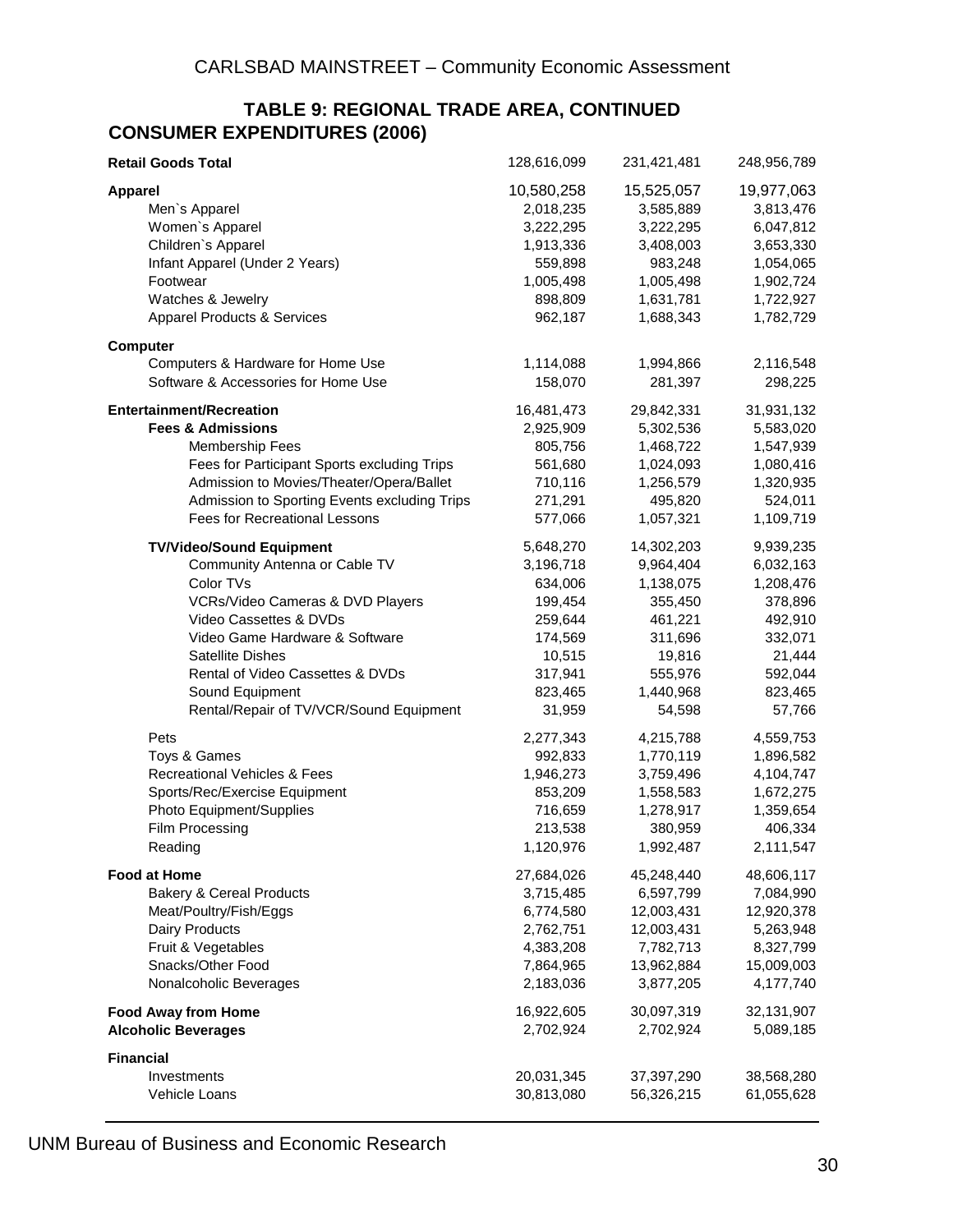#### **TABLE 9: REGIONAL TRADE AREA, CONTINUED CONSUMER EXPENDITURES (2006) continued**

| 621,785<br><b>Nonprescription Drugs</b><br>1,094,817<br>1,175,605<br><b>Prescription Drugs</b><br>3,331,005<br>5,881,965<br>6,365,352<br>Eyeglasses & Contact Lenses<br>449,440<br>858,205<br>803,312<br>130,956,981<br>68,457,098<br>123,444,005<br><b>Housing</b><br>39,353,629<br>Mortgage Payment & Basics<br>73,727,382<br>78,237,513<br>Maintenance & Remodeling Services<br>16,198,984<br>17, 174, 114<br>8,688,470<br>Maintenance & Remodeling Materials<br>1,794,678<br>3,325,993<br>3,583,067<br>Utilities/Fuel/Public Services<br>22,451,988<br>39,951,395<br>42,909,266<br><b>Telephone Services</b><br>7,632,097<br>13,516,404<br>14,501,486<br>9,536,273<br>17,333,639<br>18,476,565<br><b>Household Furnishings &amp; Equipment</b><br><b>Household Textiles</b><br>661,236<br>1,193,635<br>1,266,846<br>Furniture<br>3,053,809<br>5,537,238<br>5,892,323<br><b>Floor Coverings</b><br>725,314<br>761,406<br>389,665<br>1,442,724<br>2,632,164<br>2,822,998<br>Major Appliances<br>Housewares<br>411,911<br>751,344<br>803,149<br>341,915<br>365,207<br>Small Appliances<br>192,430<br>49,678<br>89,427<br>93,959<br>Luggage<br>Telephones & Accessories<br>115,566<br>204,613<br>217,338<br><b>Household Services &amp; Supplies</b> |
|------------------------------------------------------------------------------------------------------------------------------------------------------------------------------------------------------------------------------------------------------------------------------------------------------------------------------------------------------------------------------------------------------------------------------------------------------------------------------------------------------------------------------------------------------------------------------------------------------------------------------------------------------------------------------------------------------------------------------------------------------------------------------------------------------------------------------------------------------------------------------------------------------------------------------------------------------------------------------------------------------------------------------------------------------------------------------------------------------------------------------------------------------------------------------------------------------------------------------------------------------|
|                                                                                                                                                                                                                                                                                                                                                                                                                                                                                                                                                                                                                                                                                                                                                                                                                                                                                                                                                                                                                                                                                                                                                                                                                                                      |
|                                                                                                                                                                                                                                                                                                                                                                                                                                                                                                                                                                                                                                                                                                                                                                                                                                                                                                                                                                                                                                                                                                                                                                                                                                                      |
|                                                                                                                                                                                                                                                                                                                                                                                                                                                                                                                                                                                                                                                                                                                                                                                                                                                                                                                                                                                                                                                                                                                                                                                                                                                      |
|                                                                                                                                                                                                                                                                                                                                                                                                                                                                                                                                                                                                                                                                                                                                                                                                                                                                                                                                                                                                                                                                                                                                                                                                                                                      |
|                                                                                                                                                                                                                                                                                                                                                                                                                                                                                                                                                                                                                                                                                                                                                                                                                                                                                                                                                                                                                                                                                                                                                                                                                                                      |
|                                                                                                                                                                                                                                                                                                                                                                                                                                                                                                                                                                                                                                                                                                                                                                                                                                                                                                                                                                                                                                                                                                                                                                                                                                                      |
|                                                                                                                                                                                                                                                                                                                                                                                                                                                                                                                                                                                                                                                                                                                                                                                                                                                                                                                                                                                                                                                                                                                                                                                                                                                      |
|                                                                                                                                                                                                                                                                                                                                                                                                                                                                                                                                                                                                                                                                                                                                                                                                                                                                                                                                                                                                                                                                                                                                                                                                                                                      |
|                                                                                                                                                                                                                                                                                                                                                                                                                                                                                                                                                                                                                                                                                                                                                                                                                                                                                                                                                                                                                                                                                                                                                                                                                                                      |
|                                                                                                                                                                                                                                                                                                                                                                                                                                                                                                                                                                                                                                                                                                                                                                                                                                                                                                                                                                                                                                                                                                                                                                                                                                                      |
|                                                                                                                                                                                                                                                                                                                                                                                                                                                                                                                                                                                                                                                                                                                                                                                                                                                                                                                                                                                                                                                                                                                                                                                                                                                      |
|                                                                                                                                                                                                                                                                                                                                                                                                                                                                                                                                                                                                                                                                                                                                                                                                                                                                                                                                                                                                                                                                                                                                                                                                                                                      |
|                                                                                                                                                                                                                                                                                                                                                                                                                                                                                                                                                                                                                                                                                                                                                                                                                                                                                                                                                                                                                                                                                                                                                                                                                                                      |
|                                                                                                                                                                                                                                                                                                                                                                                                                                                                                                                                                                                                                                                                                                                                                                                                                                                                                                                                                                                                                                                                                                                                                                                                                                                      |
|                                                                                                                                                                                                                                                                                                                                                                                                                                                                                                                                                                                                                                                                                                                                                                                                                                                                                                                                                                                                                                                                                                                                                                                                                                                      |
|                                                                                                                                                                                                                                                                                                                                                                                                                                                                                                                                                                                                                                                                                                                                                                                                                                                                                                                                                                                                                                                                                                                                                                                                                                                      |
|                                                                                                                                                                                                                                                                                                                                                                                                                                                                                                                                                                                                                                                                                                                                                                                                                                                                                                                                                                                                                                                                                                                                                                                                                                                      |
|                                                                                                                                                                                                                                                                                                                                                                                                                                                                                                                                                                                                                                                                                                                                                                                                                                                                                                                                                                                                                                                                                                                                                                                                                                                      |
|                                                                                                                                                                                                                                                                                                                                                                                                                                                                                                                                                                                                                                                                                                                                                                                                                                                                                                                                                                                                                                                                                                                                                                                                                                                      |
| <b>Computer Information Services</b><br>846,112<br>1,522,946<br>1,623,160                                                                                                                                                                                                                                                                                                                                                                                                                                                                                                                                                                                                                                                                                                                                                                                                                                                                                                                                                                                                                                                                                                                                                                            |
| Child Care<br>1,936,175<br>3,457,673<br>3,648,532                                                                                                                                                                                                                                                                                                                                                                                                                                                                                                                                                                                                                                                                                                                                                                                                                                                                                                                                                                                                                                                                                                                                                                                                    |
| Lawn & Garden<br>2,220,623<br>4,124,060<br>4,460,215                                                                                                                                                                                                                                                                                                                                                                                                                                                                                                                                                                                                                                                                                                                                                                                                                                                                                                                                                                                                                                                                                                                                                                                                 |
| Moving/Storage/Freight Express<br>248,324<br>448,363<br>472,669                                                                                                                                                                                                                                                                                                                                                                                                                                                                                                                                                                                                                                                                                                                                                                                                                                                                                                                                                                                                                                                                                                                                                                                      |
| <b>Housekeeping Services</b><br>639,026<br>1,182,745<br>1,244,745                                                                                                                                                                                                                                                                                                                                                                                                                                                                                                                                                                                                                                                                                                                                                                                                                                                                                                                                                                                                                                                                                                                                                                                    |
| <b>Housekeeping Supplies</b><br>3,938,588<br>7,526,707<br>7,526,707                                                                                                                                                                                                                                                                                                                                                                                                                                                                                                                                                                                                                                                                                                                                                                                                                                                                                                                                                                                                                                                                                                                                                                                  |
| <b>Miscellaneous</b>                                                                                                                                                                                                                                                                                                                                                                                                                                                                                                                                                                                                                                                                                                                                                                                                                                                                                                                                                                                                                                                                                                                                                                                                                                 |
| <b>Personal Care Products</b><br>2,333,052<br>2,333,052<br>4,430,877                                                                                                                                                                                                                                                                                                                                                                                                                                                                                                                                                                                                                                                                                                                                                                                                                                                                                                                                                                                                                                                                                                                                                                                 |
| School Books & Supplies<br>641,771<br>1,151,092<br>1,085,954                                                                                                                                                                                                                                                                                                                                                                                                                                                                                                                                                                                                                                                                                                                                                                                                                                                                                                                                                                                                                                                                                                                                                                                         |
| <b>Smoking Products</b><br>2,702,924<br>2,702,924<br>5,089,185                                                                                                                                                                                                                                                                                                                                                                                                                                                                                                                                                                                                                                                                                                                                                                                                                                                                                                                                                                                                                                                                                                                                                                                       |
| <b>Insurance</b>                                                                                                                                                                                                                                                                                                                                                                                                                                                                                                                                                                                                                                                                                                                                                                                                                                                                                                                                                                                                                                                                                                                                                                                                                                     |
| <b>Owners &amp; Renters</b><br>2,369,410<br>4,350,058<br>4,671,201                                                                                                                                                                                                                                                                                                                                                                                                                                                                                                                                                                                                                                                                                                                                                                                                                                                                                                                                                                                                                                                                                                                                                                                   |
| 7,050,491<br>7,050,491<br>13,607,471<br>Vehicle                                                                                                                                                                                                                                                                                                                                                                                                                                                                                                                                                                                                                                                                                                                                                                                                                                                                                                                                                                                                                                                                                                                                                                                                      |
| 9,971,333<br>17,720,356<br>19,086,506<br>Health                                                                                                                                                                                                                                                                                                                                                                                                                                                                                                                                                                                                                                                                                                                                                                                                                                                                                                                                                                                                                                                                                                                                                                                                      |
| Life & Other Personal<br>6,217,815<br>20,031,345<br>3,411,759                                                                                                                                                                                                                                                                                                                                                                                                                                                                                                                                                                                                                                                                                                                                                                                                                                                                                                                                                                                                                                                                                                                                                                                        |
| <b>Transportation (Local)</b>                                                                                                                                                                                                                                                                                                                                                                                                                                                                                                                                                                                                                                                                                                                                                                                                                                                                                                                                                                                                                                                                                                                                                                                                                        |
| Transportation-Vehicle Purchases (Net Outlay)<br>30,263,576<br>59,601,635<br>55,055,471                                                                                                                                                                                                                                                                                                                                                                                                                                                                                                                                                                                                                                                                                                                                                                                                                                                                                                                                                                                                                                                                                                                                                              |
| Transportation - Gasoline & Motor Oil<br>9,600,831<br>17,288,900<br>18,707,355                                                                                                                                                                                                                                                                                                                                                                                                                                                                                                                                                                                                                                                                                                                                                                                                                                                                                                                                                                                                                                                                                                                                                                       |
| Vehicle Maintenance & Repairs<br>5,397,028<br>9,728,644<br>10,417,224                                                                                                                                                                                                                                                                                                                                                                                                                                                                                                                                                                                                                                                                                                                                                                                                                                                                                                                                                                                                                                                                                                                                                                                |
| 8,985,685<br>16,238,345<br>17,224,308<br><b>Travel</b>                                                                                                                                                                                                                                                                                                                                                                                                                                                                                                                                                                                                                                                                                                                                                                                                                                                                                                                                                                                                                                                                                                                                                                                               |
| <b>Airline Fares</b><br>1,918,044<br>3,459,322<br>3,642,407                                                                                                                                                                                                                                                                                                                                                                                                                                                                                                                                                                                                                                                                                                                                                                                                                                                                                                                                                                                                                                                                                                                                                                                          |
| Travel - Lodging on Trips<br>1,986,314<br>3,618,081<br>3,841,999                                                                                                                                                                                                                                                                                                                                                                                                                                                                                                                                                                                                                                                                                                                                                                                                                                                                                                                                                                                                                                                                                                                                                                                     |
| 215,020<br>Auto/Truck/Van Rental on Trips<br>392,586<br>412,725                                                                                                                                                                                                                                                                                                                                                                                                                                                                                                                                                                                                                                                                                                                                                                                                                                                                                                                                                                                                                                                                                                                                                                                      |
| Travel - Food & Drink on Trips<br>2,321,726<br>4,197,804<br>4,461,372                                                                                                                                                                                                                                                                                                                                                                                                                                                                                                                                                                                                                                                                                                                                                                                                                                                                                                                                                                                                                                                                                                                                                                                |

**Source: ESRI, 2006 Estimates & Projections.**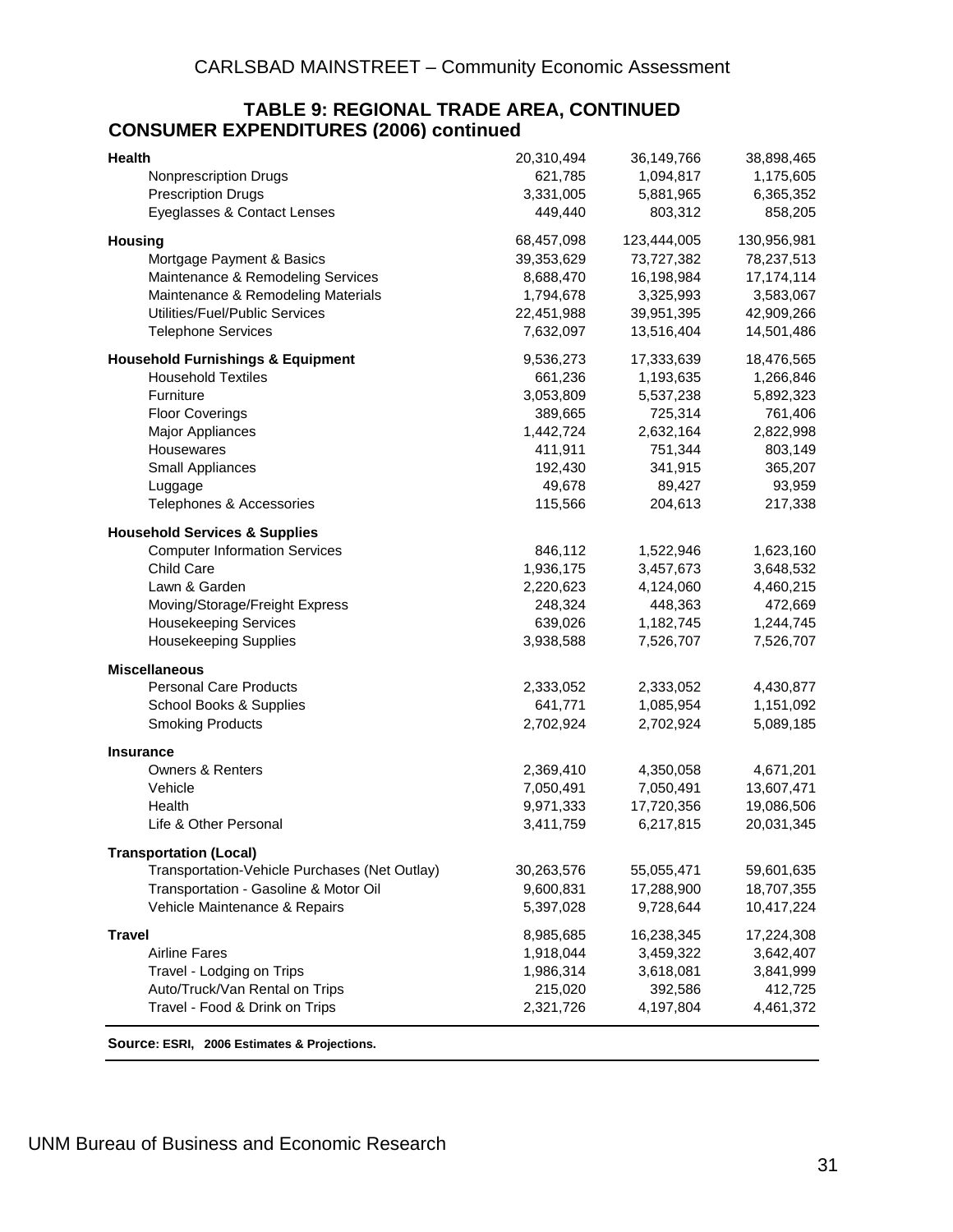| <b>INDUSTRY</b>                           | MS <sup>1</sup> | <b>CARLSBAD</b> | $MS\%$ | <b>COUNTY</b> | TOTAL <sup>5</sup> |
|-------------------------------------------|-----------------|-----------------|--------|---------------|--------------------|
| Agriculture, Forestry                     |                 |                 | 13%    | 12            | 39                 |
| Mining                                    |                 | 28              | 7%     | 25            | 104                |
| <b>Utilities</b>                          |                 | 8               | 11%    | 5             | 23                 |
| Construction                              |                 | 66              | 3%     | 20            | 136                |
| Manufacturing                             |                 | 21              | 5%     |               | 36                 |
| Wholesale trade                           | 3               | 27              | 10%    | 6             | 68                 |
| <b>Retail Trade</b>                       | 16              | 82              | 16%    | 13            | 168                |
| Transportation & Warehousing              | $\overline{2}$  | 28              | 7%     | 11            | 68                 |
| Information                               | 3               | 9               | 25%    | 2             | 25                 |
| Finance & Insurance                       | 18              | 28              | 39%    | 2             | 63                 |
| Real Estate, Rental & Leasing             | 4               | 27              | 13%    | 2             | 51                 |
| Prof, Scientific, Tech Services           | 19              | 30              | 39%    | 11            | 82                 |
| Mgt of Companies                          | 2               | 4               | 33%    |               |                    |
| Administrative & Support Services         | 3               | 28              | 10%    |               | 60                 |
| <b>Educational Services</b>               |                 | 25              | 4%     |               | 39                 |
| <b>Health Care and Social Assistance</b>  |                 | 68              | 11%    | 5             | 110                |
| Arts, Entertainment and Recreation        |                 | 10              | 9%     | 5             | 19                 |
| <b>Accommodations &amp; Food Services</b> | 5               | 56              | 8%     | 8             | 104                |
| <b>Other Services</b>                     | 12              | 62              | 16%    | 22            | 149                |
| <b>Public Administration</b>              | 14              | 24              | 37%    | 23            | 70                 |
| Other                                     |                 |                 |        | 2             |                    |
| <b>TOTAL</b>                              | 118             | 638             | 16%    | 190           | 1,423              |

#### **TABLE 10: CARLSBAD BUSINESSES BY INDUSTRY, BY LOCAL GEOGRAPHY, 2005**

1 MainStreet District.

2 Town, not including MainStreet District.

3 MainStreet District as a percentage of entire town.

4 County, not including town.

5 County total.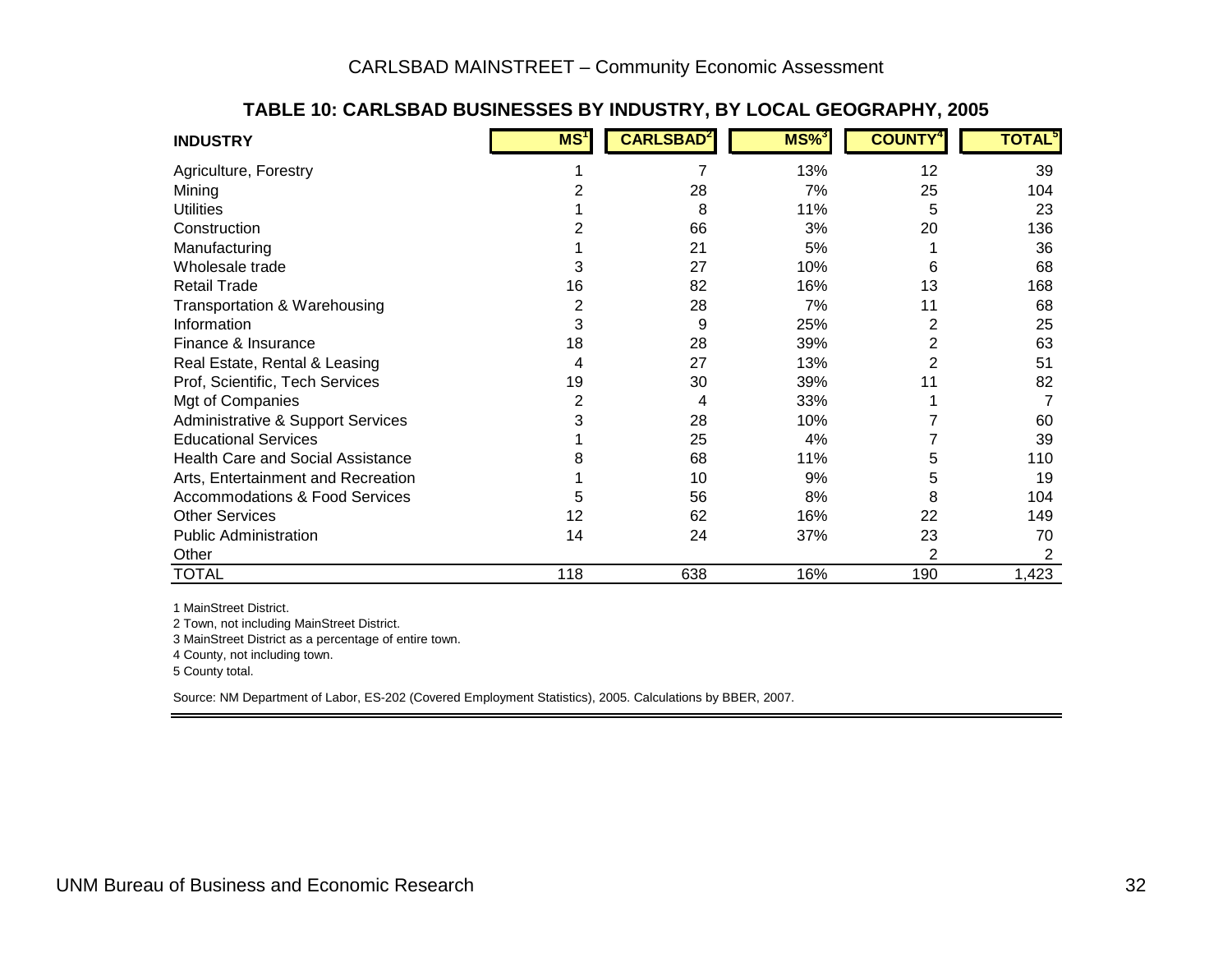| <b>INDUSTRY</b>                              | MS <sup>T</sup> | <b>CARLSBAD</b> <sup>2</sup> | $MS\%$ <sup>3</sup> | <b>COUNTY</b>  | <b>TOTAL</b> <sup>5</sup> |
|----------------------------------------------|-----------------|------------------------------|---------------------|----------------|---------------------------|
| Agriculture, Forestry                        | 4               | 57                           | 6%                  | 106            | 358                       |
| Mining                                       | 48              | 1,284                        | 4%                  | 309            | 2,825                     |
| <b>Utilities</b>                             | 35              | 65                           | 35%                 | 10             | 228                       |
| Construction                                 | 8               | 545                          | 1%                  | 47             | 1,174                     |
| Manufacturing                                | 18              | 355                          | 5%                  | 3              | 783                       |
| Wholesale trade                              | 18              | 160                          | 10%                 | 24             | 483                       |
| <b>Retail Trade</b>                          | 71              | 1,182                        | 6%                  | 135            | 2,115                     |
| Transportation & Warehousing                 | 88              | 274                          | 24%                 | 161            | 874                       |
| Information                                  | 9               | 89                           | 9%                  | 5              | 270                       |
| Finance & Insurance                          | 193             | 129                          | 60%                 | 6              | 602                       |
| Real Estate, Rental & Leasing                | 16              | 344                          | 4%                  | $\overline{2}$ | 410                       |
| Prof, Scientific, Tech Services              | 175             | 112                          | 61%                 | 59             | 519                       |
| Mgt of Companies                             | 5               | 152                          | 3%                  | 22             | 178                       |
| <b>Administrative &amp; Support Services</b> | 13              | 1,127                        | 1%                  | 10             | 1,475                     |
| <b>Educational Services</b>                  | 23              | 1,012                        | 2%                  | 102            | 1,819                     |
| <b>Health Care and Social Assistance</b>     | 85              | 1,608                        | 5%                  | 15             | 2,372                     |
| Arts, Entertainment and Recreation           | 2               | 165                          | 1%                  | 69             | 265                       |
| <b>Accommodations &amp; Food Services</b>    | 101             | 987                          | 9%                  | 97             | 1,744                     |
| <b>Other Services</b>                        | 38              | 578                          | 6%                  | 65             | 862                       |
| <b>Public Administration</b>                 | 225             | 381                          | 37%                 | 192            | 931                       |
| Other                                        |                 |                              |                     | 7              |                           |
| <b>TOTAL</b>                                 | 1,173           | 10,606                       | 10%                 | 1,447          | 20,293                    |

#### **TABLE 11: CARLSBAD EMPLOYMENT BY INDUSTRY, IN MAINSTREET AREA, 2005**

1 MainStreet District.

2 Town, not including MainStreet District.

3 MainStreet District as a percentage of entire town.

4 County, not including town.

5 County total.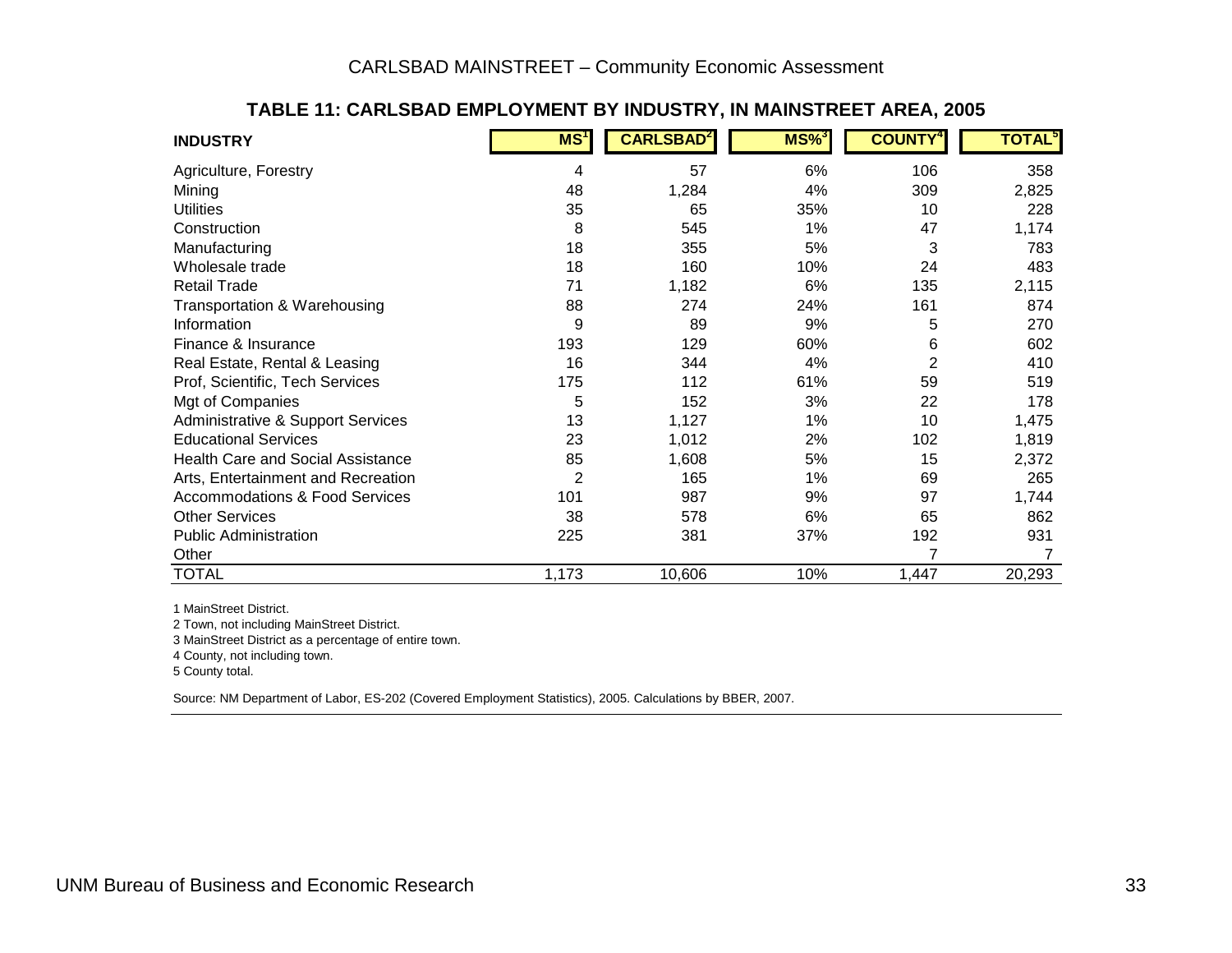**FIGURE 4: CARLSBAD EMPLOYMENT BY INDUSTRY AND LOCAL GEOGRAPHY, 2005** 

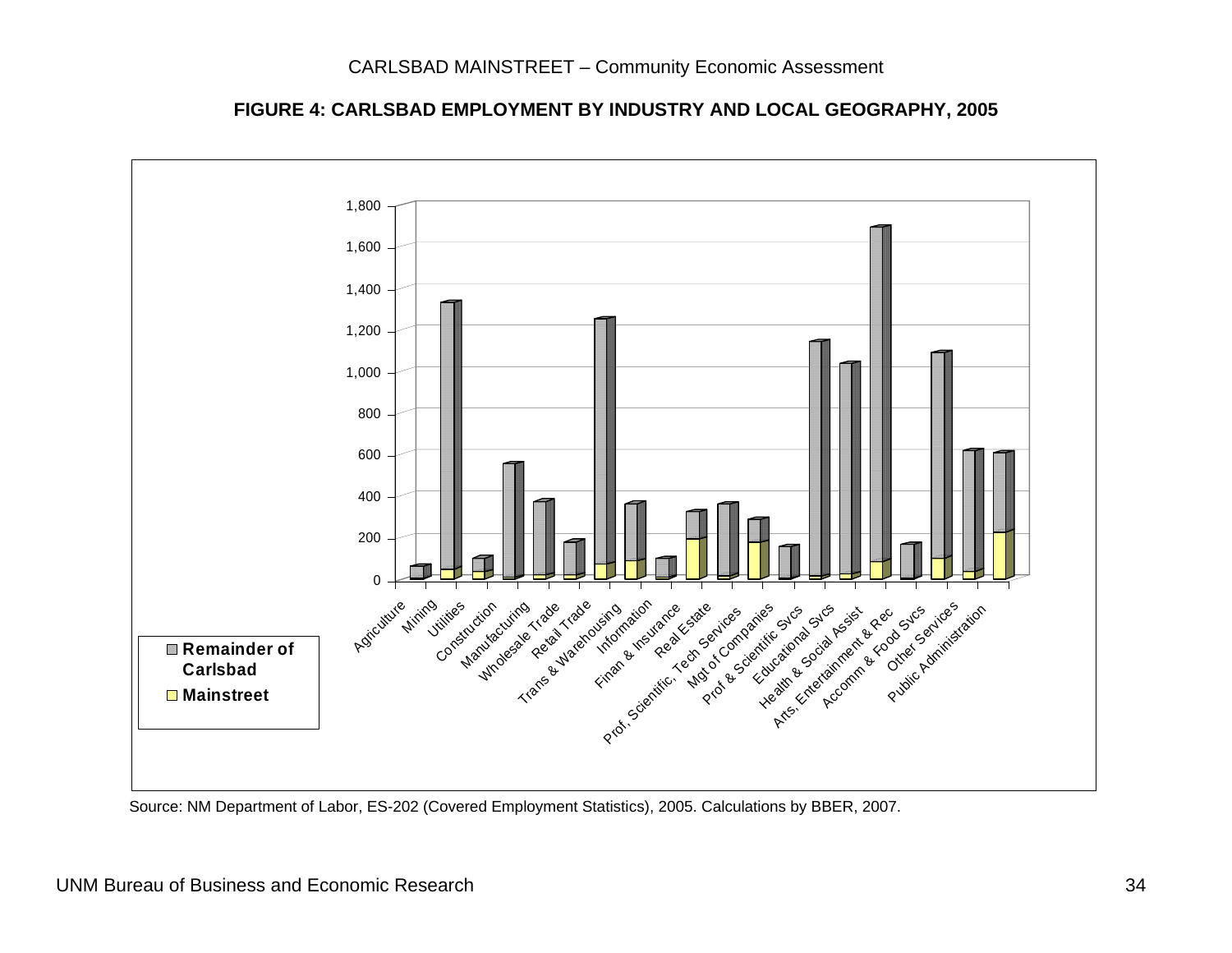#### **FIGURE 5: CARLSBAD EMPLOYMENT IN MAINSTREET AREA, BY INDUSTRY, 2005**



Source: NM Department of Labor, ES-202 (Covered Employment Statistics), 2005. Calculations by BBER, 2007.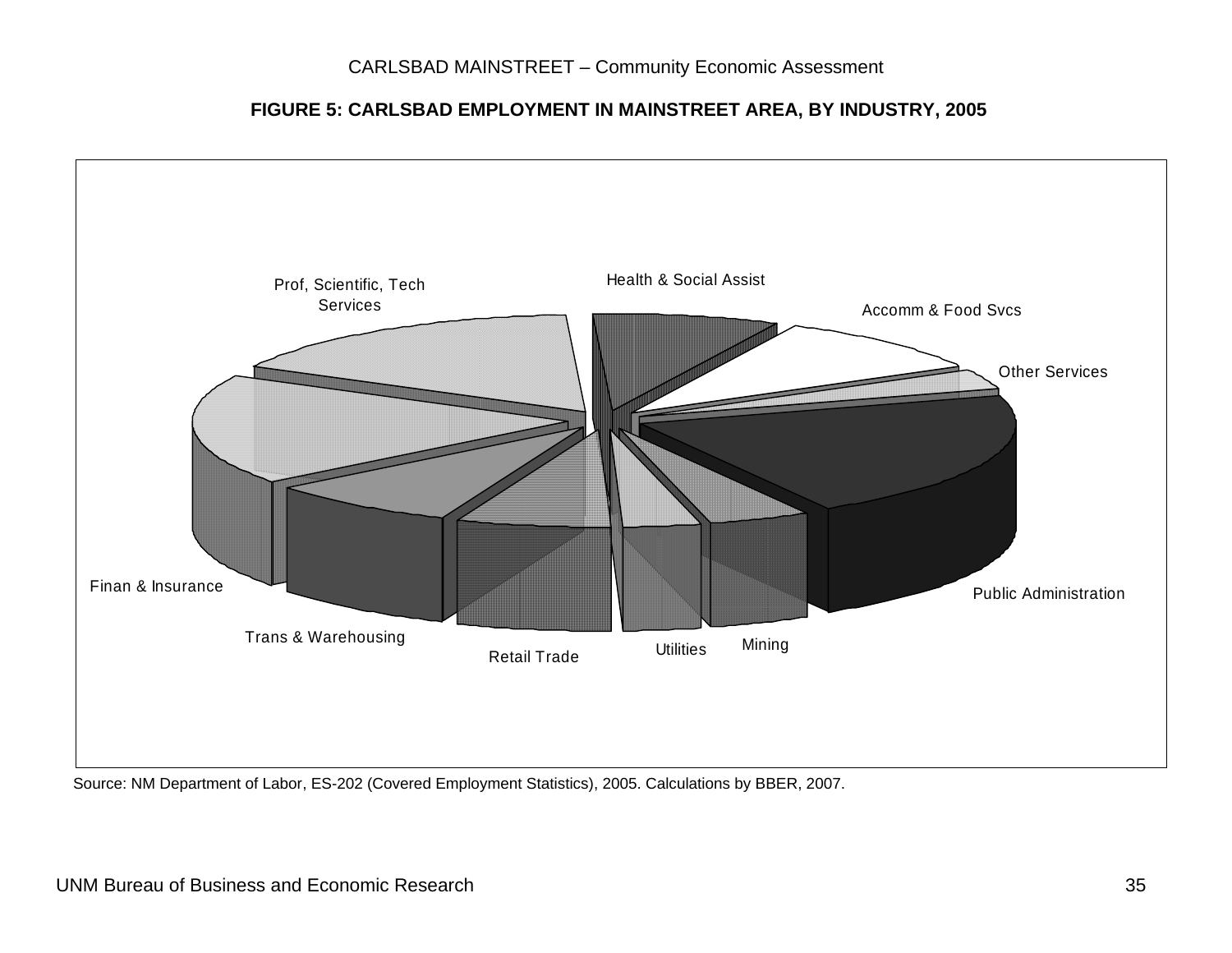#### **TABLE 12: CARLSBAD AVERAGE WAGES BY INDUSTRY, IN MAINSTREET AREA, 2005**

| <b>INDUSTRY</b>                           | MS <sup>1</sup> | <b>CARLSBAD</b> <sup>2</sup> | <b>COUNTY</b> | <b>TOTAL</b> <sup>5</sup> |
|-------------------------------------------|-----------------|------------------------------|---------------|---------------------------|
| Agriculture, Forestry                     | 28,559          | 27,818                       | 19,853        | 10,621                    |
| Mining                                    | 30,832          | 47,448                       | 60,007        | 28,642                    |
| <b>Utilities</b>                          | 25,800          | 39,067                       | 10,299        | 15,563                    |
| Construction                              | 27,592          | 29,300                       | 17,784        | 14,512                    |
| Manufacturing                             | 37,225          | 34,018                       | 43,820        | 16,456                    |
| Wholesale trade                           | 35,544          | 38,071                       | 51,022        | 16,489                    |
| <b>Retail Trade</b>                       | 15,385          | 22,284                       | 28,098        | 14,758                    |
| Transportation & Warehousing              | 46,430          | 31,714                       | 28,185        | 19,796                    |
| Information                               | 19,903          | 21,170                       | 18,932        | 7,978                     |
| Finance & Insurance                       | 35,296          | 24,670                       | 25,845        | 16,865                    |
| Real Estate, Rental & Leasing             | 60,613          | 43,604                       | 27,076        | 39,045                    |
| Prof, Scientific, Tech Services           | 33,808          | 34,969                       | 69,727        | 26,857                    |
| Mgt of Companies                          | 74,879          | 47,621                       | 65,483        | 50,490                    |
| Administrative & Support Services         | 18,726          | 46,811                       | 15,719        | 36,048                    |
| <b>Educational Services</b>               | 29,320          | 39,171                       | 33,738        | 24,058                    |
| <b>Health Care and Social Assistance</b>  | 23,555          | 34,552                       | 25,697        | 24,431                    |
| Arts, Entertainment and Recreation        | 9,031           | 32,037                       | 22,480        | 25,891                    |
| <b>Accommodations &amp; Food Services</b> | 9,401           | 10,707                       | 13,458        | 7,352                     |
| <b>Other Services</b>                     | 19,916          | 17,148                       | 32,103        | 14,813                    |
| <b>Public Administration</b>              | 41,955          | 44,380                       | 68,345        | 42,398                    |
| Other                                     |                 |                              | 19,697        | 19,697                    |
| <b>TOTAL</b>                              | 31,949          | 33,569                       | 40,995        | 22,314                    |

1 MainStreet District.

2 Town, not including MainStreet District.

3 County, not including town.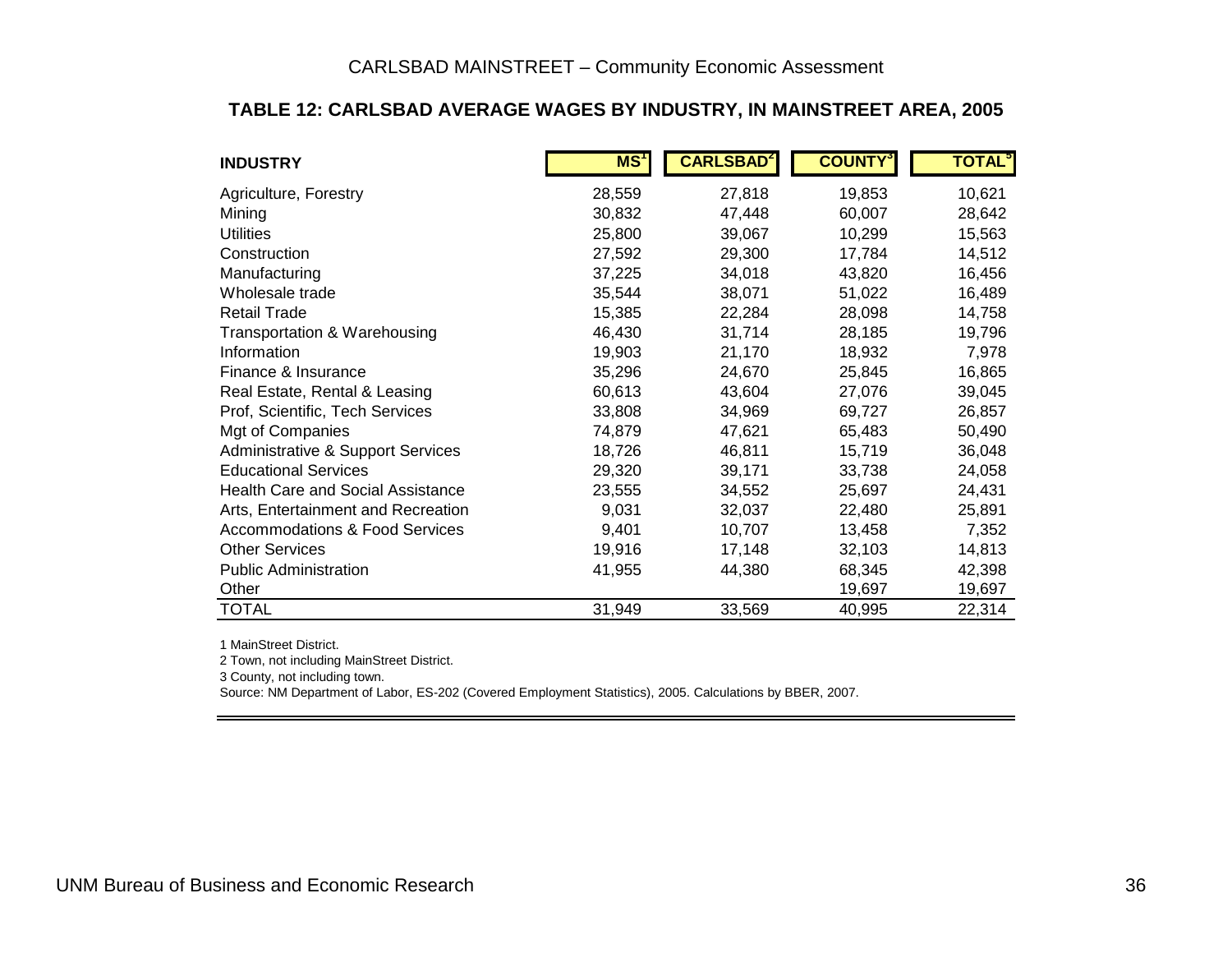#### **TABLE 13: CARLSBAD EMPLOYMENT BY 3-DIGIT RETAIL & SERVICE SUBSECTOR, IN MAINSTREET AREA, 2005**

| <b>NAICS INDUSTRY</b>                                 | MS <sup>1</sup> | <b>CARLSBAD</b> | $MS\%$ <sup>3</sup> | <b>COUNTY</b> <sup>4</sup> | <b>TOTAL<sup>5</sup></b> |
|-------------------------------------------------------|-----------------|-----------------|---------------------|----------------------------|--------------------------|
| 423 Merchant Wholesalers, Durable Goods               |                 | 122             |                     | 21                         | 259                      |
| 424 Merchant Wholesalers, Nondurable Goods            | 8               | 35              | 19%                 | $\overline{2}$             | 152                      |
| 425 Wholesale Electronic Markets                      | 10              | 3               | 77%                 | 1                          | 72                       |
| 441 Motor Vehicle & Parts Dealers                     | 6               | 169             | 4%                  | 29                         | 280                      |
| 442 Furniture & Home Furnishings Stores               | 9               | 48              | 16%                 |                            | 84                       |
| 443 Electronics & Appliance Stores                    |                 | 15              |                     | 12                         | 27                       |
| 444 Building Material, Garden Equipment Dealers       | $\overline{2}$  | 53              | 4%                  | 61                         | 152                      |
| 445 Food & Beverage Stores                            | 11              | 185             | 6%                  |                            | 327                      |
| 446 Health & Personal Care Stores                     |                 | 76              |                     | 3                          | 102                      |
| 447 Gasoline Stations                                 |                 | 90              |                     | 26                         | 278                      |
| 448 Clothing & Clothing Accessories Stores            | 12              | 12              | 51%                 | $\overline{2}$             | 43                       |
| 451 Sporting Goods, Hobby, Book, & Music Stores       | $\mathbf{1}$    | 57              | 2%                  | 0                          | 82                       |
| 452 General Merchandise Stores                        | 3               | 399             | 1%                  |                            | 598                      |
| 453 Miscellaneous Store Retailers                     | 27              | 77              | 26%                 | $\overline{2}$             | 144                      |
| 484 Truck Transportation                              |                 | 138             |                     | 121                        | 507                      |
| 485 Transit and Ground Passenger Transport            |                 | 62              |                     | 36                         | 126                      |
| 486 Pipeline Transportation                           | 21              |                 | 100%                |                            | 86                       |
| 488 Support Services for Transportation               |                 | 17              |                     |                            | 22                       |
| 491 Postal Service                                    | 66              |                 | 100%                |                            | 66                       |
| 492 Couriers and Messengers                           |                 | 28              |                     |                            | 28                       |
| 493 Warehousing and Storage                           |                 | 30              |                     | 4                          | 38                       |
| 511 Publishing Industries                             |                 | 14              |                     |                            | 28                       |
| 512 Motion Picture & Sound Recording Industries       |                 | 31              |                     |                            | 41                       |
| 515 Broadcasting (except Internet)                    | 4               | 15              | 23%                 | 4                          | 35                       |
| 517 Telecommunications                                |                 | 4               |                     |                            | 129                      |
| 518 Internet Service Providers & Data Processing Srvs | 4               | 10              | 29%                 | 1                          | 15                       |
| 519 Other Information Services                        |                 | 16              |                     |                            | 22                       |
| 522 Credit Intermediation & Related Activities        | 136             | 82              | 62%                 | 6                          | 441                      |
| 523 Securities, Commodity Contracts & Fin Investments | 11              | 21              | 35%                 |                            | 36                       |
| 524 Insurance Carriers & Related Activities           | 46              | 23              | 67%                 |                            | 121                      |
| 525 Funds, Trusts, and Other Financial Vehicles       |                 | 3               |                     |                            | 3                        |
| 531 Real Estate                                       | 10              | 40              | 20%                 | 1                          | 74                       |
| 532 Rental & Leasing Services                         |                 | 304             |                     | 1                          | 328                      |
| 533 Lessors of Nonfinancial Intangible Assets         | 6               |                 | 100%                |                            | 8                        |
| 541 Professional, Scientific, & Technical Services    | 175             | 112             | 61%                 | 59                         | 519                      |
| $\overline{a}$ Durings and Fernands December          |                 |                 |                     |                            |                          |

UNM Bureau of Business and Economic Research 37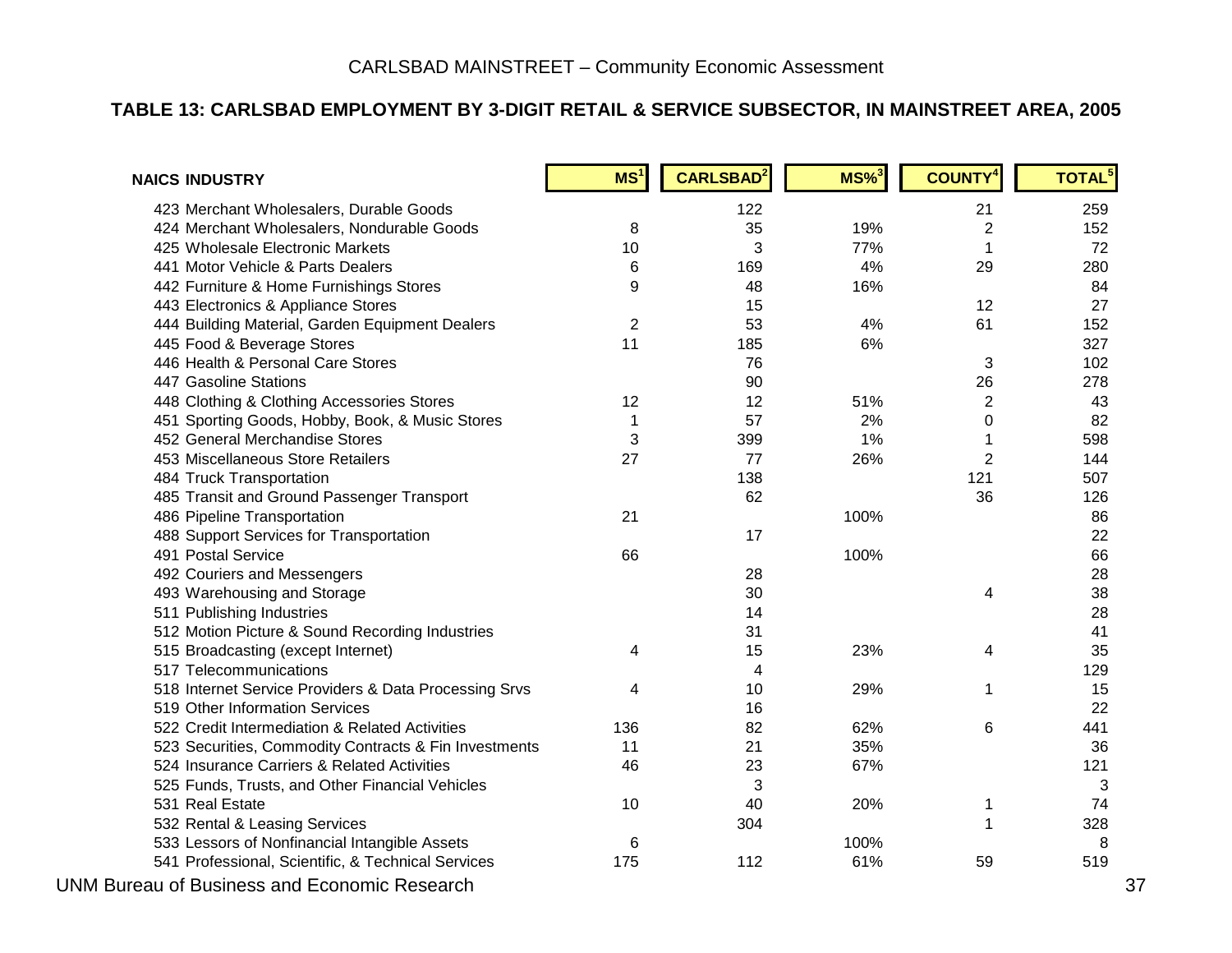#### **TABLE 13: CARLSBAD EMPLOYMENT BY 3-DIGIT RETAIL & SERVICE SUBSECTOR, IN MAINSTREET AREA, 2005, CONTINUED**

| NAICS INDUSTRY                                     | MS <sup>1</sup> | <b>CARLSBAD</b> <sup>2</sup> | $MS\%$ <sup>3</sup> | <b>COUNTY<sup>4</sup></b> | <b>TOTAL<sup>5</sup></b> |
|----------------------------------------------------|-----------------|------------------------------|---------------------|---------------------------|--------------------------|
| 551 Management of Companies & Enterprises          | 5               | 152                          | 3%                  | 22                        | 178                      |
| 561 Administrative & Support Services              | 13              | 508                          | 2%                  | 9                         | 838                      |
| 562 Waste Management & Remediation Service         |                 | 619                          |                     |                           | 637                      |
| 611 Educational Services                           | 23              | 1,012                        | 2%                  | 102                       | 1,819                    |
| 621 Ambulatory Health Care Services                | 60              | 376                          | 14%                 | 15                        | 639                      |
| 622 Hospitals                                      |                 | 533                          |                     |                           | 672                      |
| 623 Nursing & Residential Care Facilities          |                 | 628                          |                     |                           | 789                      |
| 624 Social Assistance                              | 25              | 72                           | 26%                 |                           | 272                      |
| 711 Performing Arts, Spectator Sports              |                 |                              |                     | 6                         | 6                        |
| 712 Museums, Historical Sites                      |                 | 104                          |                     | 47                        | 153                      |
| 713 Amusement, Gambling & Recreation Industries    | 2               | 61                           | 3%                  | 17                        | 106                      |
| 721 Accommodation                                  |                 | 212                          |                     | 94                        | 409                      |
| 722 Food Services & Drinking Places                | 101             | 775                          | 12%                 | 4                         | 1,335                    |
| 811 Repair & Maintenance                           | $\overline{2}$  | 147                          | 1%                  | 52                        | 264                      |
| 812 Personal & Laundry Services                    | 13              | 57                           | 19%                 | 3                         | 110                      |
| 813 Religious, Grantmaking, Civic, Prof. Orgs      | 23              | 355                          | 6%                  |                           | 417                      |
| 814 Private Households                             |                 | 20                           |                     | 11                        | 71                       |
| 921 Executive, Legislative & Gov't Support         | 47              | 41                           | 53%                 | 12                        | 107                      |
| 922 Justice, Public Order, and Safety Activities   | 112             | 205                          | 35%                 | 139                       | 560                      |
| 923 Administration of Human Resource Programs      | $\overline{2}$  |                              | 100%                |                           | $\overline{2}$           |
| 924 Admin of Environmental Quality Programs        | 11              | 94                           | 10%                 | 22                        | 139                      |
| 925 Admin of Housing, Urban Pln & Commmunity Dev'l |                 | 2                            |                     |                           | 10                       |
| 926 Administration of Economic Programs            | 54              | 38                           | 59%                 | 18                        | 111                      |
| 999 Nonclassified                                  |                 |                              |                     | 7                         | 7                        |

1 MainStreet District.

2 Town, not including MainStreet District.

3 MainStreet District as a percentage of entire town.

4 County, not including Carlsbad and Artesia.

5 County total.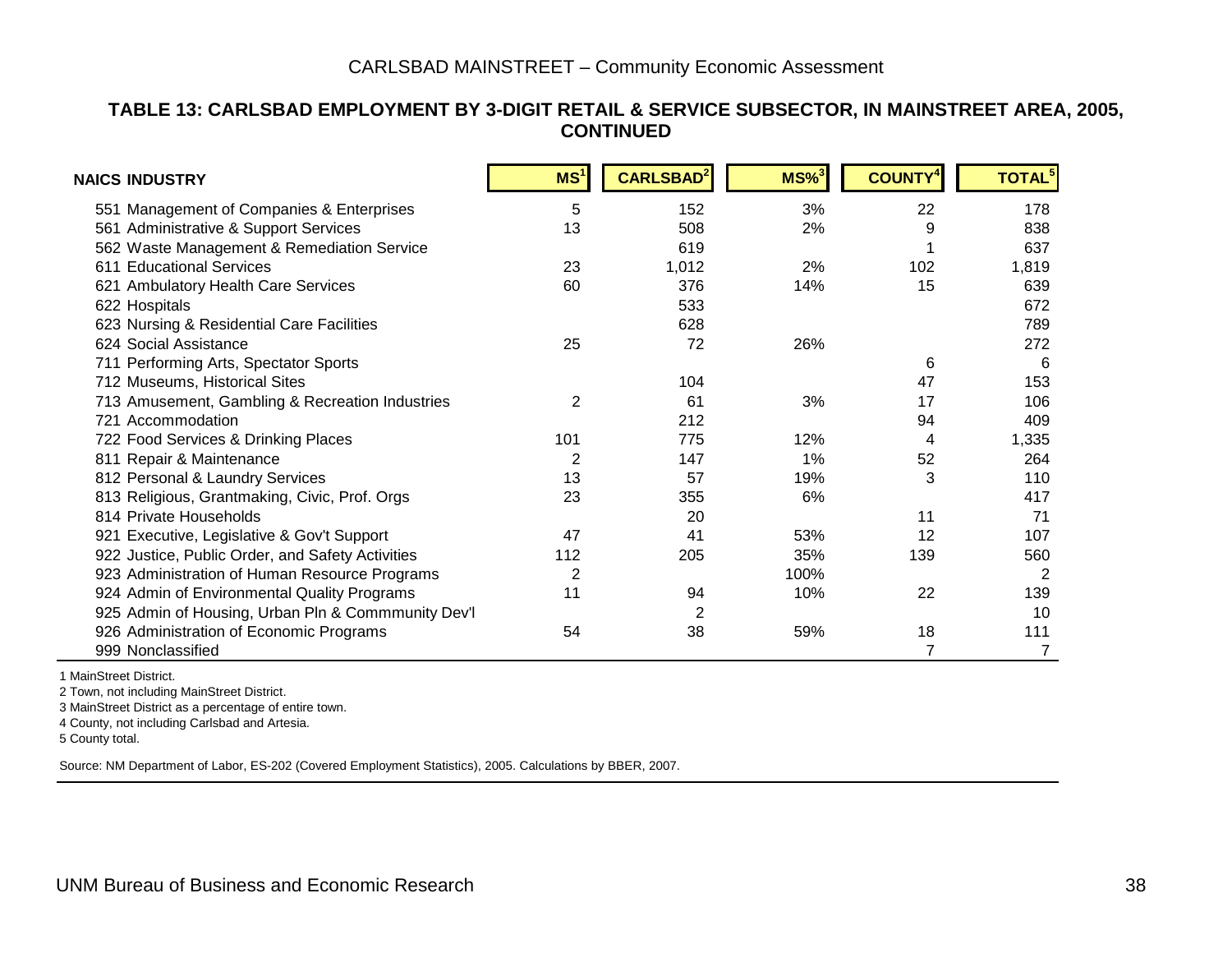#### **FIGURE 6: LOCAL TRADE AREA**

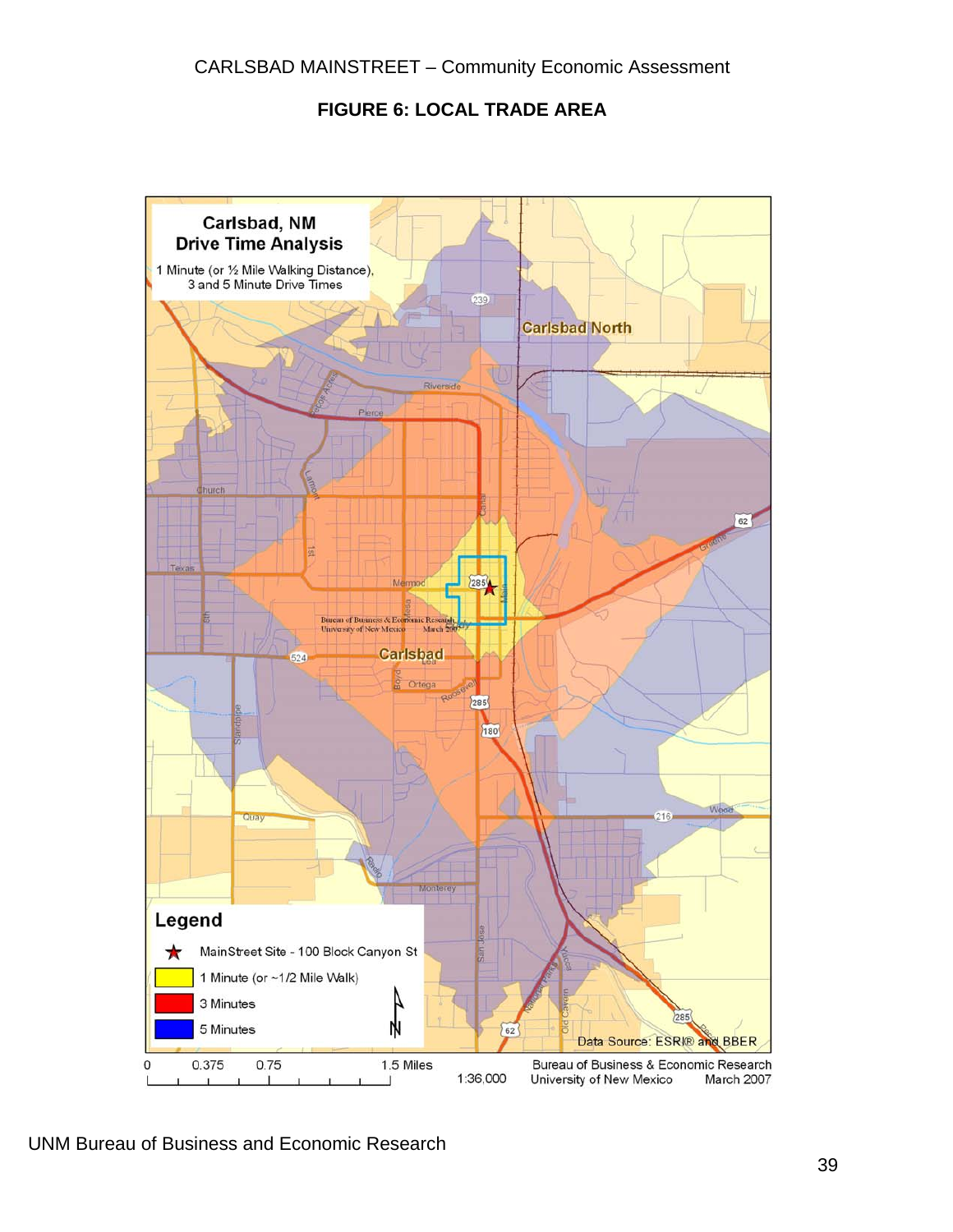#### **TABLE 14: LOCAL TRADE AREA**

### **Carlsbad Local Market Area**

| Center Point: 100 Block Canyon St.                       | <b>Drive Time (Minutes)</b> |         |         |
|----------------------------------------------------------|-----------------------------|---------|---------|
|                                                          | $0 - 1$                     | $0 - 3$ | $0 - 5$ |
| Population by Age (2006):                                |                             |         |         |
| <b>Total</b>                                             | 555                         | 9,493   | 18,991  |
| $0 - 4$                                                  | 38                          | 713     | 1,412   |
| $5-9$                                                    | 34                          | 629     | 1,280   |
| $10 - 14$                                                | 29                          | 597     | 1,248   |
| 15-19                                                    | 36                          | 629     | 1,276   |
| 20-29                                                    | 92                          | 1,479   | 2,704   |
| 30-39                                                    | 67                          | 1,060   | 2,038   |
| 40-49                                                    | 76                          | 1,261   | 2,479   |
| 50-64                                                    | 97                          | 1,668   | 3,463   |
| 65-85                                                    | 70                          | 1,197   | 2,557   |
| $85+$                                                    | 16                          | 260     | 534     |
| Median Age                                               | 37.0                        | 36.5    | 37.7    |
| Projected Population Growth by Age Cohort, 2006-2011 (%) |                             |         |         |
| <b>Total</b>                                             | 0.4%                        | 0.1%    | 0.1%    |
| $0 - 4$                                                  | 5%                          | 1%      | 1%      |
| $5-9$                                                    | $-6%$                       | $-2%$   | $-1%$   |
| $10 - 14$                                                | 21%                         | 7%      | 2%      |
| $15 - 19$                                                | $-8%$                       | $-7%$   | $-7%$   |
| 20-29                                                    | $-8%$                       | $-5%$   | $-1%$   |
| 30-39                                                    | 12%                         | $5%$    | 1%      |
| 40-49                                                    | $-9%$                       | $-8%$   | $-10%$  |
| 50-64                                                    | 10%                         | 10%     | 11%     |
| 65-85                                                    | $-3%$                       | $-5%$   | $-5%$   |
| $85+$                                                    | 6%                          | 5%      | 12%     |
| Median Age (2011 Projection)                             | 37.0                        | 36.6    | 37.9    |
| <b>Households</b>                                        |                             |         |         |
| Households                                               | 156                         | 3,901   | 7,706   |
| Family Households                                        | 92                          | 2,431   | 5,134   |
| Average Houshold Size                                    | 3.35                        | 2.36    | 2.41    |
| Race                                                     |                             |         |         |
| White                                                    | 451                         | 7,264   | 14,401  |
| Black                                                    | 10                          | 177     | 482     |
| American Indian, Eskimo, Aleut                           | $\boldsymbol{7}$            | 116     | 235     |
| Asian or Pacific Islander                                | 5                           | 70      | 143     |
| Other                                                    | 70                          | 1,603   | 3,219   |
| Two or More Races                                        | 13                          | 261     | 510     |
| Hispanic Origin                                          | 203                         | 4,193   | 7,791   |
| Gender                                                   |                             |         |         |
| Male                                                     | 278                         | 4,577   | 9,114   |
| Female                                                   | 279                         | 4,914   | 9,876   |

UNM Bureau of Business and Economic Research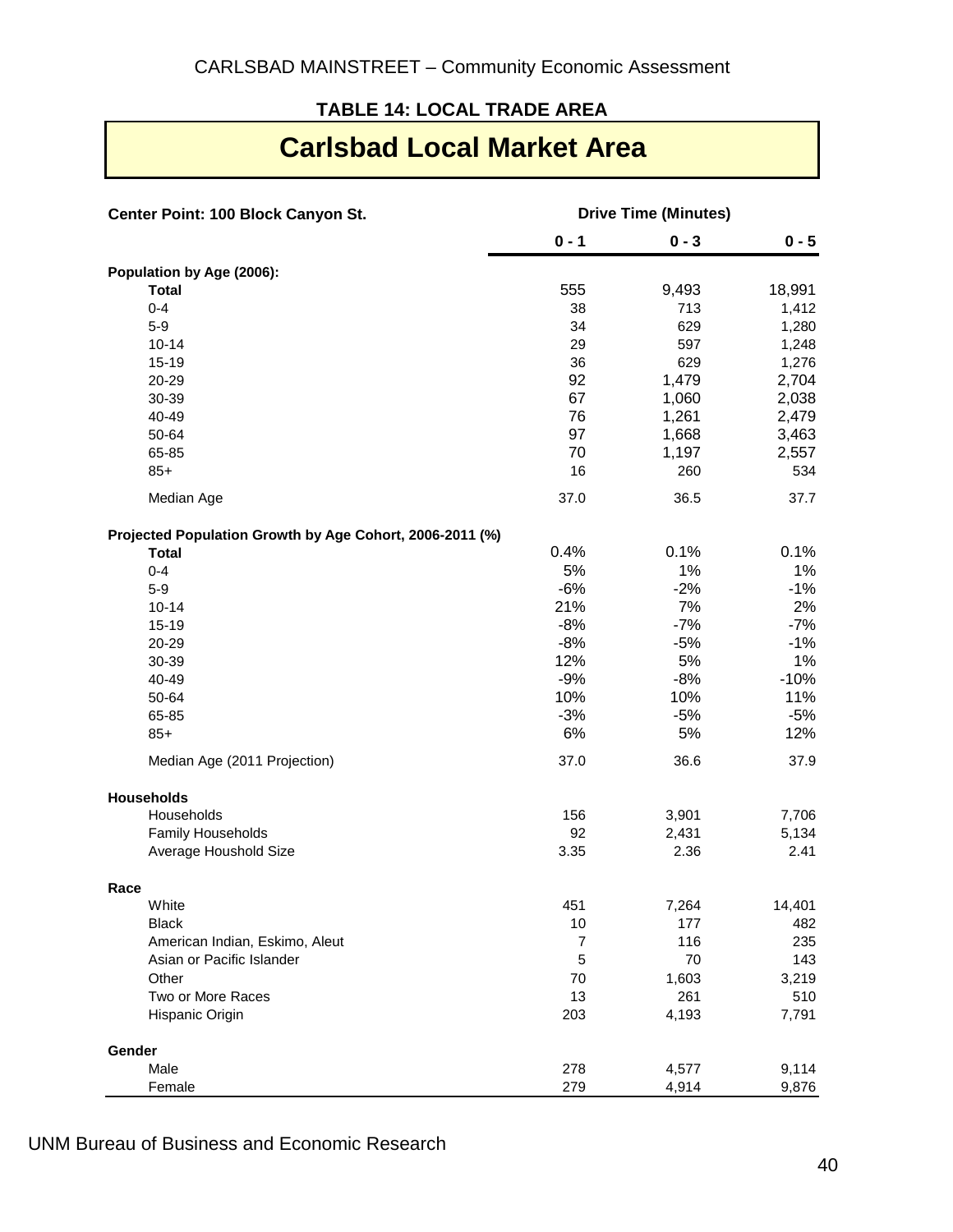| Center Point: 100 Block Canyon St.  |          | <b>Drive Time (Minutes)</b> |          |  |
|-------------------------------------|----------|-----------------------------|----------|--|
|                                     | $0 - 1$  | $0 - 3$                     | $0 - 5$  |  |
| <b>Income</b>                       |          |                             |          |  |
| Median Household Income             | \$28,846 | \$30,041                    | \$33,243 |  |
| Median Family Income                | \$34,188 | \$35,374                    | \$40,088 |  |
| Median Disposable Income            | \$25,573 | \$26,035                    | \$28,610 |  |
| Average Household Income            | \$39,016 | \$38,865                    | \$45,658 |  |
| Average Family Income               | \$45,129 | \$44,013                    | \$51,761 |  |
| Per Capita Income                   | \$17,372 | \$16,776                    | \$18,820 |  |
| Households by Disposable Income (1) |          |                             |          |  |
| $<$ \$15,000                        | 27.2%    | 26.5%                       | 23.2%    |  |
| \$15,000-\$24,999                   | 21.4%    | 21.1%                       | 19.4%    |  |
| \$25,000-\$34,999                   | 15.9%    | 16.9%                       | 16.7%    |  |
| \$35,000-\$49,999                   | 16.8%    | 17.7%                       | 18.8%    |  |
| \$50,000-\$74,999                   | 14.1%    | 13.1%                       | 14.5%    |  |
| \$75,000-\$99,999                   | 2.8%     | 2.9%                        | 3.8%     |  |
| \$100,000-\$149,999                 | 1.4%     | 1.4%                        | 2.1%     |  |
| \$150,000-\$199,999                 | 0.1%     | 0.2%                        | 0.6%     |  |
| \$200,000+                          | 0.2%     | 0.3%                        | 0.8%     |  |
| <b>Households by Net Worth</b>      |          |                             |          |  |
| $<$ \$15,000                        | 42.5%    | 38.8%                       | 34.4%    |  |
| \$15,000-\$34,999                   | 8.8%     | 8.9%                        | 9.2%     |  |
| \$35,000-\$49,999                   | 5.2%     | 5.4%                        | 5.1%     |  |
| \$50,000-\$74,999                   | 6.7%     | 6.9%                        | 6.4%     |  |
| \$75,000-\$99,999                   | 5.1%     | 5.7%                        | 5.8%     |  |
| \$100,000-\$149,999                 | 6.3%     | 7.3%                        | 8.1%     |  |
| \$150,000-\$249,999                 | 8.5%     | 9.1%                        | 9.4%     |  |
| \$250,000-499,999                   | 7.9%     | 8.3%                        | 9.9%     |  |
| $500,000 +$                         | 9.0%     | 9.5%                        | 11.8%    |  |
| Median Net Worth                    | \$29,756 | \$40,360                    | \$54,444 |  |

#### **TABLE 14: LOCAL TRADE AREA, CONTINUED**

(1) Disposable Income is total income after direct taxes.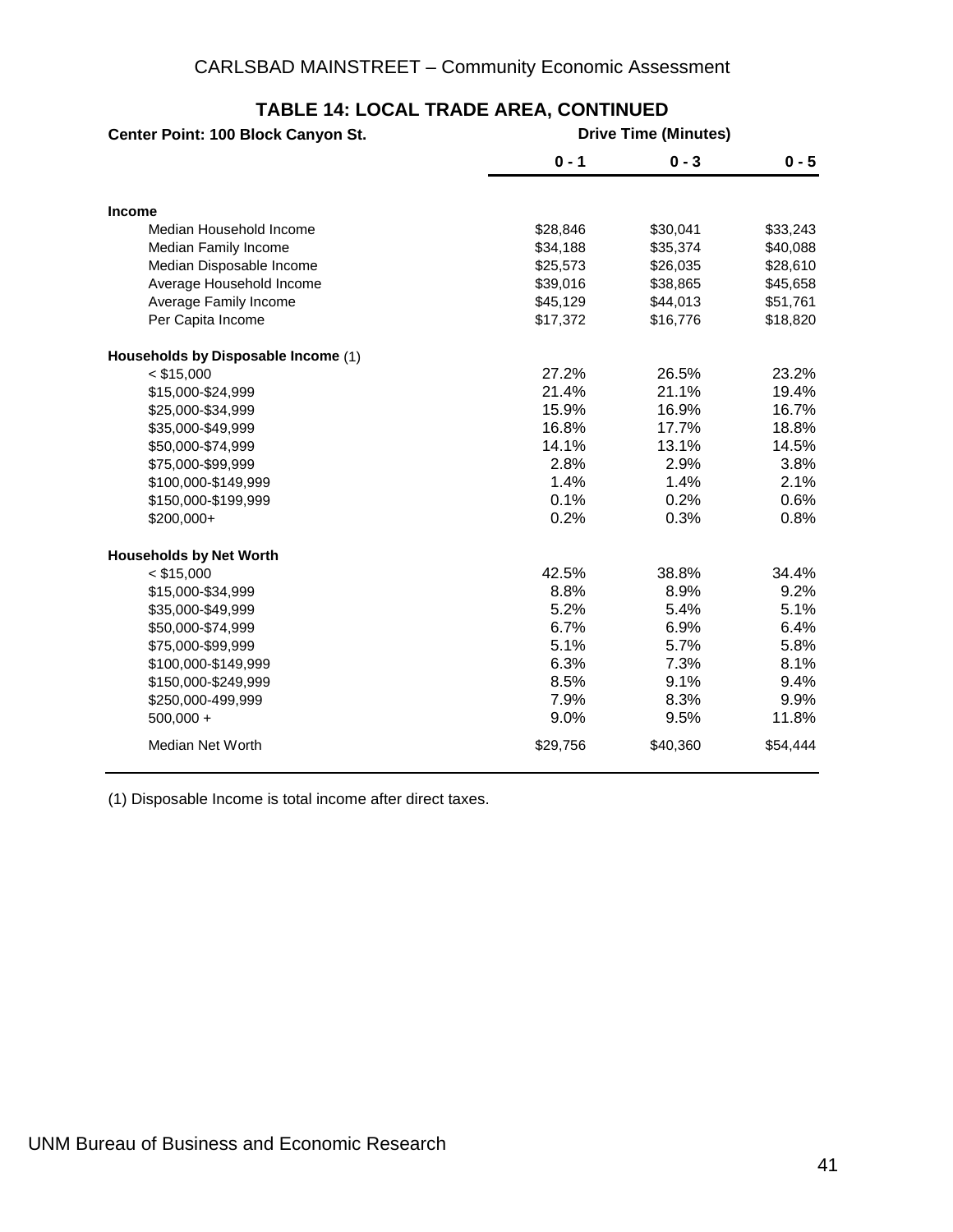#### **TABLE 14: LOCAL TRADE AREA, CONTINUED CONSUMER EXPENDITURES (2006)**

| <b>Retail Goods Total</b>                    | 2,287,846 | 56,081,480 | 128,297,254 |
|----------------------------------------------|-----------|------------|-------------|
| <b>Apparel</b>                               | 182,096   | 2,833,375  | 10,554,688  |
| Men's Apparel                                | 35,177    | 872,513    | 2,014,282   |
| Women's Apparel                              | 56,459    | 56,459     | 3,217,885   |
| Children's Apparel                           | 32,796    | 844,030    | 1,905,903   |
| Infant Apparel (Under 2 Years)               | 9,809     | 251,717    | 557,635     |
| Footwear                                     | 17,424    | 17,424     | 1,002,730   |
| Watches & Jewelry                            | 14,450    | 375,916    | 896,879     |
| <b>Apparel Products &amp; Services</b>       | 15,981    | 415,316    | 959,374     |
|                                              |           |            |             |
| <b>Computer</b>                              |           |            |             |
| Computers & Hardware for Home Use            | 19,372    | 484,962    | 1,110,999   |
| Software & Accessories for Home Use          | 2,745     | 69,118     | 157,579     |
| <b>Entertainment/Recreation</b>              | 287,914   | 7,111,103  | 16,446,768  |
| <b>Fees &amp; Admissions</b>                 | 47,555    | 1,221,277  | 2,921,791   |
| <b>Membership Fees</b>                       | 13,237    | 333,455    | 805,550     |
| Fees for Participant Sports excluding Trips  | 9,126     | 232,975    | 560,933     |
| Admission to Movies/Theater/Opera/Ballet     | 11,826    | 304,053    | 708,576     |
| Admission to Sporting Events excluding Trips | 4,371     | 114,418    | 270,742     |
| Fees for Recreational Lessons                | 8,996     | 236,376    | 575,989     |
| <b>TV/Video/Sound Equipment</b>              | 101,013   | 3,565,004  | 4,829,987   |
| Community Antenna or Cable TV                | 58,274    | 2,484,306  | 3,192,628   |
| Color TVs                                    | 10,484    | 271,343    | 632,078     |
| VCRs/Video Cameras & DVD Players             | 3,449     | 87,236     | 198,836     |
| Video Cassettes & DVDs                       | 4,641     | 116,581    | 258,673     |
| Video Game Hardware & Software               | 3,001     | 77,013     | 174,020     |
| <b>Satellite Dishes</b>                      | 180       | 4,535      | 10,458      |
| Rental of Video Cassettes & DVDs             | 5,705     | 143,567    | 316,682     |
| Sound Equipment                              | 14,701    | 366,241    | 14,701      |
| Rental/Repair of TV/VCR/Sound Equipment      | 577       | 14,183     | 31,911      |
| Pets                                         | 39,697    | 977,260    | 2,271,560   |
| Toys & Games                                 | 17,633    | 438,259    | 990,606     |
| Recreational Vehicles & Fees                 | 34,291    | 824,384    | 1,939,797   |
| Sports/Rec/Exercise Equipment                | 15,358    | 373,487    | 850,838     |
| Photo Equipment/Supplies                     | 12,670    | 312,751    | 715,345     |
| Film Processing                              | 3,797     | 93,283     | 213,173     |
| Reading                                      | 19,696    | 479,379    | 1,120,699   |
| <b>Food at Home</b>                          | 492,774   | 11,165,756 | 25,435,738  |
| <b>Bakery &amp; Cereal Products</b>          | 65,689    | 1,622,678  | 3,706,776   |
| Meat/Poultry/Fish/Eggs                       | 120,955   | 2,970,783  | 6,756,274   |
| Dairy Products                               | 49,410    | 2,970,783  | 2,755,914   |
| Fruit & Vegetables                           | 76,254    | 1,896,995  | 4,371,873   |
| Snacks/Other Food                            | 141,060   | 3,462,933  | 7,844,901   |
| Nonalcoholic Beverages                       | 39,406    | 964,764    | 2,177,119   |
| <b>Food Away from Home</b>                   | 294,785   | 7,371,325  | 16,880,666  |
| <b>Alcoholic Beverages</b>                   | 52,900    | 52,900     | 2,698,337   |
|                                              |           |            |             |